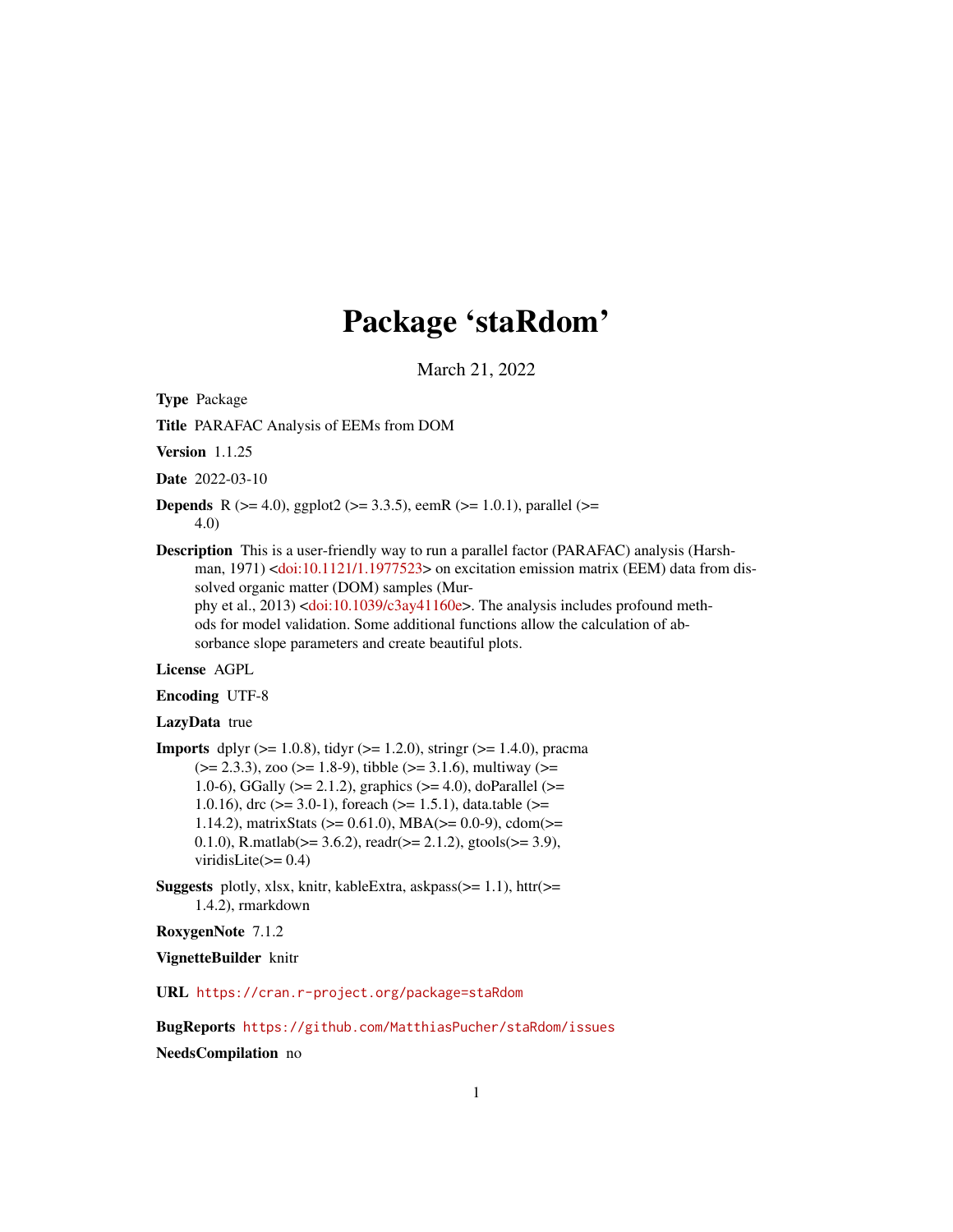Author Matthias Pucher [aut, cre], Daniel Graeber [aut, ctb], Stefan Preiner [ctb], Renata Pinto [ctb]

Maintainer Matthias Pucher <matthias.pucher@boku.ac.at>

Repository CRAN

Date/Publication 2022-03-21 15:50:02 UTC

# R topics documented:

| $\overline{4}$ |
|----------------|
| 5              |
| 5              |
| 6              |
| $\overline{7}$ |
| 8              |
| 10             |
| 11             |
| 12             |
| 13             |
| 14             |
| 14             |
| 15             |
| 16             |
|                |
| -17            |
| $-18$          |
|                |
| - 19           |
|                |
|                |
| 22             |
|                |
|                |
|                |
|                |
|                |
|                |
| 27             |
| 27             |
| 28             |
|                |
|                |
|                |
| 31             |
| 32             |
| 33             |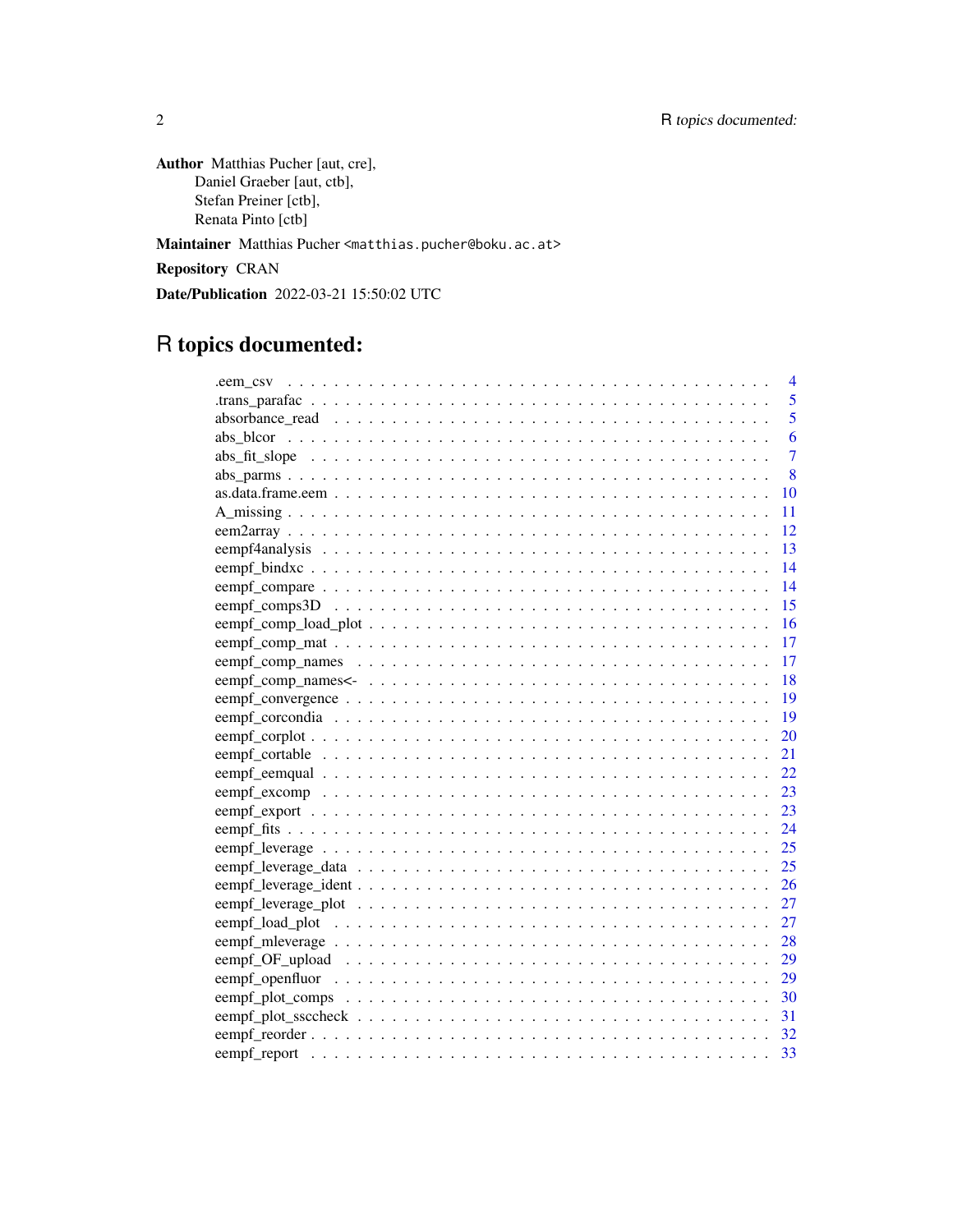|            | 34   |
|------------|------|
|            | 35   |
|            | 36   |
|            | 37   |
|            | 39   |
|            | 40   |
|            | 41   |
|            | 42   |
|            | 43   |
|            | -44  |
|            | 45   |
|            | - 46 |
|            | 47   |
|            | 47   |
|            | 48   |
|            | 49   |
|            | 50   |
|            | 50   |
|            | 51   |
|            | 52   |
|            | 53   |
|            | 53   |
|            | 54   |
|            | 55   |
|            | 56   |
|            | 56   |
|            | 58   |
|            | 59   |
|            | 59   |
|            | 59   |
|            | 60   |
|            | 61   |
|            | 61   |
|            | 62   |
|            | 63   |
|            | 64   |
|            | 65   |
|            | 66   |
|            | 67   |
|            | 68   |
|            | 69   |
|            | 70   |
| eem setNA  | 70   |
| eem smooth | 71   |
|            | 72   |
|            | 73   |
|            | 75   |
|            | 76   |
|            |      |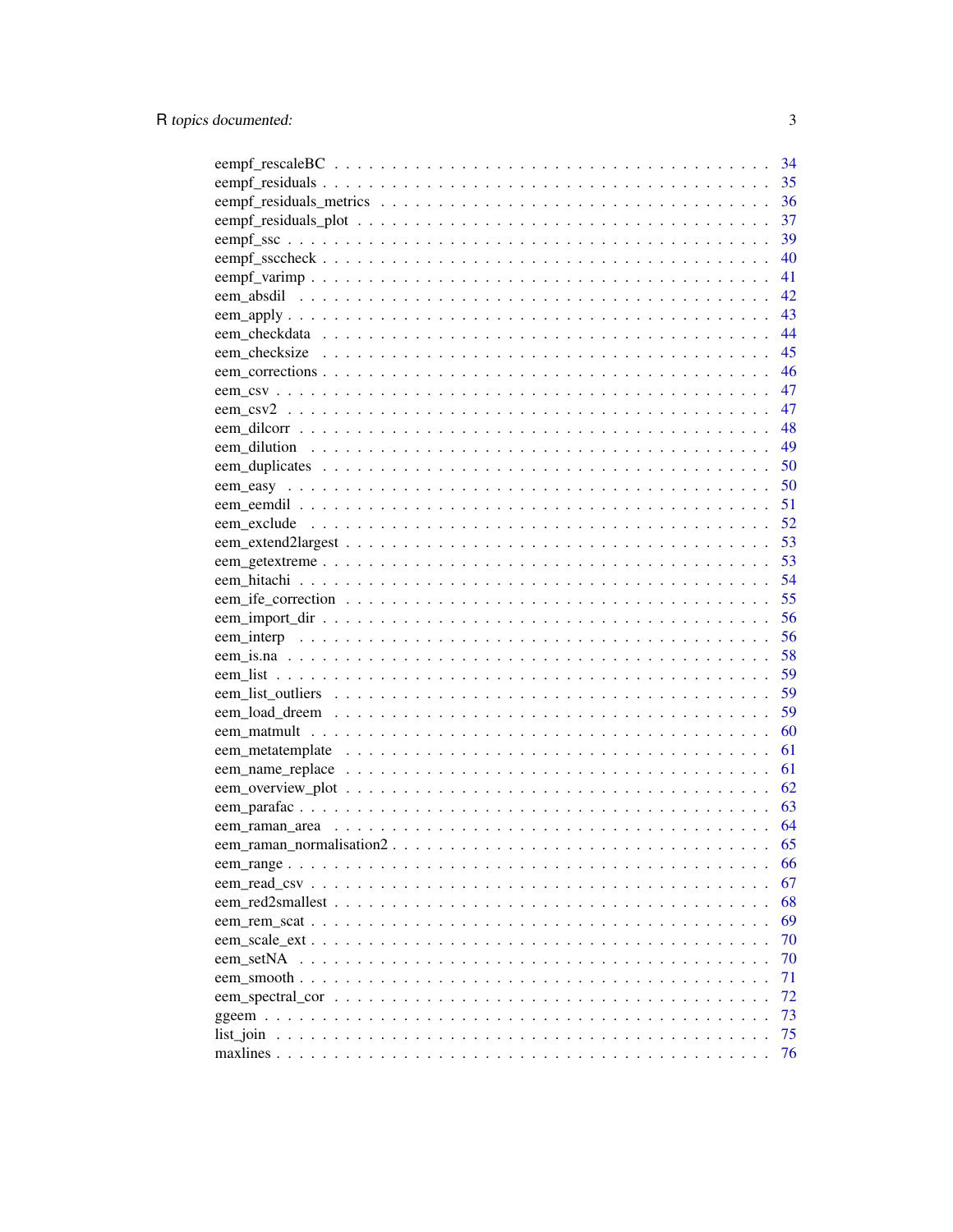<span id="page-3-0"></span>

| -79 |
|-----|
|     |
|     |
|     |
|     |
|     |
|     |
|     |
|     |
|     |
|     |
| -85 |
|     |
|     |

#### **Index [88](#page-87-0) Second Line Control Control Control Control Control Control Control Control Control Control Control Co**

.eem\_csv *Import EEMs from generic csv files.*

# Description

Import EEMs from generic csv files.

# Usage

.eem\_csv(file, col = "ex")

# Arguments

| file | path to file                                                    |
|------|-----------------------------------------------------------------|
| col  | either "ex" or "em", whatever wavelength is arranged in columns |

# Value

list with EEM data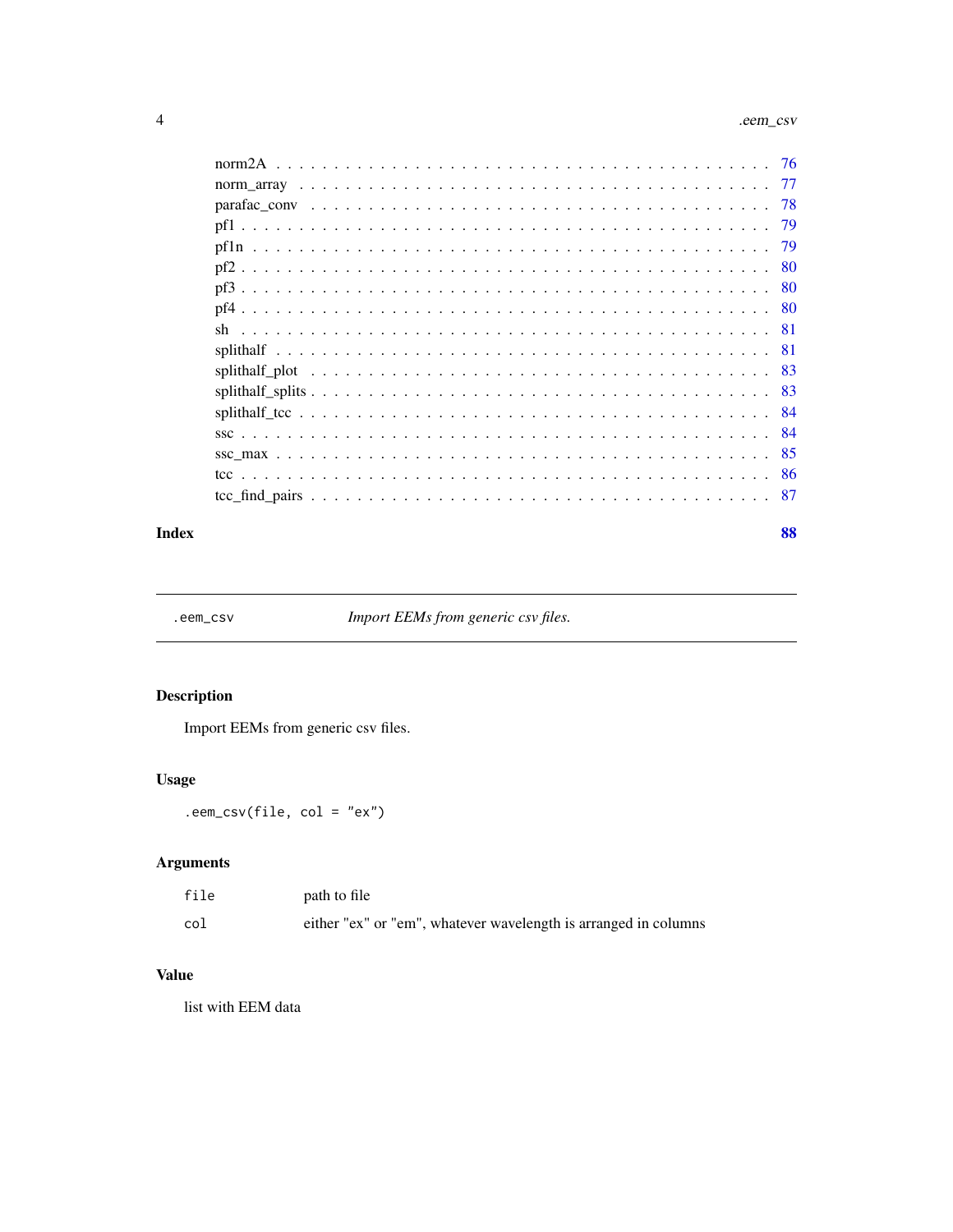<span id="page-4-0"></span>

# Description

Add data of a PARAFAC model derived from multiway from EEMs

# Usage

.trans\_parafac(parafac, em, ex, samples, comp, const, norm\_factors)

# Arguments

| parafac      | parafac model                   |
|--------------|---------------------------------|
| em           | emission wavelengths            |
| ex           | excitation wavelengths          |
| samples      | sample names                    |
| comp         | number of components            |
| const        | constraints                     |
| norm_factors | factors to invert normalisation |

#### Value

parafac model

<span id="page-4-1"></span>absorbance\_read *Reading absorbance data from txt and csv files.*

# Description

Reading absorbance data from txt and csv files.

#### Usage

```
absorbance_read(
  absorbance_path,
  order = TRUE,
  recursive = TRUE,
  dec = NULL,sep = NULL,verbose = FALSE,
  cores = parallel::detectCores(logical = FALSE),
  ...
\mathcal{E}
```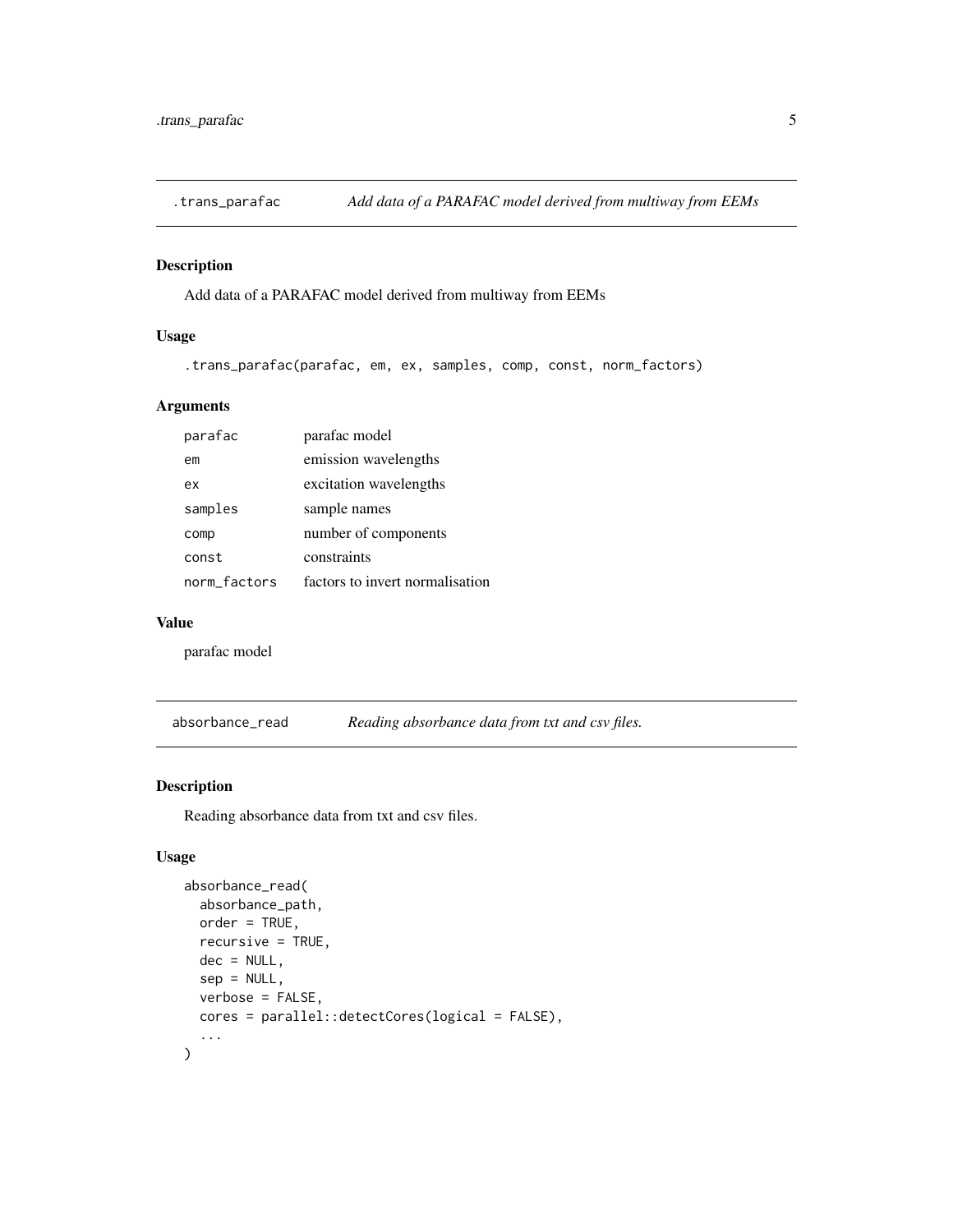#### Arguments

| absorbance_path |                                                                                                                  |
|-----------------|------------------------------------------------------------------------------------------------------------------|
|                 | directory containing absorbance data files or path to single file. See details for<br>format of absorbance data. |
| order           | logical, data is ordered according to wavelength                                                                 |
| recursive       | read files recursive, include subfolders                                                                         |
| dec             | optional, either you set a decimal separator or the table is tested for . and,                                   |
| sep             | optional, either you set a field separator or it is tried to be determined automati-<br>cally                    |
| verbose         | logical, provide more information                                                                                |
| cores           | number of CPU cores to be used simultanuously                                                                    |
| $\cdot$         | additional arguments that are passed on to fread.                                                                |

# Details

If absorbance\_path is a directory, contained files that end on "csv" or "txt" are passed on to read.table. If the path is a file, this file is read. Tables can either contain data from one sample or from several samples in columns. The first column is considered the wavelength column. A multi-sample file must have sample names as column names. All tables are combined to one with one wavelength column and one column for each sample containing the absorbance data. Column and decimal separators are guessed from the supplied data. In some cases, this can lead to strange results. Plaese set 'sep' and 'dec' manually if you encounter any problems.

#### Value

A data frame containing absorbance data. An attribute "location" contains the filenames where each sample was taken from.

#### See Also

[fread](#page-0-0)

#### Examples

```
absorbance_path <- system.file("extdata", "absorbance", package = "staRdom")
absorbance <- absorbance_read(absorbance_path, verbose = TRUE, cores = 2)
```
abs\_blcor *Baseline correction for absorbance data*

#### Description

Baseline correction for absorbance data

<span id="page-5-0"></span>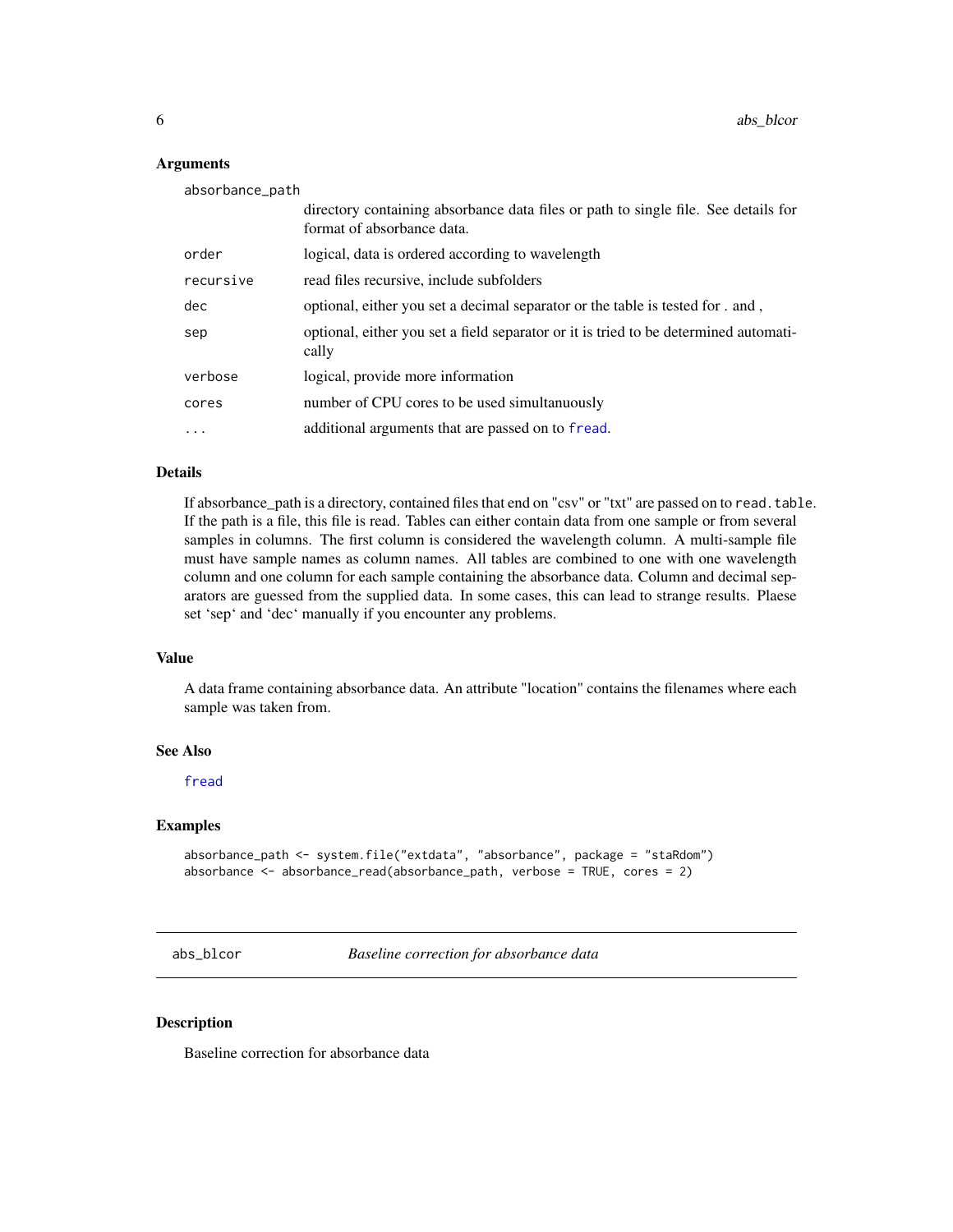# <span id="page-6-0"></span>abs\_fit\_slope 7

# Usage

abs\_blcor(abs\_data, wlrange = c(680, 700))

# Arguments

| abs_data | data. frame containing samples in columns, the column containing wavelengths<br>must be named "wavelength"                            |
|----------|---------------------------------------------------------------------------------------------------------------------------------------|
| wlrange  | range of wavelengths that should be used for correction, absorbance mean in<br>that range is subtracted from each value (sample-wise) |

# Value

data.frame

# Examples

```
data(absorbance)
abs_data_cor <- abs_blcor(absorbance)
```
abs\_data\_cor1 <- abs\_blcor(absorbance[1:2])

| abs_fit_slope | Fit absorbance data to exponential curve. drm is used for the fitting |  |
|---------------|-----------------------------------------------------------------------|--|
|               | process.                                                              |  |

# Description

Fit absorbance data to exponential curve. [drm](#page-0-0) is used for the fitting process.

# Usage

```
abs_fit_slope(
 wl,
  abs,
 lim,
 1_ref = 350,control = drmc(errorm = FALSE, noMessage = TRUE),
  ...
)
```
# Arguments

| wl  | vector containing wavelengths                                   |
|-----|-----------------------------------------------------------------|
| abs | vector containing absorption in $m2$ -1                         |
| lim | vector containing lower and upper limits for wavelengths to use |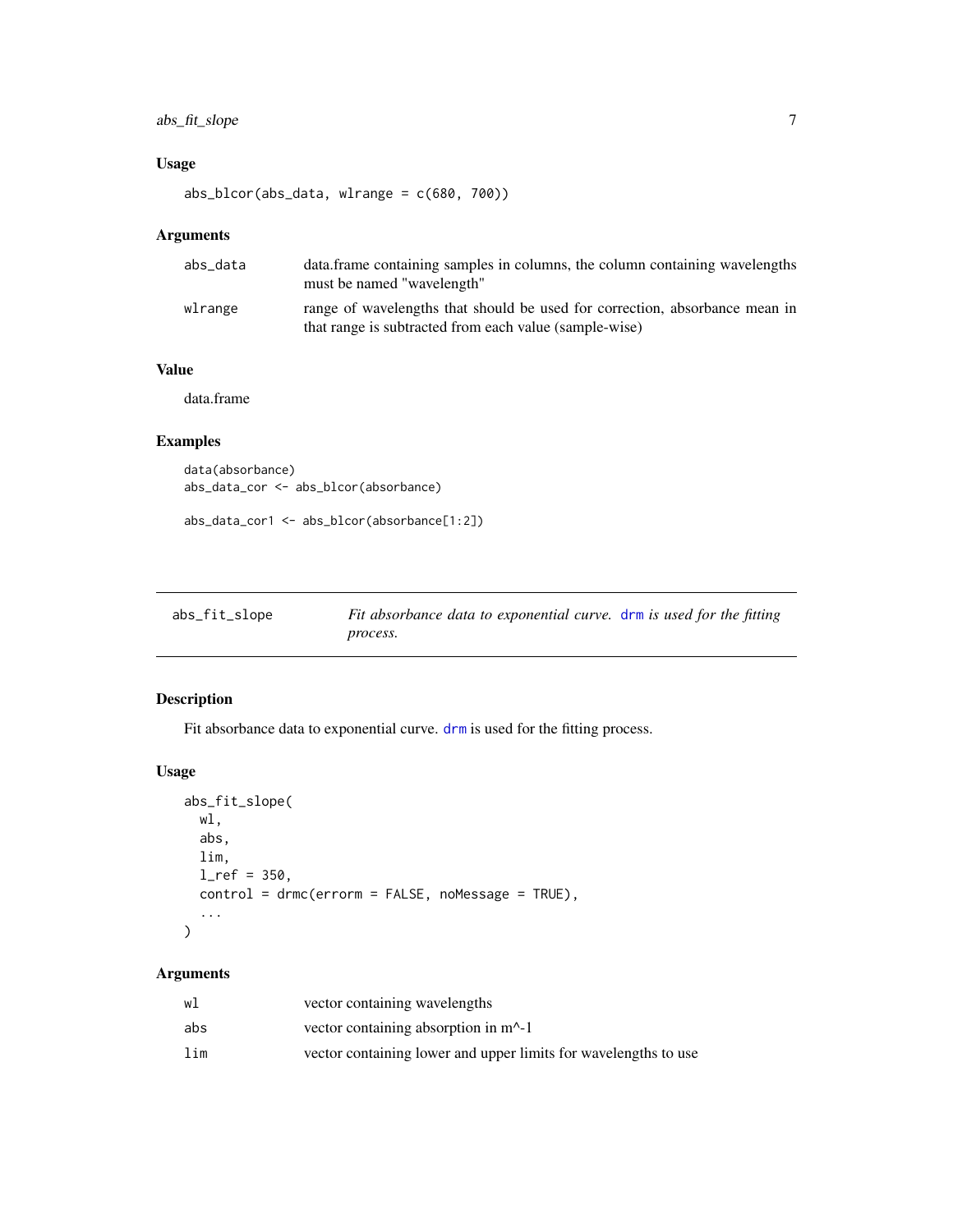# <span id="page-7-0"></span>8 abs\_parms

#### Value

numeric exponential slope coefficient

# See Also

[drm](#page-0-0)

# Examples

```
data(absorbance)
abs_fit_slope(absorbance$wavelength,absorbance$sample1,lim=c(350,400),l_ref=350)
```
<span id="page-7-1"></span>

| abs_parms | Calculating slopes and slope ratios of a data frame of absorbance |
|-----------|-------------------------------------------------------------------|
|           | data.                                                             |

#### Description

Calculating slopes and slope ratios of a data frame of absorbance data.

#### Usage

```
abs_parms(
  abs_data,
  cuvle = NULL,
  unit = c("absorbance", "absorption"),
  add_as = NULL,
  limits = list(c(275, 295), c(350, 400), c(300, 700)),
  l_ref = list(275, 350, 300),
  S = TRUE,lref = FALSE,
  p = FALSE,
 model = FALSE,
  Sint = FALSE,
  interval = 21,
  r2threshold = 0.8,
 cores = parallel::detectCores(logical = FALSE),
  verbose = FALSE
)
```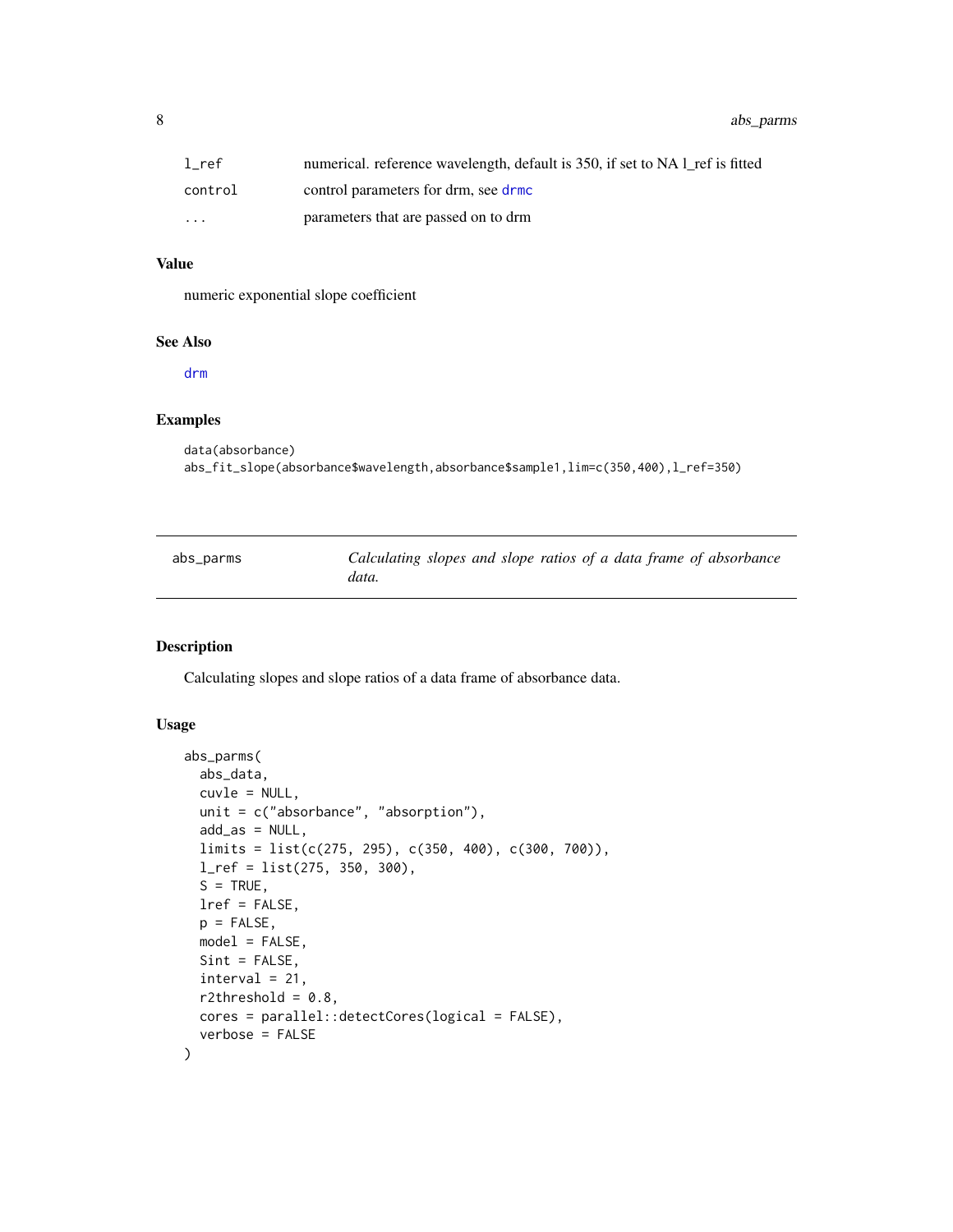# abs\_parms 9

#### Arguments

| abs_data           | data frame containing absorbance data.                                                                                   |
|--------------------|--------------------------------------------------------------------------------------------------------------------------|
| cuvle              | cuvette (path) length in cm, ignored if unit is absorption                                                               |
| unit               | unit of absorbance data: if "absorbance", absorbance data is multiplied by $log(10)$<br>$= 2.303$ for slope calculations |
| $add\_as$          | additionally to a254 and a300, absorbance at certain wavelengths can be added<br>to the table                            |
| limits             | list with vectors containig upper and lower bounds of wavelengeth ranges to be<br>fitted                                 |
| $1$ <sub>ref</sub> | list with reference wavelengths, same length as limits                                                                   |
| S                  | logical, include slope indices in the table                                                                              |
| lref               | logical, include reference wavelength in the table                                                                       |
| p                  | logical, include ps of the coefficients in the table                                                                     |
| model              | logical, include complete model in data frame.                                                                           |
| Sint               | logical, wether the spectral curve is calculated interval-wise (cdom_spectral_curve)                                     |
| interval           | passed on to cdom_spectral_curve                                                                                         |
| r2threshold        | passed on to cdom_spectral_curve                                                                                         |
| cores              | number of cores to be used for parallel processing                                                                       |
| verbose            | logical, additional information is provided                                                                              |

#### Details

The absorbance data is a data frame with the first column called "wavelength" containg the wavelength. Each other column contains the data from one sample. You can use [absorbance\\_read](#page-4-1) to read in appropriate data.

The following spectral parameters are calculated:

- \$S\_275-295\$ slope between 275 and 295 nm calculated with nonlinear regression
- \$S\_350-400\$ slope between 350 and 400 nm calculated with nonlinear regression
- \$S\_300-700\$ slope between 275 and 295 nm calculated with nonlinear regression
- SR slope ratio, calculated by \$S\_275-295\$/\$S\_350-400\$
- E2:E3 ratio \$a\_250\$/\$a\_365\$
- E4:E6 ratio \$a\_465\$/\$a\_665\$
- \$a\_254\$ absorbance at 254 nm
- \$a\_300\$ absorbance at 300 nm

Depending on available wavelength range, values might be NA. Additionally other wavelength limits can be defined. The slope ratio might fail in this case. For further details please refer to Helm et al. (2008).

#### Value

A data frame containing the adsorption slopes and slope ratios in column, one line for each sample.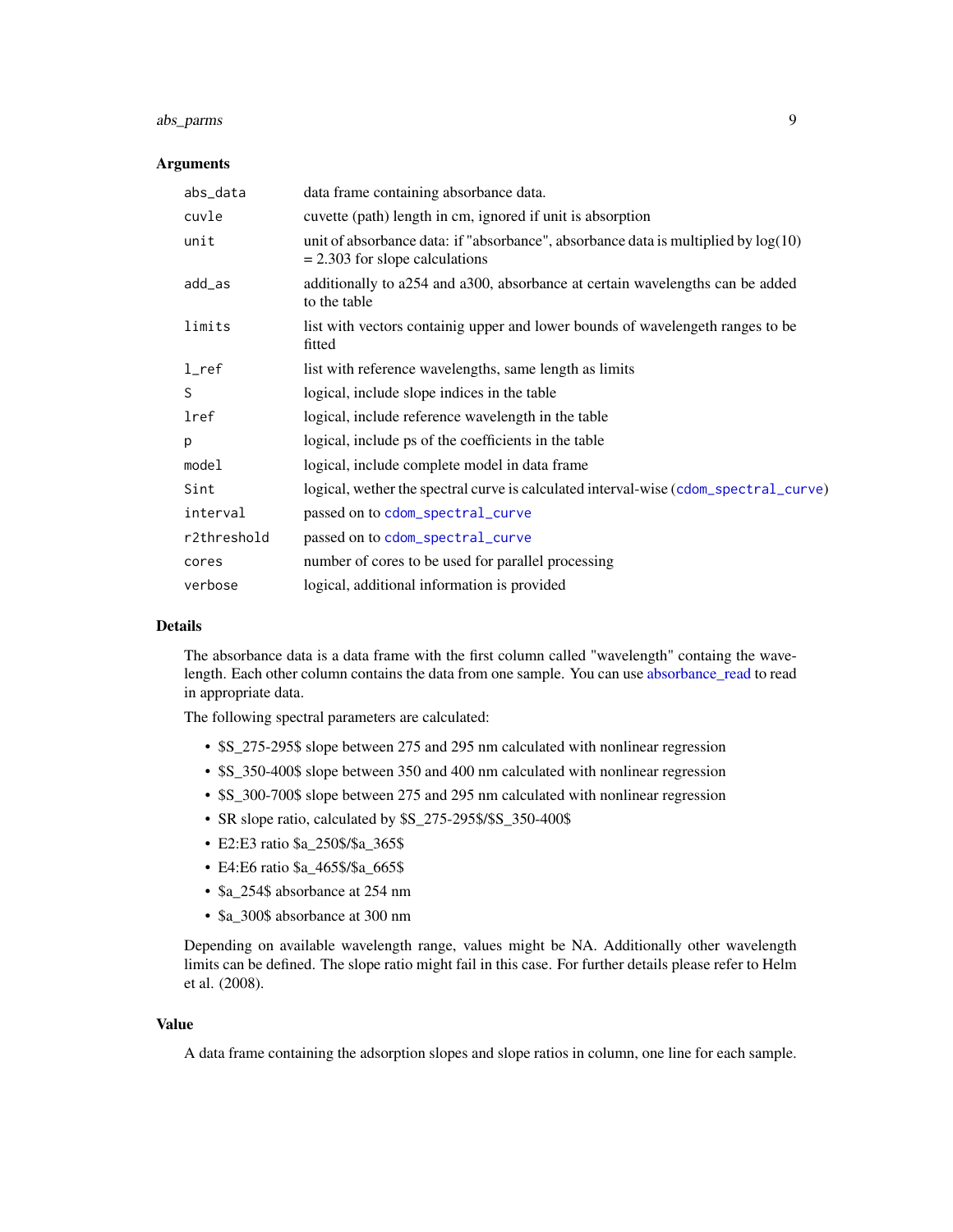#### References

Helms, J., Kieber, D., Mopper, K. 2008. Absorption spectral slopes and slope ratios as indicators of molecular weight, source, and photobleaching of chromophoric dissolved organic matter. Limnol. Oceanogr., 53(3), 955–969 [https://aslopubs.onlinelibrary.wiley.com/doi/10.4319/lo.](https://aslopubs.onlinelibrary.wiley.com/doi/10.4319/lo.2008.53.3.0955) [2008.53.3.0955](https://aslopubs.onlinelibrary.wiley.com/doi/10.4319/lo.2008.53.3.0955)

#### Examples

data(absorbance)

```
a1 \leq -abs_parms(absorbance, cuvle = 5, verbose = TRUE, cores = 2)
a2 <- abs_parms(absorbance, cuvle = 5,l_ref=list(NA,NA,NA), lref=TRUE, cores = 2) # fit lref as well
```
as.data.frame.eem *Converting EEM data from class eem to data.frame.*

#### Description

Converting EEM data from class eem to data.frame.

#### Usage

```
## S3 method for class 'eem'
as.data.frame(x, row.names = NULL, optional = FALSE, gather = TRUE, \ldots)
```
#### Arguments

| x         | abc                                                                                                                                                                                              |
|-----------|--------------------------------------------------------------------------------------------------------------------------------------------------------------------------------------------------|
| row.names | abc                                                                                                                                                                                              |
| optional  | ignored                                                                                                                                                                                          |
| gather    | logical, says whether data.frame is returned with excitation wavelength as col-<br>umn names or as values of a column. If the data is gathered, the sample name is<br>added as value in a calumn |
|           | ignored                                                                                                                                                                                          |

#### Value

A data frame containing the EEM data.

#### Examples

```
data(eem_list)
```

```
as.data.frame(eem_list[[1]])
as.data.frame(eem_list[[1]],gather=FALSE)
```
<span id="page-9-0"></span>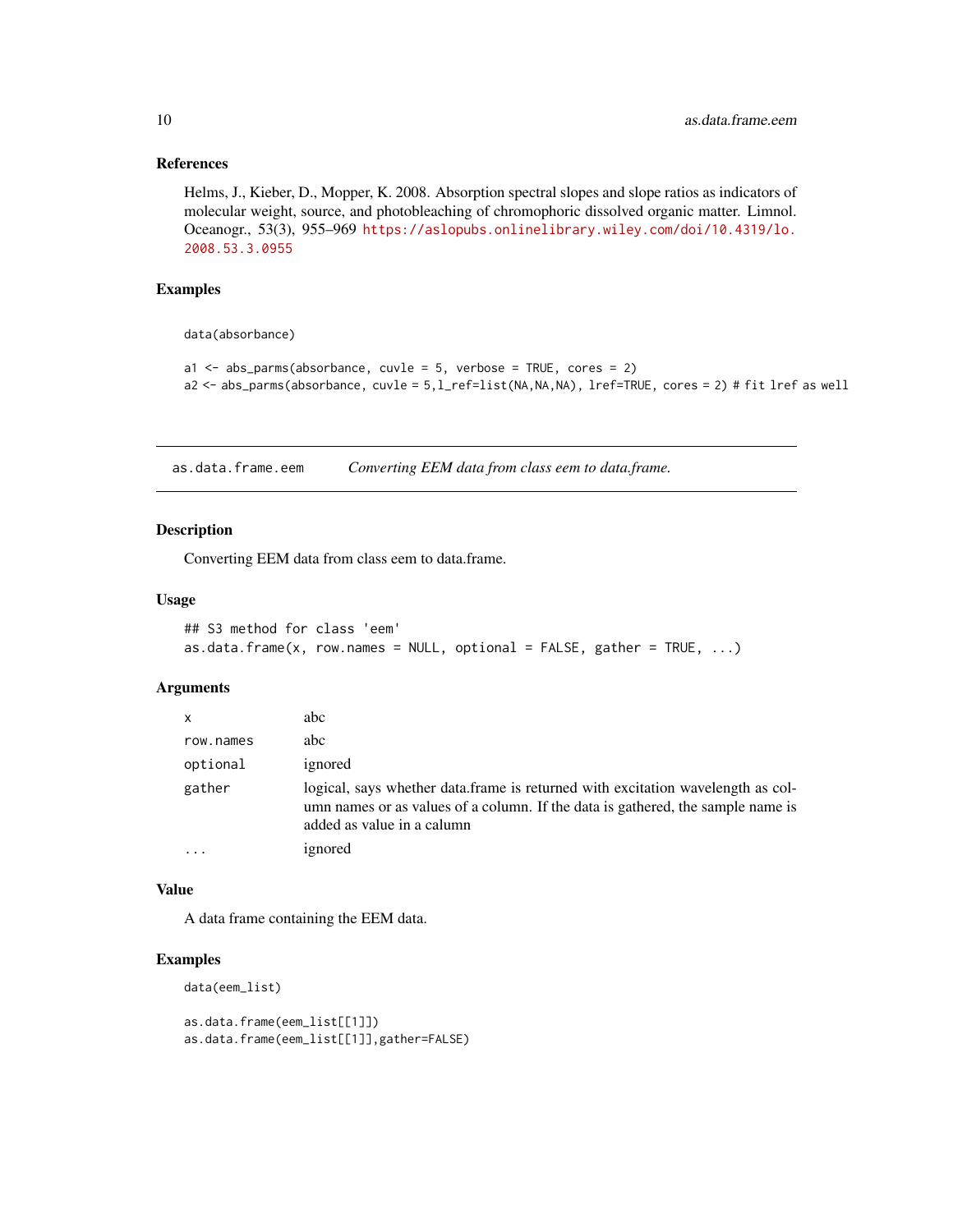<span id="page-10-0"></span>

#### Description

Samples from an eemlist that were not used in the modelling process are added as entries in the A-modes. Values are calculated using fixed B and C modes in the PARAFAC algorithm. B and C modes can be provided via a previously calculated model or as matrices manually.

#### Usage

```
A_missing(
  eem_list,
  pfmodel = NULL,
  cores = parallel::detectCores(logical = FALSE),
  components = NULL,
  const = NULL,control = NULL,
  ...
\mathcal{L}
```
#### Arguments

| eem_list   | object of class eemlist with sample data                                                                                                                                  |
|------------|---------------------------------------------------------------------------------------------------------------------------------------------------------------------------|
| pfmodel    | object of class parafac                                                                                                                                                   |
| cores      | number of cores to use for parallel processing                                                                                                                            |
| components | optionally supply components to use manually, either as a variable of class<br>parafac_components or as a list of variables of class parafac_components, if<br>you do so, |
| const      | optional constraints for model, just used, when components are supplied                                                                                                   |
| control    | optional constraint control parameters for model, just used, when components<br>are supplied                                                                              |
| $\ddotsc$  | additional arguments passed to eem parafac                                                                                                                                |

#### Details

This function can be used to calculate A modes (sample loadings) for samples that were previously excluded from the modelling process (e.g. outliers). Another way to use it would be a recombination of components from different models and calculating the according sample loadings. Expecially the later application is experimental and results have to be seen critically! Nevertheless, I decided to supply this function to stimulate some experiments on that and would be interested in your findings and feedback.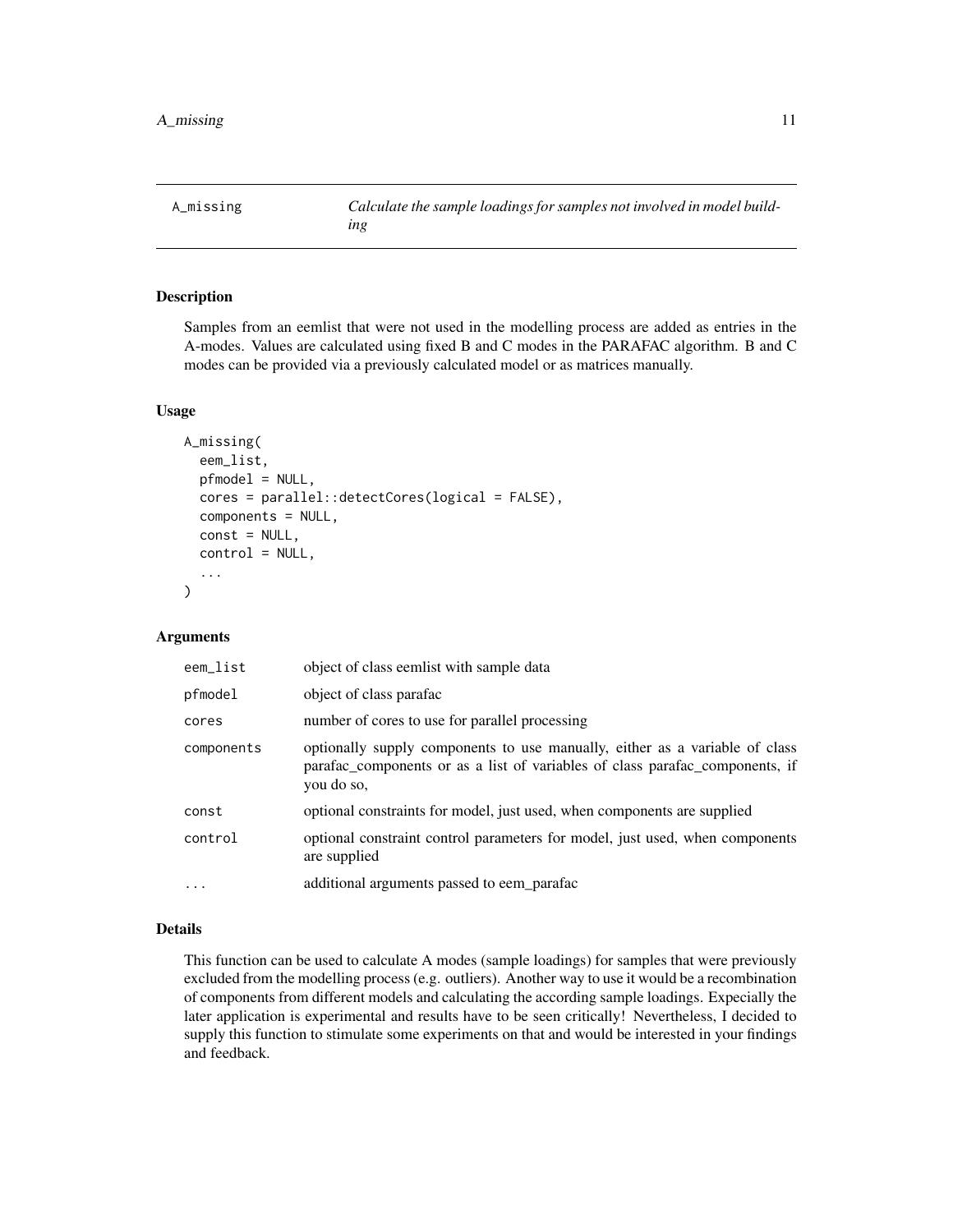# Value

object of class parafac

# Examples

data(eem\_list) data(pf\_models)

A\_missing(eem\_list, pf4[[1]], cores = 2)

eem2array *Data from an eemlist is transformed into an array*

# Description

Data matrices from EEM are combined to an array that is needed for a PARAFAC analysis.

# Usage

eem2array(eem\_list)

# Arguments

eem\_list object of class eemlist

# Value

object of class array

# Examples

data(eem\_list)

X <- eem2array(eem\_list)

<span id="page-11-0"></span>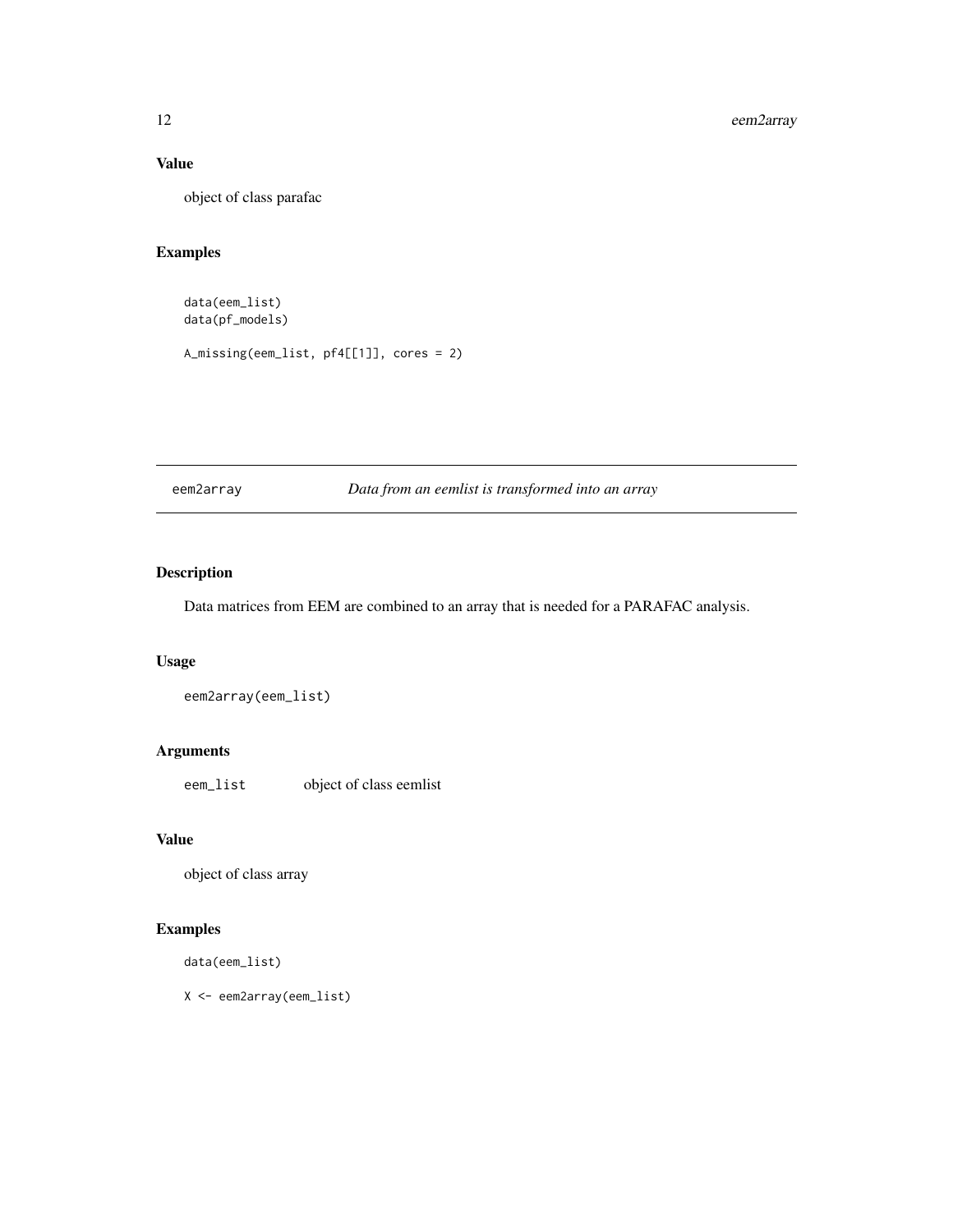<span id="page-12-0"></span>eempf4analysis *Create table of PARAFAC components and (optionally) EEM peaks and indices as well as absorbance slope parameters.*

# Description

Please refer to [eem\\_biological\\_index](#page-0-0), [eem\\_coble\\_peaks](#page-0-0), [eem\\_fluorescence\\_index](#page-0-0), [eem\\_biological\\_index](#page-0-0) and [abs\\_parms](#page-7-1) for details on the certain values

#### Usage

```
eempf4analysis(
 pfmodel,
  eem_list = NULL,
  absorbance = NULL,
  cuv1 = NULL,n = 4,
 export = NULL,cores = parallel::detectCores(logical = FALSE),
  ...
)
```
# Arguments

| pfmodel    | PARAFAC model where loadings of the components are extracted                          |
|------------|---------------------------------------------------------------------------------------|
| eem_list   | optional eemlist used for peak and indices calculation                                |
| absorbance | optional absorbance table used for absorbance slope parameter calculation             |
| cuvl       | optional cuvette length of absorbance data in cm                                      |
| n          | optional size of moving window in nm for data smoothing in advance of peak<br>picking |
| export     | optional file path of csv or txt table where data is exported                         |
| cores      | number of parallel calculations (e.g. number of physical cores in CPU)                |
| $\ddots$   | additional parameters passed to write.table                                           |

#### Value

data frame

# Examples

```
data(eem_list)
data(pf_models)
results <- eempf4analysis(pfmodel = pf4[[1]],
                          eem_list = eem_list,
```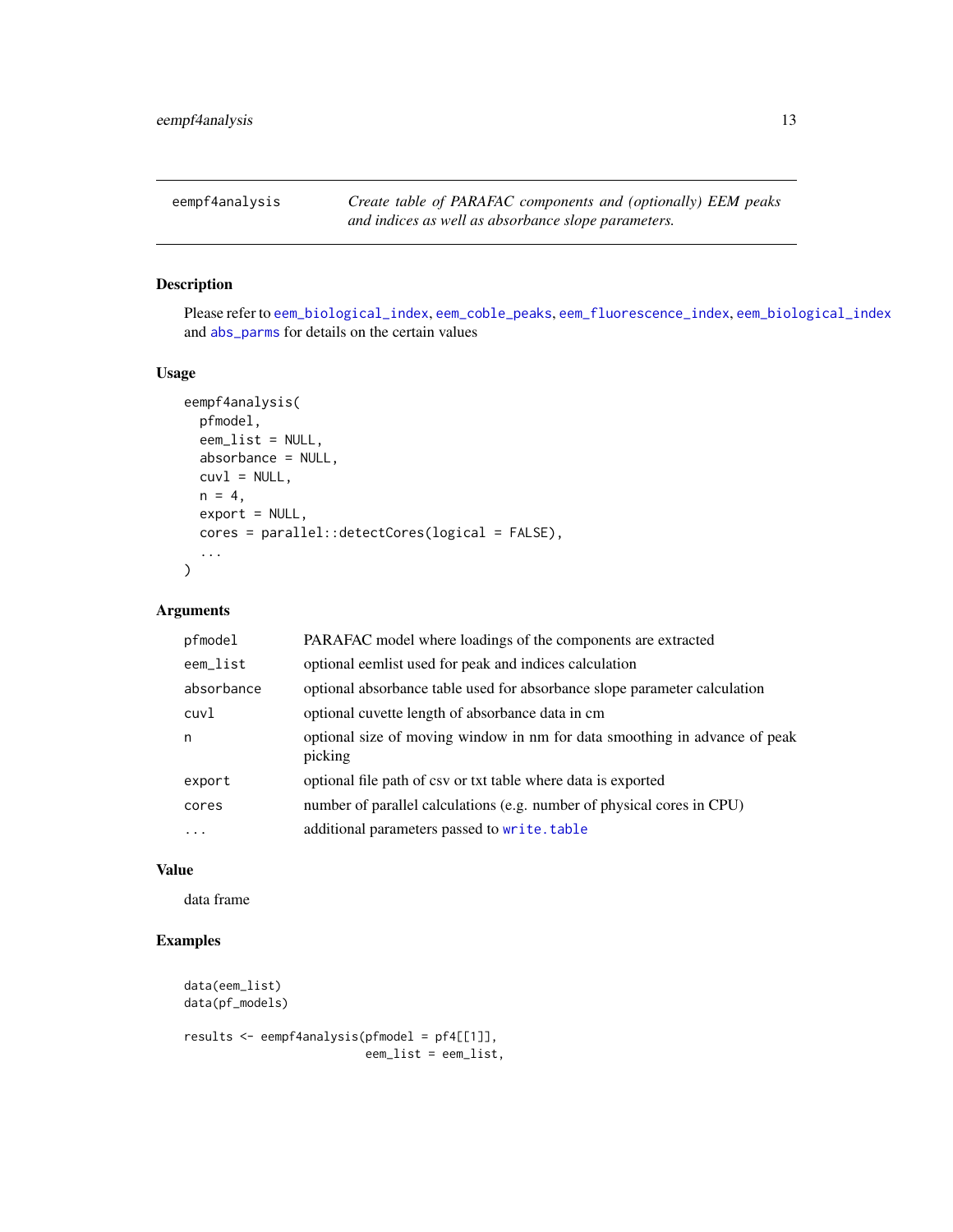```
cuv1 = 5, n = 4, cores = 2)
```
<span id="page-13-0"></span>eempf\_bindxc *Combining extracted components of PARAFAC models*

#### Description

Combining extracted components of PARAFAC models

#### Usage

```
eempf_bindxc(components)
```
#### Arguments

components list of parafac\_components

#### Value

parafac\_components

# Examples

```
data(pf_models)
pfmodel <- pf4[[1]]
comps <- eempf_excomp(pfmodel,c(1,3))
comps2 <- eempf_excomp(pfmodel,c(4,6))
comps3 <- eempf_bindxc(list(comps, comps2))
```
eempf\_compare *Plot a set of PARAFAC models to compare the single components*

# Description

Three plots are returned:

- 1. plot of numer of components vs. model fit
- 2. plot of different components as colour maps
- 3. plot of different components as peak lines

The plots are intended to help with a suitable number of components.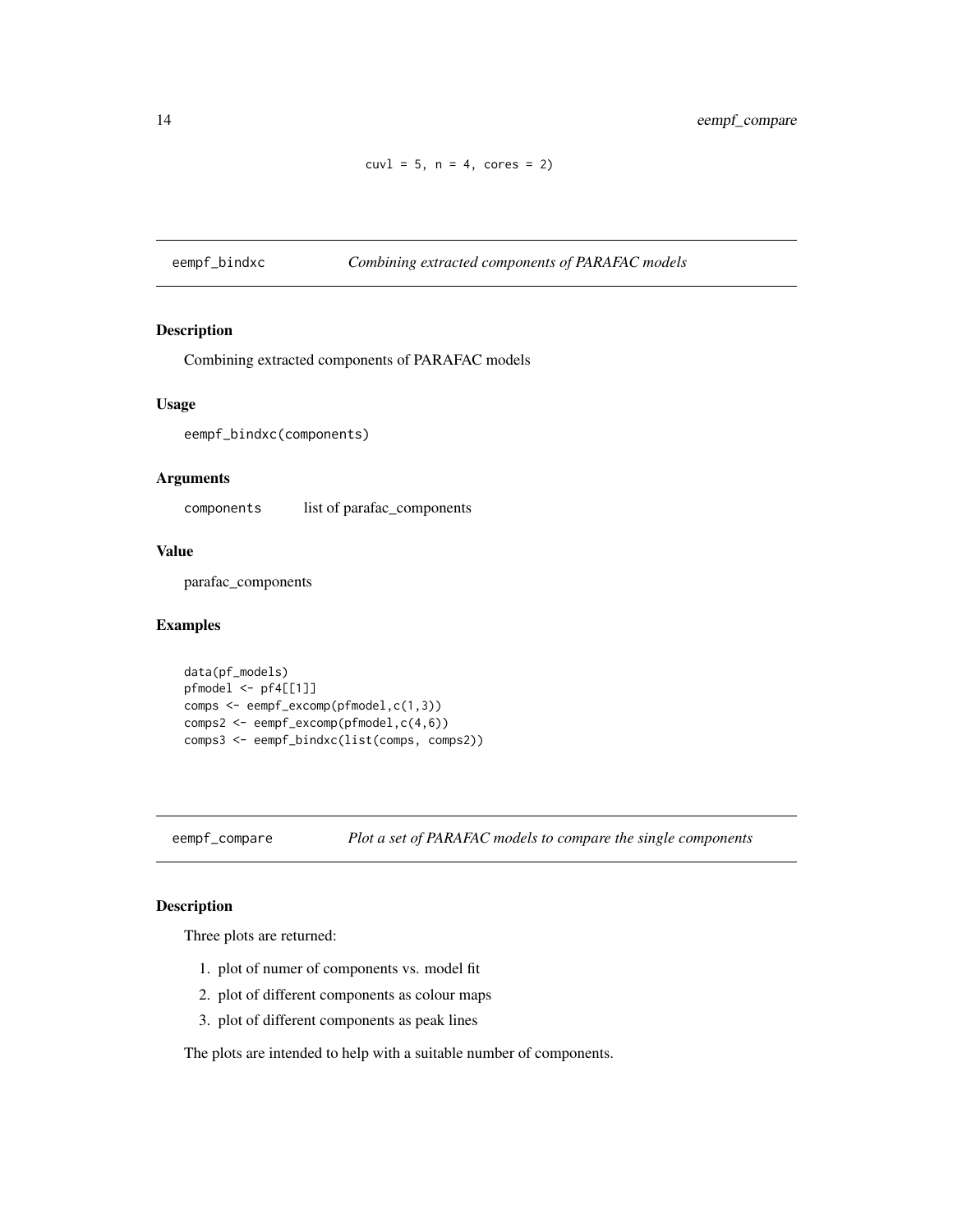# <span id="page-14-0"></span>eempf\_comps3D 15

# Usage

eempf\_compare(pfres, ...)

# Arguments

| pfres    | list of several objects of class parafac               |
|----------|--------------------------------------------------------|
| $\cdots$ | arguments passed on to eempf fits and eempf plot comps |

# Value

3 objects of class ggplot

# See Also

[eempf\\_fits](#page-23-1), [eempf\\_plot\\_comps](#page-29-1)

# Examples

```
data(pf_models)
```
eempf\_compare(pf4)

# eempf\_comps3D *3D plots of PARAFAC components*

# Description

Interactive 3D plots are created using plotly.

# Usage

```
eempf_comps3D(pfmodel, which = NULL)
```
# Arguments

| pfmodel | object of class parafac                        |
|---------|------------------------------------------------|
| which   | optional, if numeric selects certain component |

#### Value

plotly plot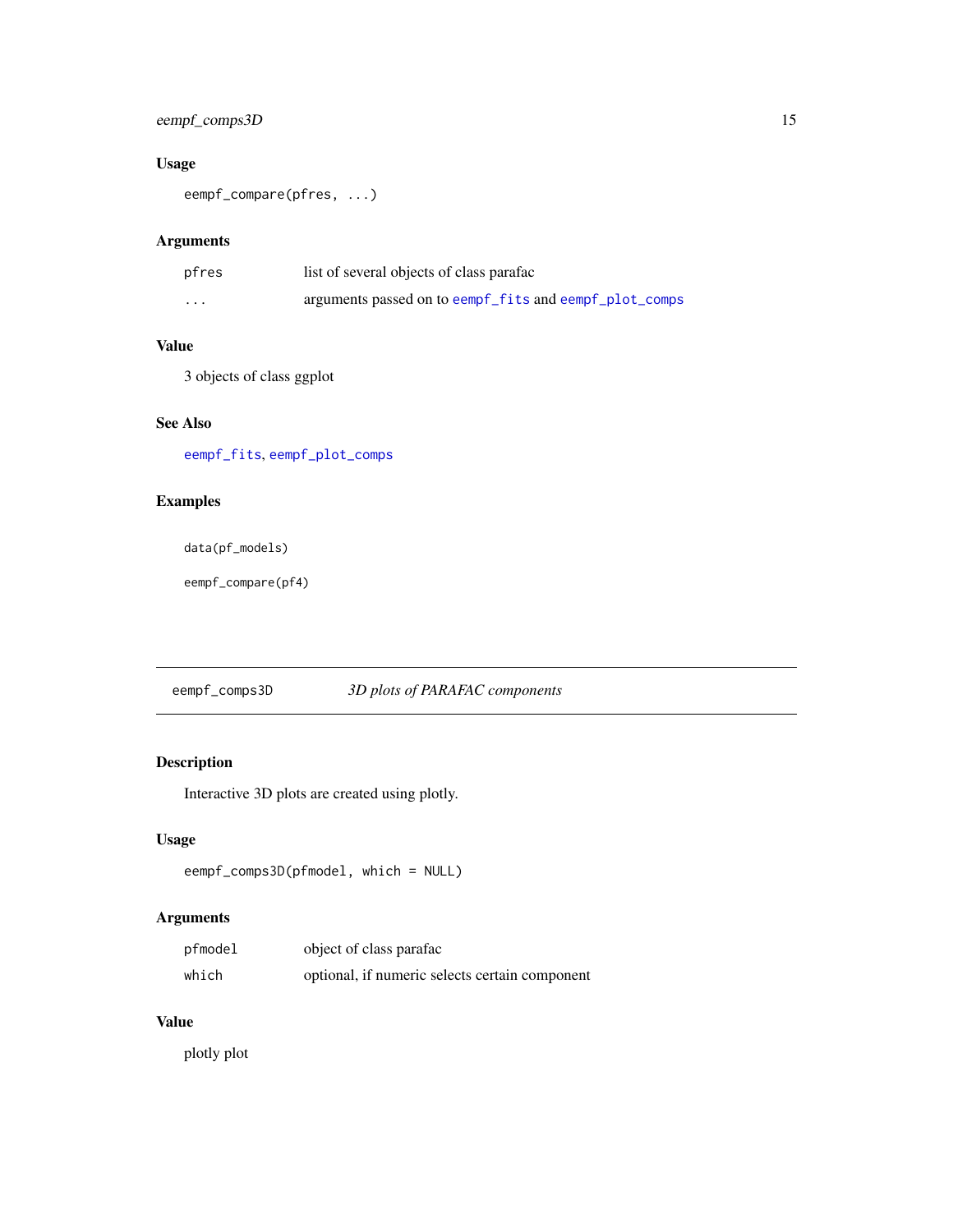# Examples

```
## Not run:
data(pf_models)
eempf_comps3D(pf4[[1]])
## End(Not run)
```
eempf\_comp\_load\_plot *Plot components from a PARAFAC model*

# Description

Additionally a bar plot with the amounts of each component in each sample is produced.

# Usage

```
eempf_comp_load_plot(pfmodel, ...)
```
# Arguments

| pfmodel  | object of class parafac       |
|----------|-------------------------------|
| $\cdots$ | attributes passe don to ggeem |

# Value

ggplot

# See Also

[ggeem](#page-72-1), [eempf\\_load\\_plot](#page-26-1)

# Examples

```
data(pf_models)
```
eempf\_comp\_load\_plot(pf4[[1]])

<span id="page-15-0"></span>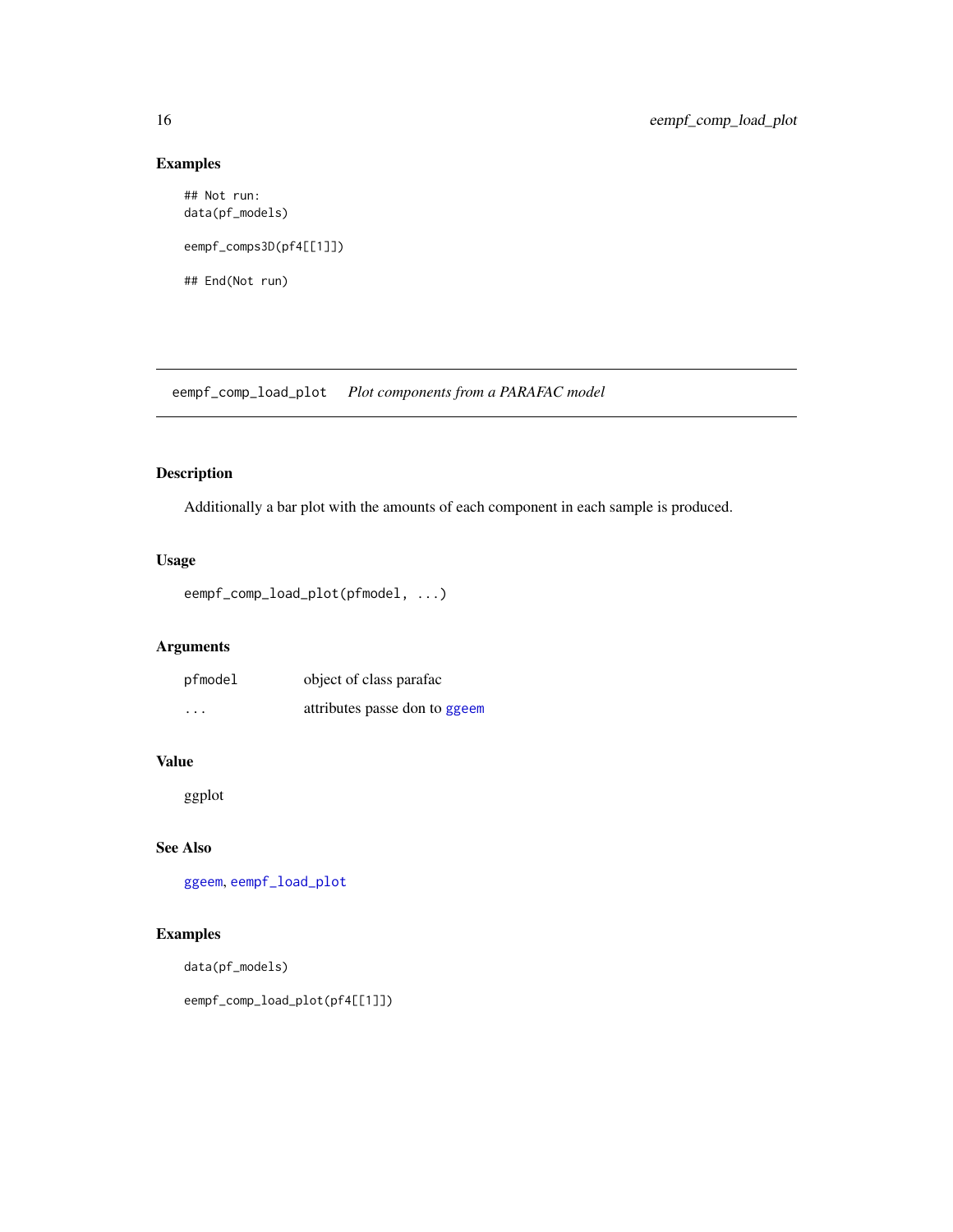<span id="page-16-0"></span>

#### Description

The components of a PARAFAC analysis are extracted as a data frame

#### Usage

eempf\_comp\_mat(pfmodel, gather = TRUE)

# Arguments

| pfmodel | object of class parafac                                                                                         |
|---------|-----------------------------------------------------------------------------------------------------------------|
| gather  | logical value whether excitation wavelengths are a column, otherwise excitation<br>wavelengths are column names |

# Value

a list of class data frames

#### Examples

```
data(pf_models)
```

```
eempf_comp_mat(pf4[[1]])
```
eempf\_comp\_names *Extract names from PARAFAC model components*

# Description

Extract names from PARAFAC model components

#### Usage

eempf\_comp\_names(pfmodel)

# Arguments

pfmodel parafac model

#### Value

vector of names or list of vecters of names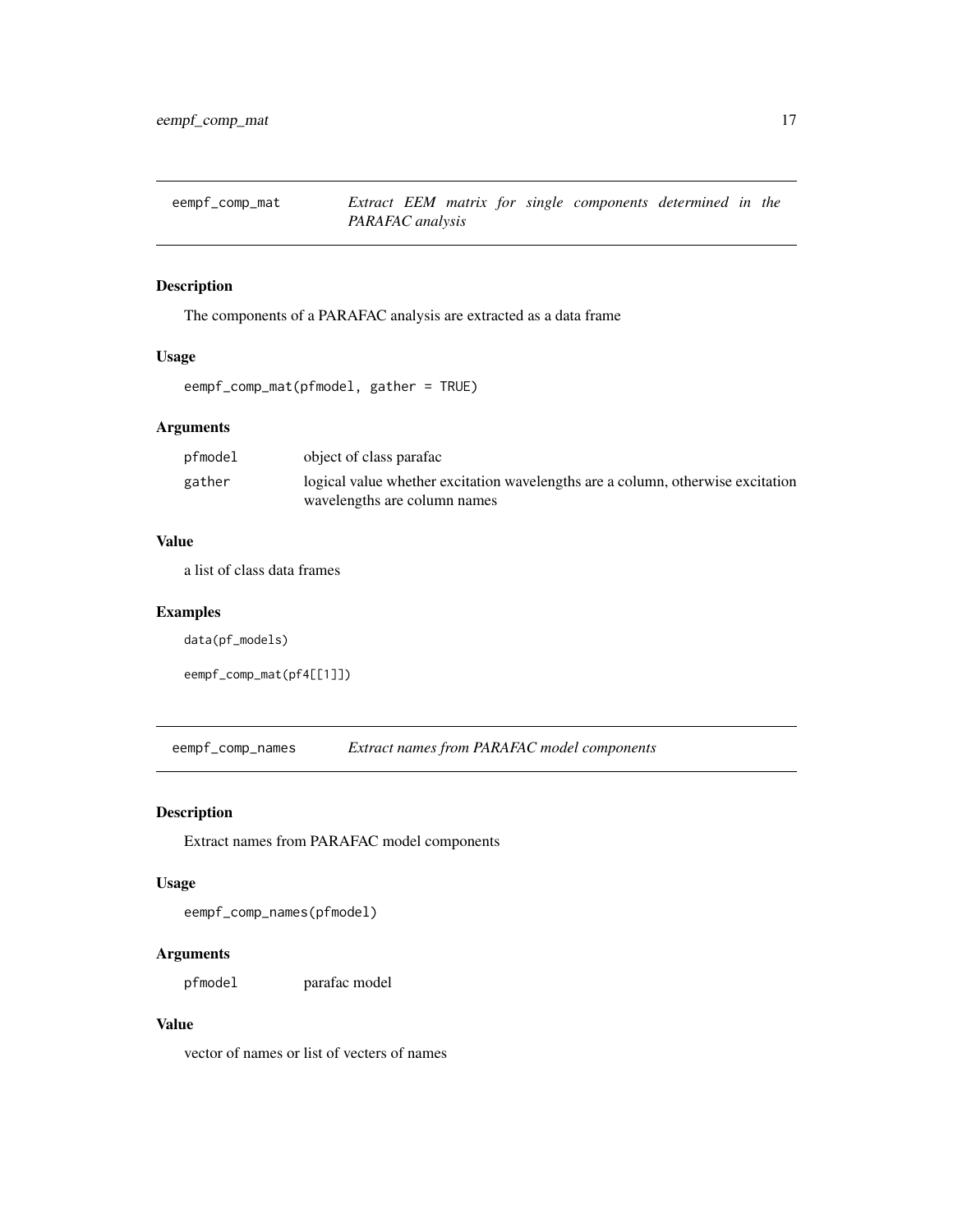# Examples

```
data(pf_models)
eempf_comp_names(pf4)
eempf_comp_names(pf4) <- c("A","B","C","D","E","F","G")
value <- list(c("A1","B1","C1","D","E","F","G"),
c("A2","B2","C","D","E","F","G"),
c("A3","B3","C","D","E","F","G"),
c("A4","B4","C","D","E","F","G"),
c("A5","B5","C","D","E","F","G5")
)
eempf_comp_names(pf4) <- value
eempf_comp_names(pf4)
ggeem(pf4[[1]])
```
eempf\_comp\_names<- *Set names of PARAFAC components*

#### Description

Set names of PARAFAC components

#### Usage

```
eempf_comp_names(pfmodel) <- value
```
#### Arguments

| pfmodel | model of class parafac                                       |
|---------|--------------------------------------------------------------|
| value   | character vector containing the new names for the components |

#### Value

parafac model

# Examples

data(pf\_models)

eempf\_comp\_names(pf4) <- c("A","B","C","D","E","F","G")

<span id="page-17-0"></span>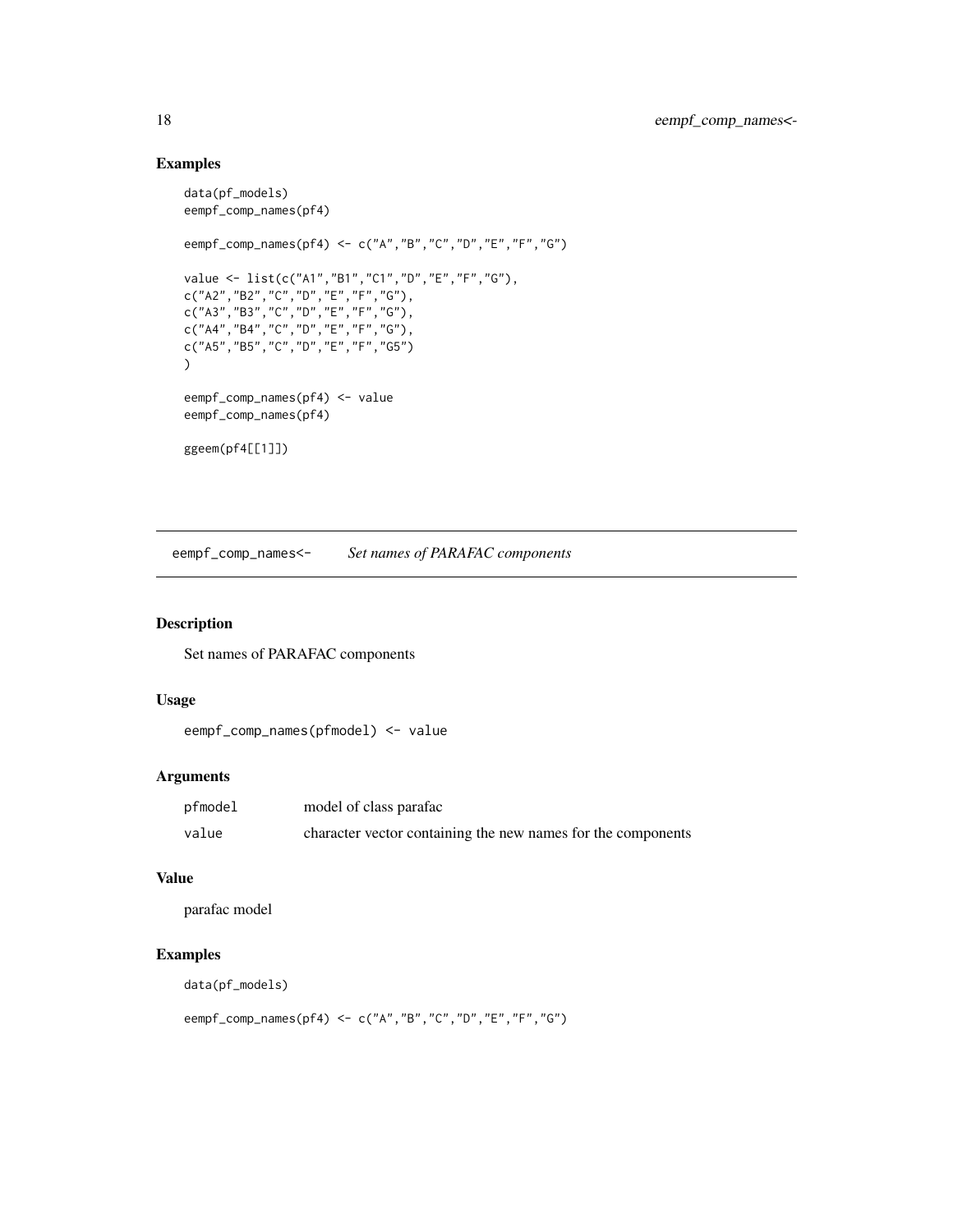<span id="page-18-0"></span>eempf\_convergence *Extract modelling information from a PARAFAC model.*

#### Description

The convergence behaviour of all initialisations in a PARAFAC model is shown by printing the numbers

# Usage

```
eempf_convergence(pfmodel, print = TRUE)
```
#### Arguments

| pfmodel | PARAFAC model created with staRdom using output $=$ "all"            |
|---------|----------------------------------------------------------------------|
| print   | logical, whether you want console output or just a list with results |

#### Value

list with numbers of converging models, cflags and SSEs

#### Examples

```
data("pf_models")
pfmodel <- pf4[[1]]
conv_beh <- eempf_convergence(pfmodel)
```
eempf\_corcondia *Calculate the core consistancy of an EEM PARAFAC model*

#### Description

This is basically a wrapper for [corcondia](#page-0-0) that deals with the normalisation of the original data., Other than [corcondia](#page-0-0), the default dicisor = "core".

#### Usage

```
eempf_corcondia(pfmodel, eem_list, divisor = "core")
```
# Arguments

| pfmodel  | PARAFAC model                      |
|----------|------------------------------------|
| eem list | eemlist                            |
| divisor  | divisor, please refer to corcondia |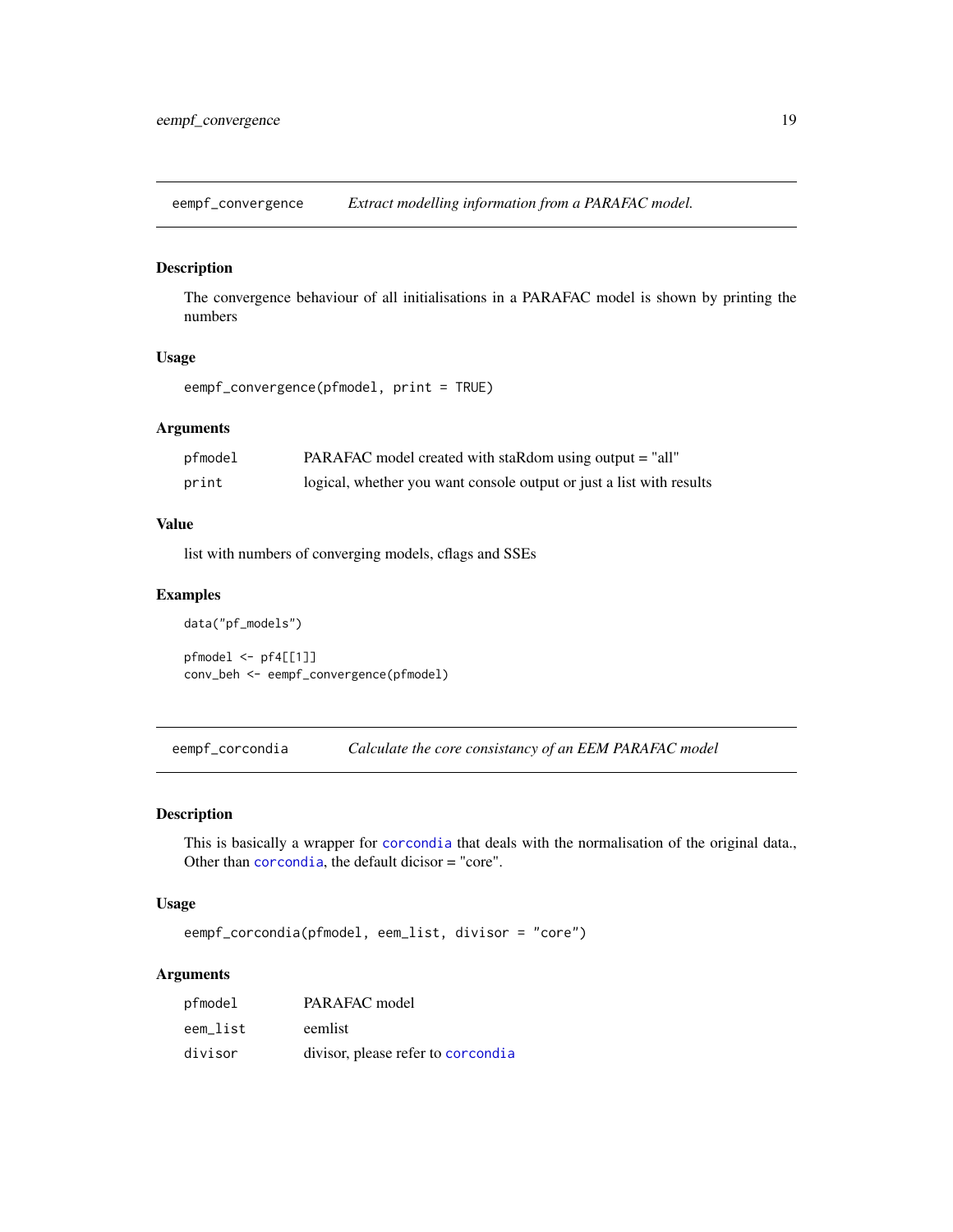# Value

numeric

# Examples

```
## Not run:
# due to data limitation in package, example does not work with that data!
# eempf_corcondia(pfmodel,eem_list)
```

```
## End(Not run)
```
eempf\_corplot *Plot correlations of components in samples*

# Description

A pair plot showing correlations between samples is created.

# Usage

```
eempf_corplot(
 pfmodel,
 normalisation = FALSE,
 lower = list(continuous = "smooth"),
 mapping = aes(alpha = 0.2),
  ...
)
```
#### Arguments

| pfmodel       | object of class parafac                         |
|---------------|-------------------------------------------------|
| normalisation | logical, whether normalisation is undone or not |
| lower         | style of lower plots, see ggpairs               |
| mapping       | aesthetic mapping, see ggpairs                  |
|               | passed on to ggpairs                            |

# Value

object of class ggplot

# See Also

[ggpairs](#page-0-0)

<span id="page-19-0"></span>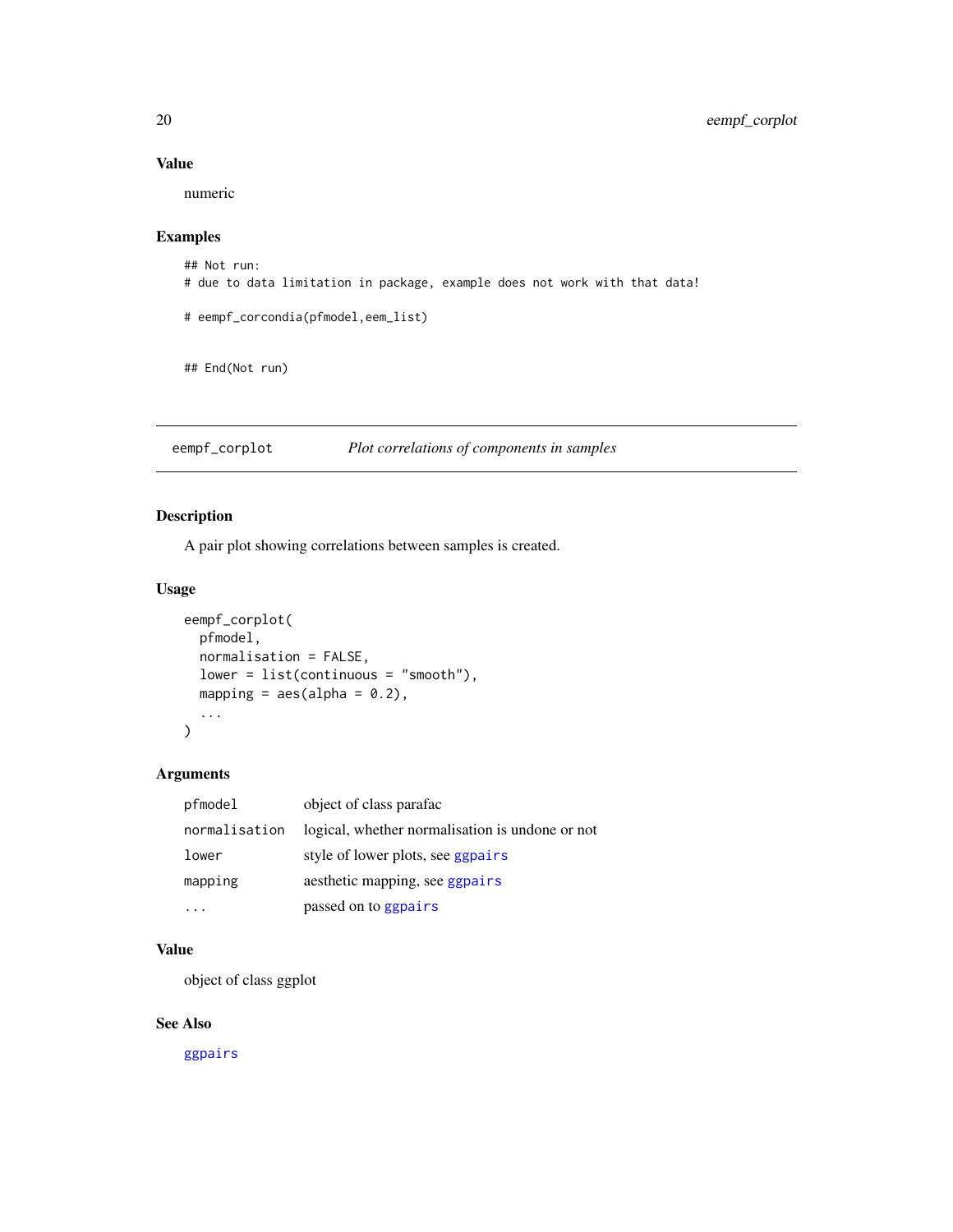# <span id="page-20-0"></span>eempf\_cortable 21

# Examples

```
data(pf_models)
eempf_corplot(pf4[[1]])
```
eempf\_cortable *Calculating correlations between the component loadings in all samples (C-Modes).*

# Description

Calculating correlations between the component loadings in all samples (C-Modes).

# Usage

eempf\_cortable(pfmodel, normalisation = FALSE, method = "pearson", ...)

# Arguments

| pfmodel       | results from a PARAFAC analysis, class parafac  |
|---------------|-------------------------------------------------|
| normalisation | logical, whether normalisation is undone or not |
| method        | method of correlation, passed to cor            |
|               | passed on to cor                                |

#### Value

matrix

# Examples

```
data(pf_models)
eempf_cortable(pf4[[1]])
```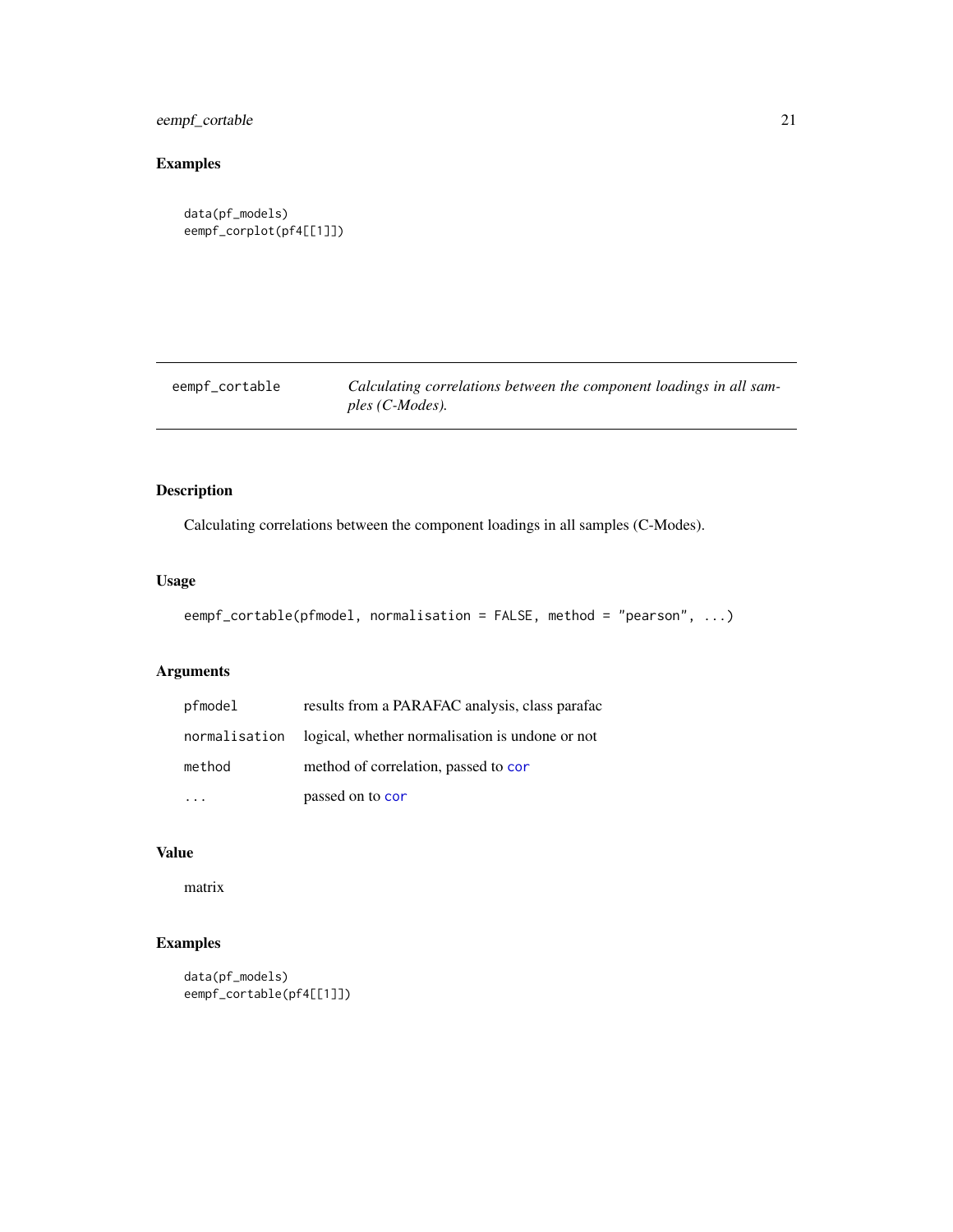<span id="page-21-1"></span><span id="page-21-0"></span>

# Description

Calculating EEMqual which is an indicator of a PARAFAC model's quality

#### Usage

```
eempf_eemqual(pfmodel, eem_list, splithalf = NULL, ...)
```
#### Arguments

| pfmodel   | PARAFAC model                                                                                      |
|-----------|----------------------------------------------------------------------------------------------------|
| eem_list  | EEM data as eemlist                                                                                |
| splithalf | optionally, you can supplie available splithalf results from model to decrease<br>computation time |
| $\ddotsc$ | additional arguments passed to splithalf                                                           |

#### Value

data frame containing fit, corcondia, product of best TCCs from splithalf analysis, eemqual and splithalf models

# References

Rasmus Bro, Maider Vidal, EEMizer: Automated modeling of fluorescence EEM data, Chemometrics and Intelligent Laboratory Systems, Volume 106, Issue 1, 2011, Pages 86-92, ISSN 0169-7439

# Examples

```
# data(eem_list)
# data(pf_models)
# pfmodel <- pf4[[1]]
# eempf_eemqual(eem_list,pfmodel) # insuficient example data to run!
```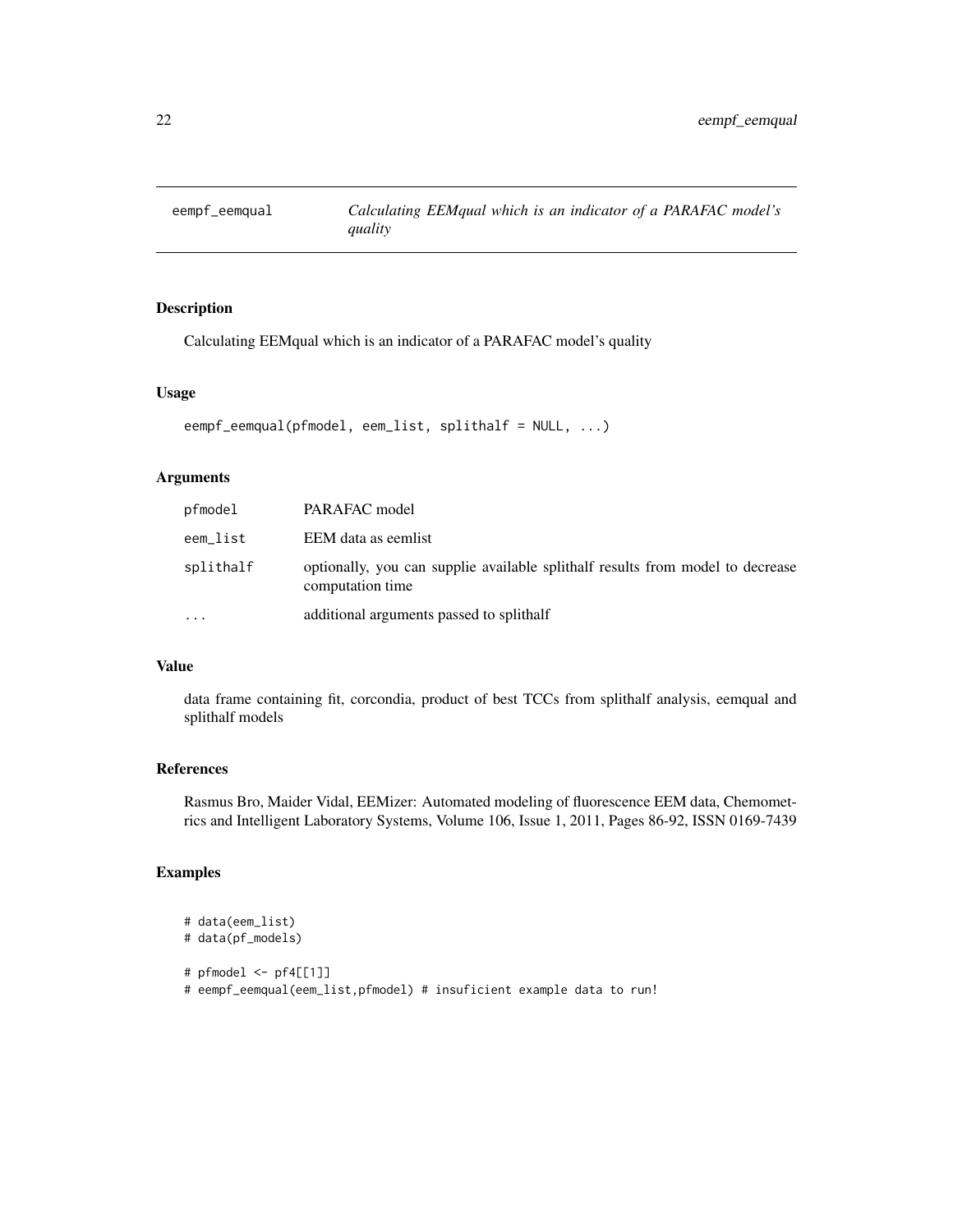<span id="page-22-0"></span>

# Description

Extracting components of a PARAFAC model

# Usage

```
eempf_excomp(pfmodel, comps)
```
# Arguments

| pfmodel | parafac model                                |
|---------|----------------------------------------------|
| comps   | vector with numbers of components to extract |

#### Value

list

# Examples

data(pf\_models) pfmodel <- pf4[[1]] comps <- eempf\_excomp(pfmodel,c(1,3))

| eempf_export | Create one table containing the PARAFAC models factors and option- |
|--------------|--------------------------------------------------------------------|
|              | ally exporting it to csy or txt                                    |

# Description

Create one table containing the PARAFAC models factors and optionally exporting it to csv or txt

#### Usage

```
eempf_export(pfmodel, export = NULL, Fmax = TRUE, ...)
```
# Arguments

| pfmodel                 | PARAFAC model                                              |
|-------------------------|------------------------------------------------------------|
| export                  | file path to export table                                  |
| Fmax                    | rescale modes so the A mode shows the maximum fluorescence |
| $\cdot$ $\cdot$ $\cdot$ | additional parameters passed to write.table                |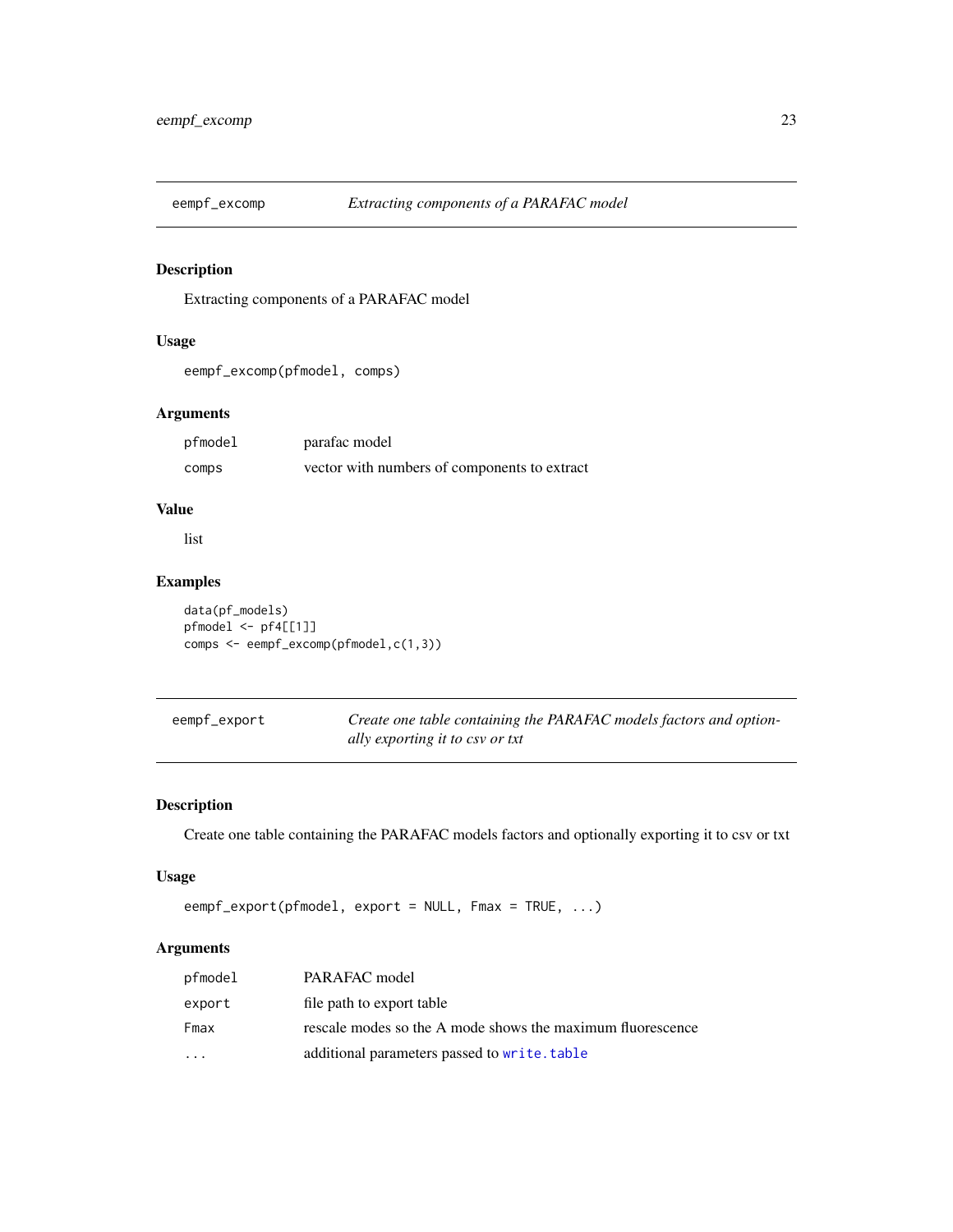# Value

data frame

# Examples

```
data(pf_models)
```
factor\_table <- eempf\_export(pf4[[1]])

# <span id="page-23-1"></span>eempf\_fits *Fits vs. components of PARAFAC models are plotted*

# Description

Fits vs. components of PARAFAC models are plotted

# Usage

eempf\_fits(pfres, ...)

# Arguments

| pfres    | list of objects of class parafac |
|----------|----------------------------------|
| $\cdots$ | arguments passed on to ggplot    |

# Value

object of class ggplot

# Examples

data(pf\_models)

eempf\_fits(pf4)

<span id="page-23-0"></span>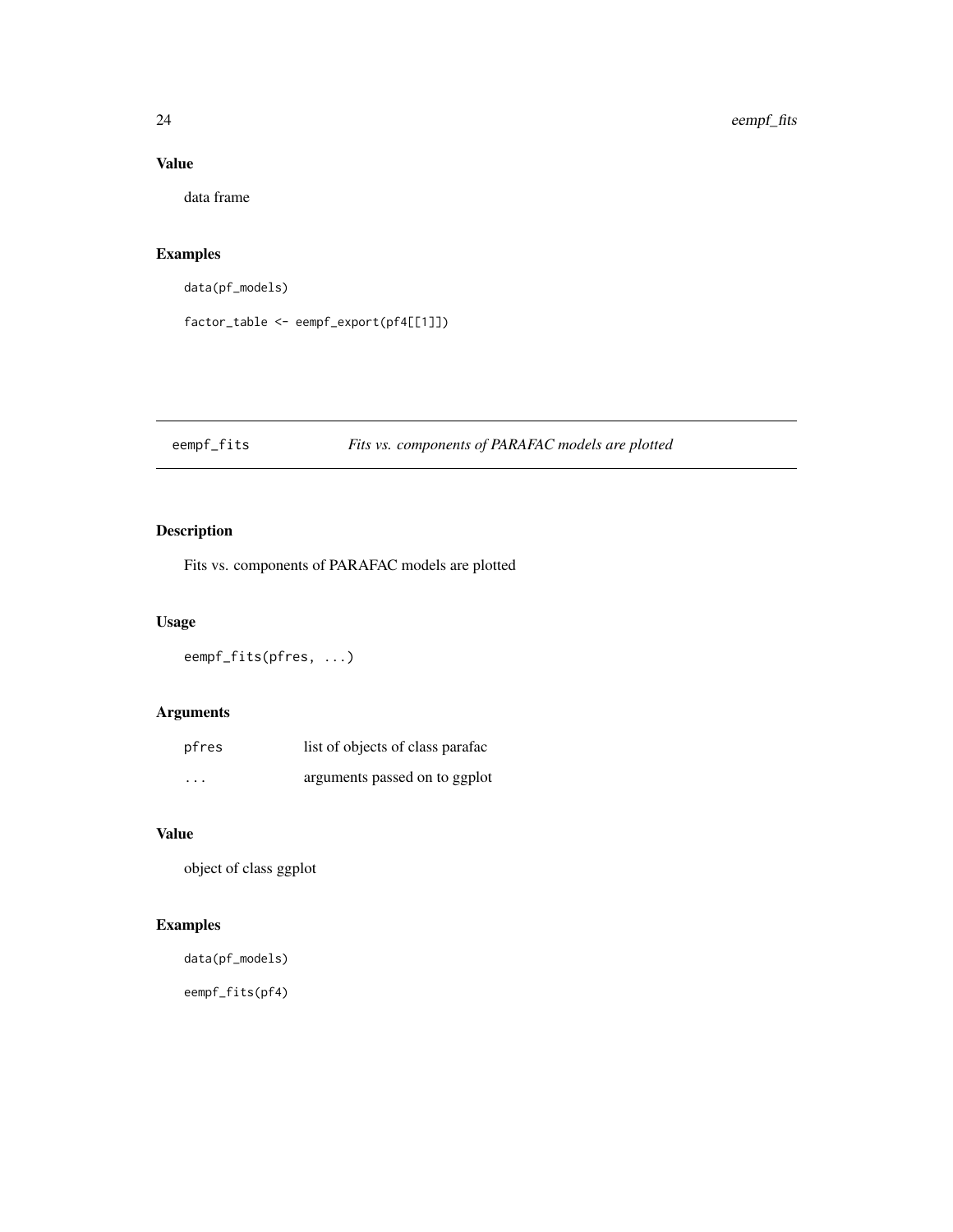<span id="page-24-1"></span><span id="page-24-0"></span>eempf\_leverage *Calculate the leverage of each emission and excitation wavelength and each sample from a single PARAFAC model*

#### Description

Calculate the leverage of each emission and excitation wavelength and each sample from a single PARAFAC model

#### Usage

```
eempf_leverage(pfmodel)
```
#### Arguments

pfmodel object of class parafac

#### Value

list of 3 named vectors (emission, excitation wavelengths and samples)

#### Examples

data(pf\_models)

```
eempf_leverage(pf4[[1]])
```
eempf\_leverage\_data *Combine leverages into one data frame and add optional labels.*

#### Description

Combine leverages into one data frame and add optional labels.

#### Usage

```
eempf_leverage_data(cpl, qlabel = 0.1)
```
#### Arguments

| cpl    | leverage, outpout from eempf_leverage                                   |
|--------|-------------------------------------------------------------------------|
| qlabel | optional, quantile of which labels are shown $(1 = all, 0 = no$ labels) |

#### Value

data frame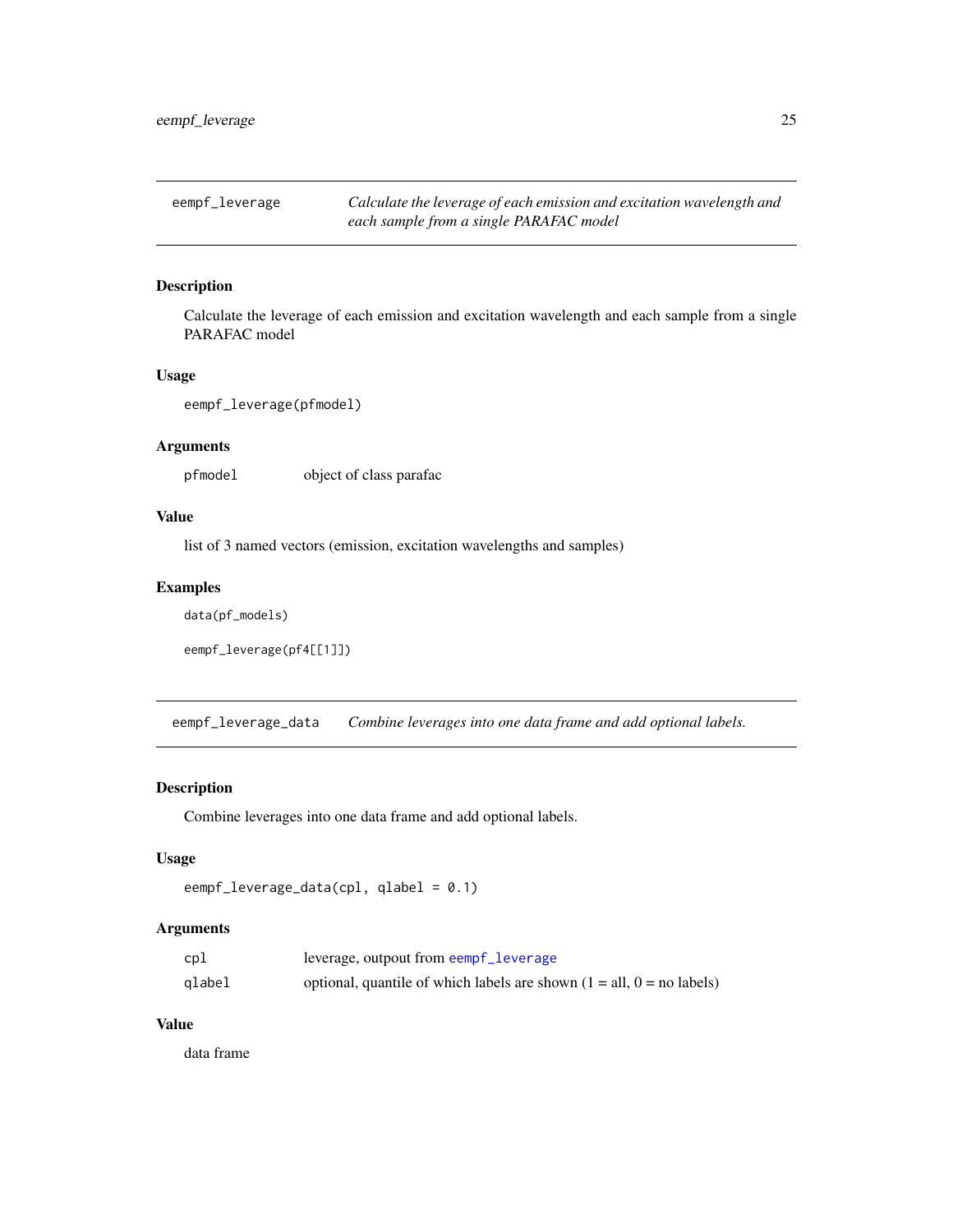## Examples

```
data(pf_models)
```

```
leverage <- eempf_leverage(pf4[[1]])
lev_data <- eempf_leverage_data(leverage)
```
<span id="page-25-1"></span>eempf\_leverage\_ident *Plot leverage of emission wavelengths, excitation wavelengths and samples.*

# Description

Plot is interactive where you can select values with your mouse. A list of vectors is returned to remove this outliers in a further step from your samples. The labels to be shown can be selected by adding the quatile of samples with highest leverages to be labeled.

# Usage

eempf\_leverage\_ident(cpl, qlabel = 0.1)

#### Arguments

| cpl    | leverage, outpout from eempf_leverage                                   |
|--------|-------------------------------------------------------------------------|
| qlabel | optional, quantile of which labels are shown $(1 = all, 0 = no$ labels) |

#### Value

list of three vectors containing the names of selected samples

#### See Also

[eempf\\_leverage\\_plot](#page-26-2)

# Examples

```
data(pf_models)
```
leverage <- eempf\_leverage(pf4[[1]]) outliers <- eempf\_leverage\_ident(leverage)

<span id="page-25-0"></span>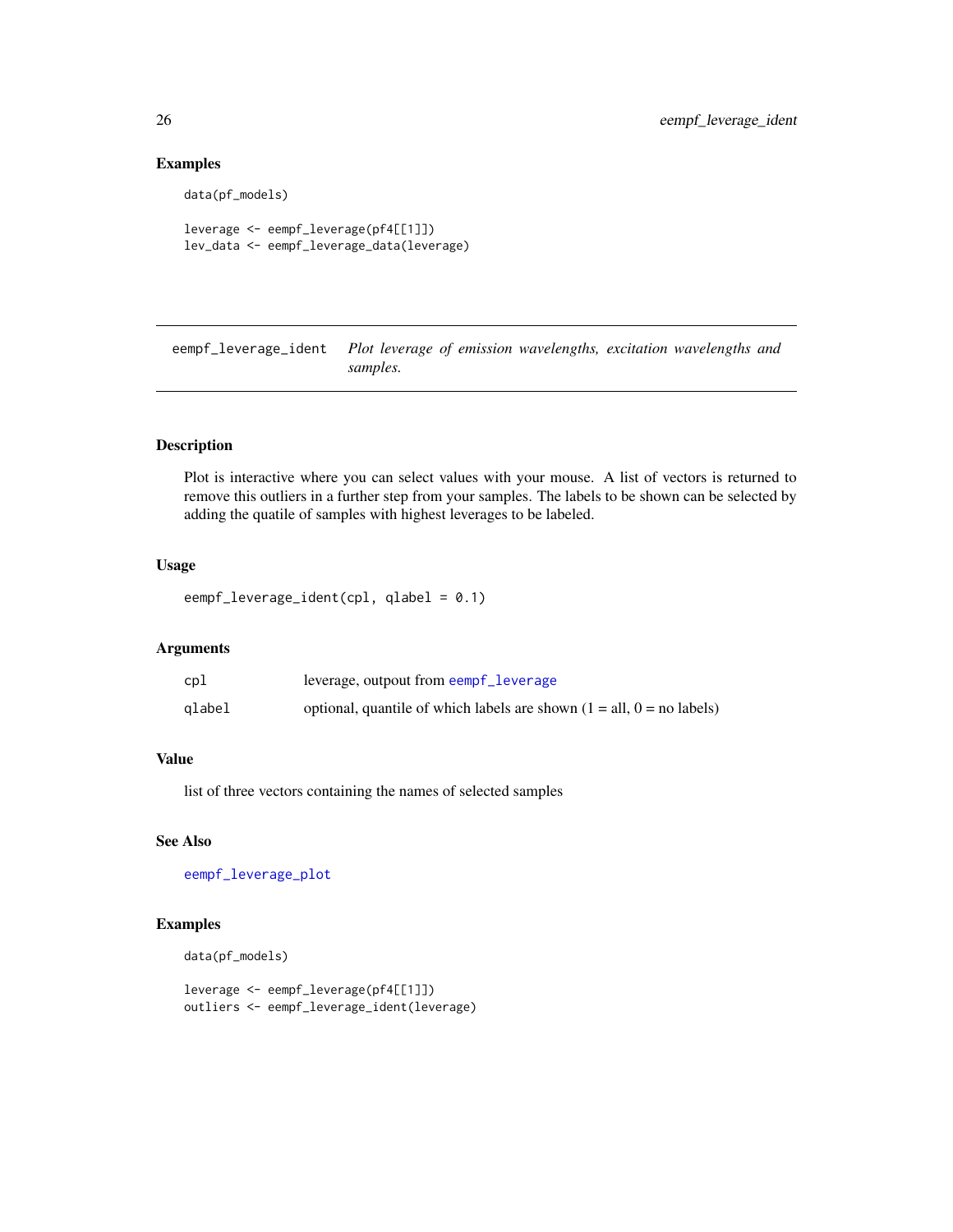<span id="page-26-2"></span><span id="page-26-0"></span>eempf\_leverage\_plot *Plot leverage of emission wavelengths, excitation wavelengths and samples.*

## Description

The labels to be shown can be selected by adding the quatile of samples with highest leverages to be labeled.

#### Usage

```
eempf_leverage_plot(cpl, qlabel = 0.1)
```
#### Arguments

| cpl    | leverage, outpout from eempf_leverage                                   |
|--------|-------------------------------------------------------------------------|
| qlabel | optional, quantile of which labels are shown $(1 = all, 0 = no$ labels) |

#### Value

ggplot

#### See Also

[eempf\\_leverage\\_ident](#page-25-1)

# Examples

data(pf\_models)

```
leverage <- eempf_leverage(pf4[[1]])
eempf_leverage_plot(leverage)
```
<span id="page-26-1"></span>eempf\_load\_plot *Plot amount of each component in each sample as bar plot*

#### Description

Plot amount of each component in each sample as bar plot

# Usage

```
eempf_load_plot(pfmodel)
```
# Arguments

pfmodel parafac model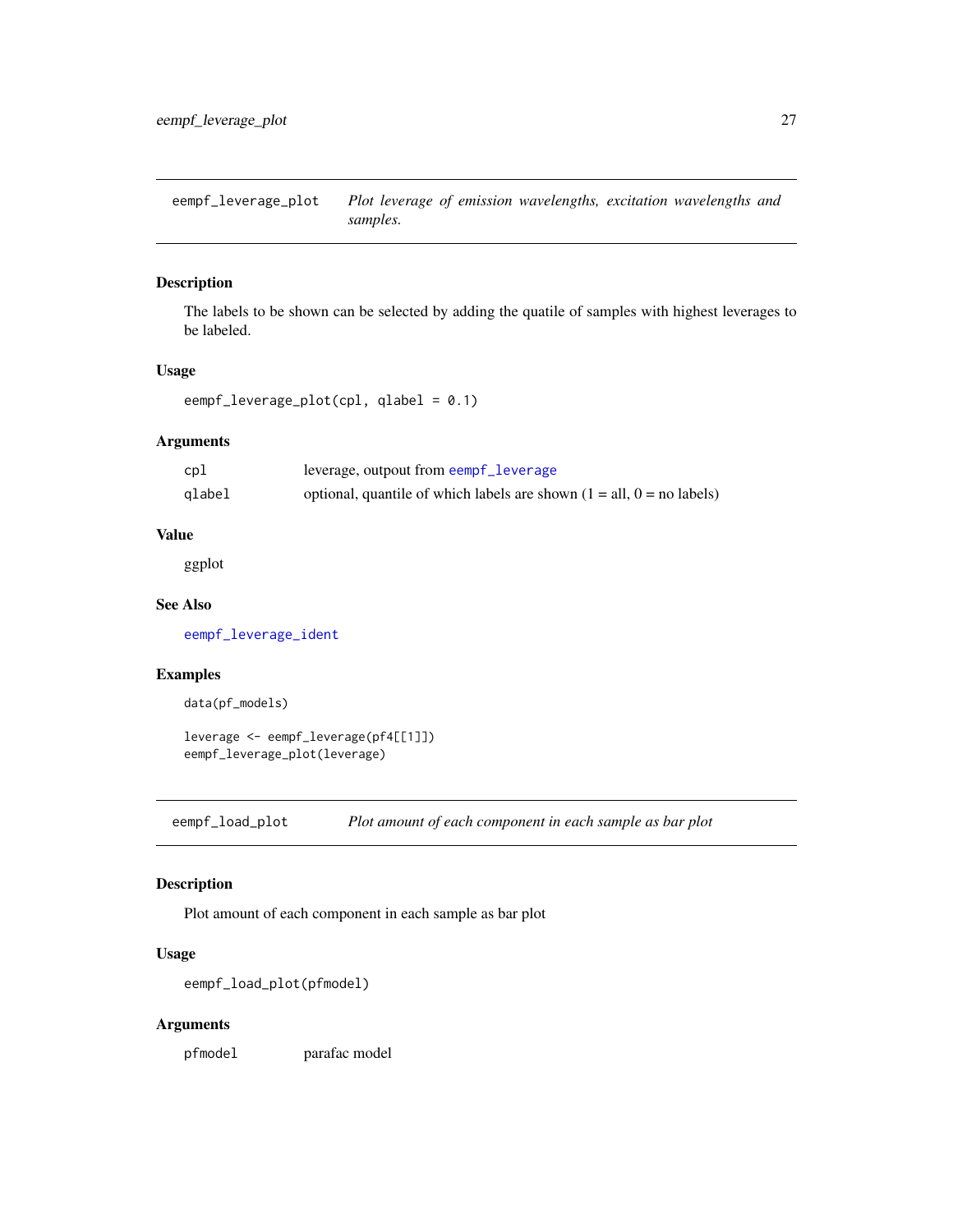#### Value

ggplot

# Examples

data(pf\_models)

eempf\_load\_plot(pf4[[1]])

eempf\_mleverage *Calculate the leverage of each emission and excitation wavelength and each sample from a list of PARAFAC models*

# Description

Calculate the leverage of each emission and excitation wavelength and each sample from a list of PARAFAC models

## Usage

```
eempf_mleverage(pfres_comps, ecdf = FALSE, stats = FALSE)
```
# Arguments

| pfres_comps | object of class parafac                                                      |
|-------------|------------------------------------------------------------------------------|
| ecdf        | logical, transforme leverages to according empirical quantiles (ecdf)        |
| stats       | logical, whether means and standard deviations are calculated from leverages |

# Value

data frame containing leverages of wavelengths and samples for each model

# Examples

```
data(pf_models)
```
eempf\_mleverage(pf3)

<span id="page-27-0"></span>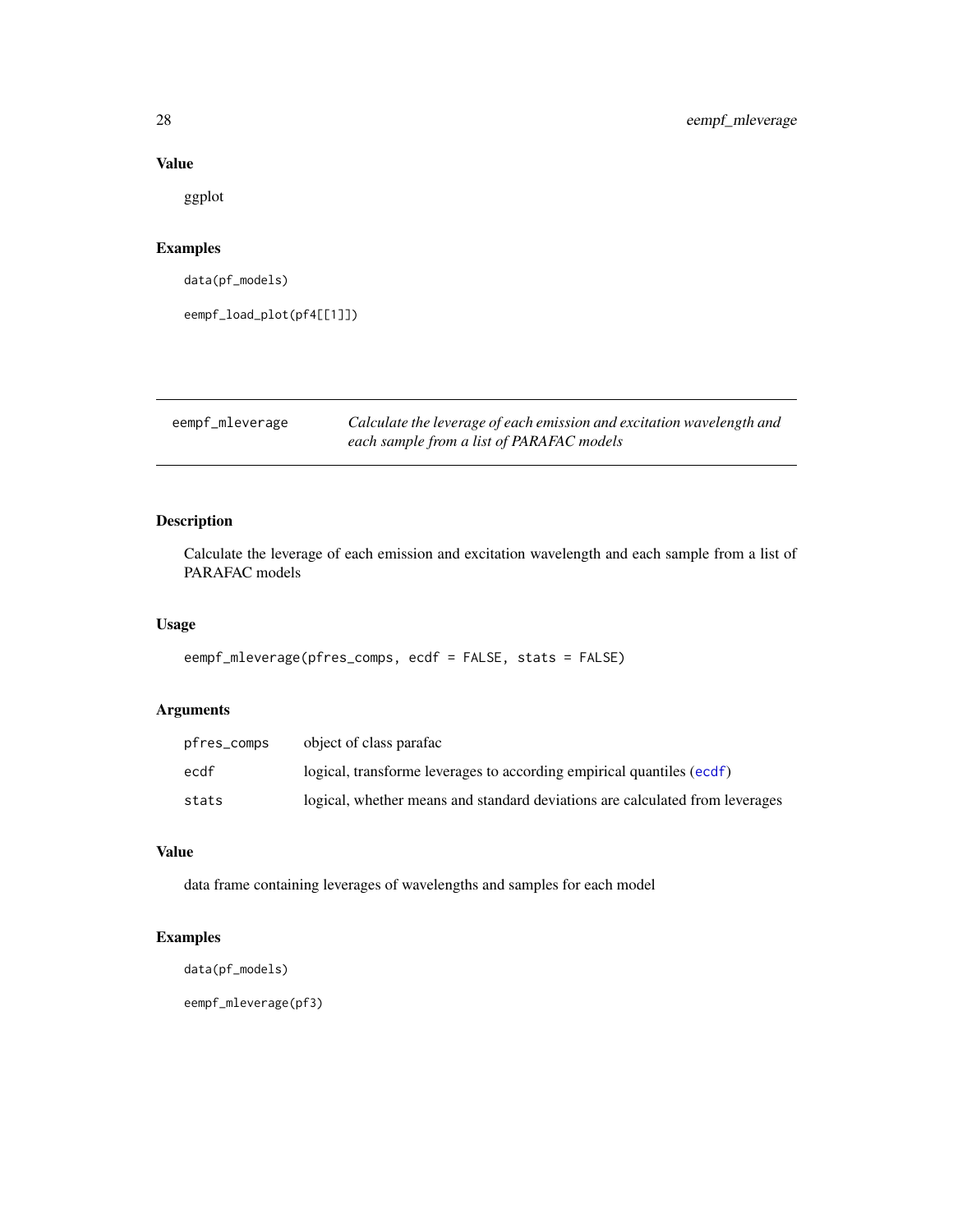<span id="page-28-0"></span>

# Description

This function uploads a PARAFAC model to openfluor.org from within R. You need to have an account at openfluor.org and supply the email used for the account to the function. Your password is then asked in a secure way and only used within one execution of this function.

#### Usage

eempf\_OF\_upload(email, file)

#### Arguments

| email | email address you use to login at openfluor org as string |
|-------|-----------------------------------------------------------|
| file  | the file containing a PARAFAC model in openfluor format   |

#### Value

HTTP status code from the upload POST

#### Examples

```
## due to the need of a valid account, this function cannot be
## tested with generic data.
## Please use your own account to do so.
## Not run:
data(pf_models)
file <- file.path(tempdir(),"openfluor_example.txt")
eempf_openfluor(pf4[[1]],file)
eempf_OF_upload("helena.glory@rur.play", file)
```
## End(Not run)

eempf\_openfluor *Write out PARAFAC components to submit to openfluor.org.*

#### Description

openfluor.org offers the possibility to compare your results to others, that were uploaded to the database. This functions writes out a txt containing the header lines and your components. Please open the file in an editor and fill in further information that cannot be covered by this function.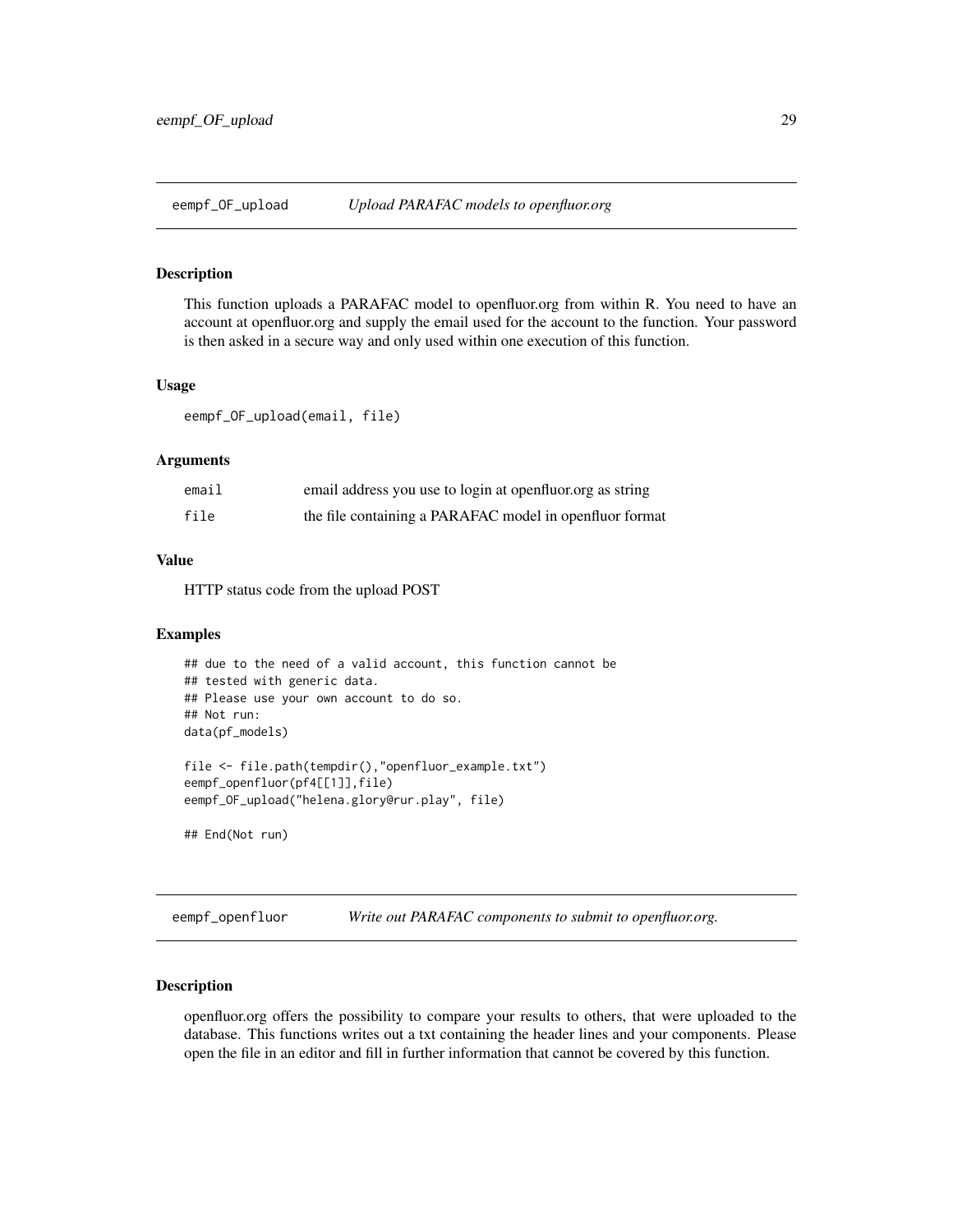# Usage

```
eempf_openfluor(
  pfmodel,
  file,
  Fmax = TRUE,upload = FALSE,
  email = NULL,model_details = list()
)
```
#### Arguments

| pfmodel       | PARAFAC model                                                                                                                                                                         |
|---------------|---------------------------------------------------------------------------------------------------------------------------------------------------------------------------------------|
| file          | string, path to outputfile. The directory must exist, the file will be created or<br>overwritten if already present.                                                                  |
| Fmax          | rescale modes so the A mode shows the maximum fluorescence. As openfluor<br>does not accept values above 1, this is a way of scaling the B and C modes to a<br>range between 0 and 1. |
| upload        | logical, whether model is directly uploaded to openfluor.org                                                                                                                          |
| email         | optional email address to log into openfluor.org                                                                                                                                      |
| model_details | optional named list with strings to be added in the openfluor file in the fields<br>corresponding to the list names                                                                   |

#### Value

txt file

# Examples

```
data(pf_models)
model_details <- list(name = "River", creator = "Helena Glory",
constraints = "non-negative", validation = "split-half", unit= "RU")
eempf_openfluor(pf4[[1]],file.path(tempdir(),"openfluor_example.txt"),
upload = FALSE, model_details = model_details)
```
<span id="page-29-1"></span>eempf\_plot\_comps *Plot all components of PARAFAC models*

#### Description

The components can be plottet in two ways: either as a colour map or as two lines (emission, excitation wavelengths) intersecting at the component maximum. If the list of provided models is named, these names are shown in the plot. Otherwise, the models are automatically named by "model#".

<span id="page-29-0"></span>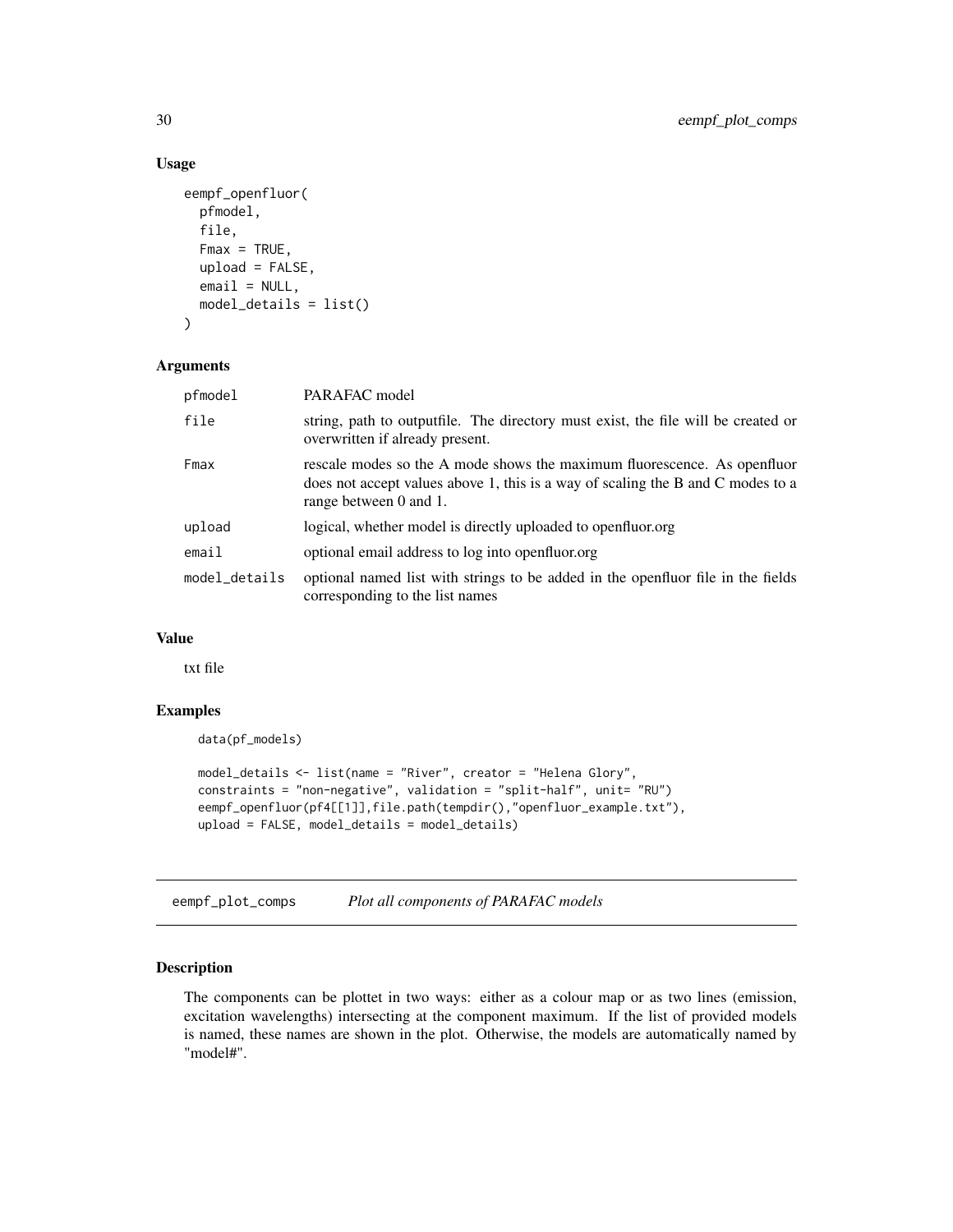<span id="page-30-0"></span>eempf\_plot\_ssccheck 31

# Usage

```
eempf_plot_comps(
  pfres,
  type = 1,
  names = TRUE,contour = FALSE,
  colpal = "default",
  ...
\mathcal{L}
```
# Arguments

| pfres    | list of PARAFAC models                                                                                                                                                                                                                                                     |
|----------|----------------------------------------------------------------------------------------------------------------------------------------------------------------------------------------------------------------------------------------------------------------------------|
| type     | 1 for a colour map and 2 for em and ex wavelength loadings                                                                                                                                                                                                                 |
| names    | logical, whether names of components should be written into the plot                                                                                                                                                                                                       |
| contour  | in case of 3 dimensional component plots, contours are added                                                                                                                                                                                                               |
| colpal   | "default" to use the viridis colour palette, "rainbow" to use a subset of the rain-<br>bow palette, any custom vector of colors or a colour palette. A gradient will<br>be produced from this vector. Larger vectors (e.g. 50 elements) can produce<br>smoother gradients. |
| $\cdots$ | arguments passed on to other functions, e.g.                                                                                                                                                                                                                               |

#### Value

object of class ggplot

#### Examples

```
data(pf_models)
eempf_plot_comps(pf4, type = 1)
# use a different colour scheme:
# eempf_plot_comps(pf4, type = 1, colpal = heat.colors(50))
eempf_plot_comps(pf4, type = 2)
eempf_plot_comps(list(pf4[[1]],pf4[[1]]), type=1)
```
eempf\_plot\_ssccheck *Plot results from an SSC check*

# Description

Plot results from an SSC check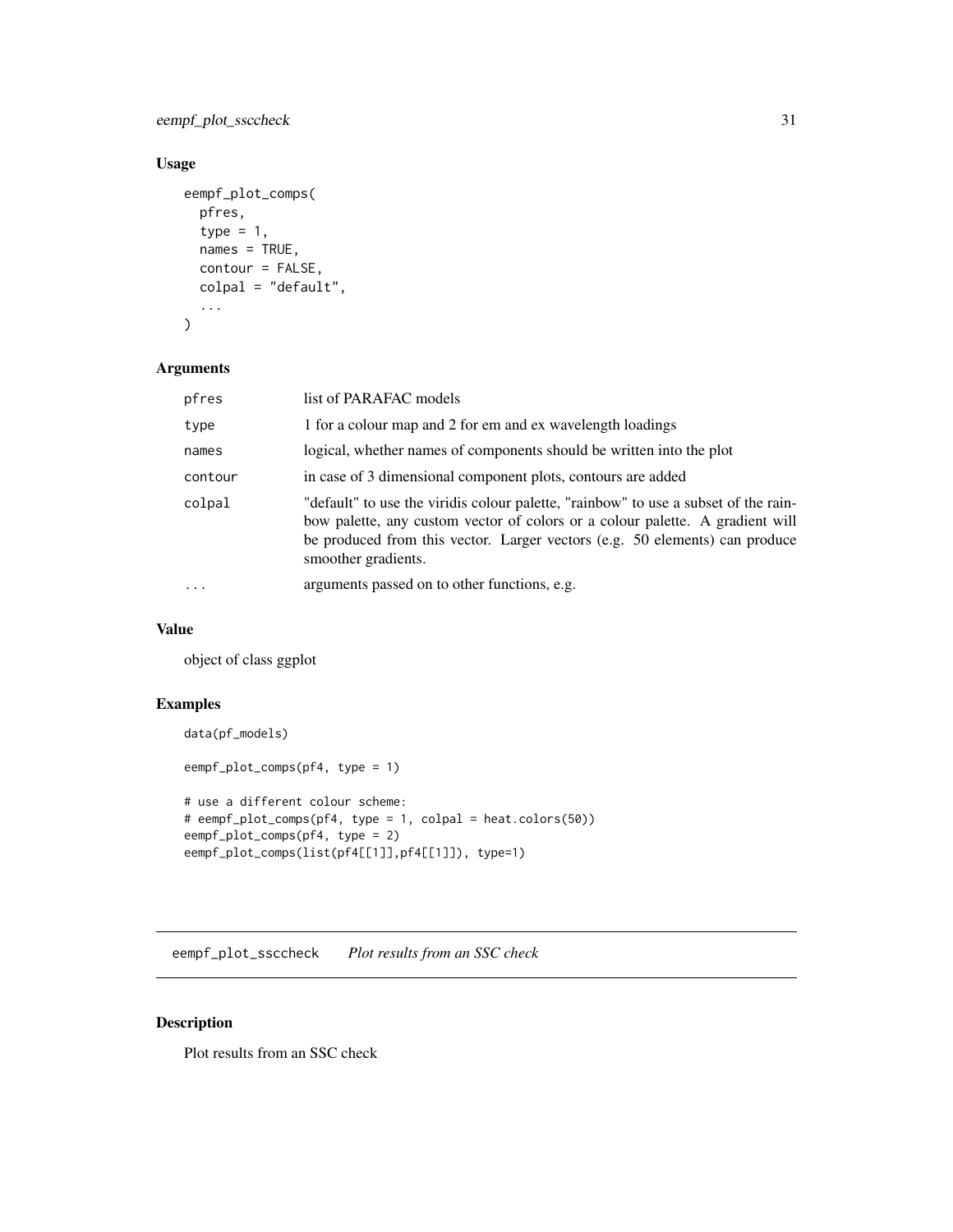# <span id="page-31-0"></span>Usage

eempf\_plot\_ssccheck(ssccheck)

# Arguments

ssccheck outpout from [eempf\\_ssccheck](#page-39-1)

# Value

ggplot element

# Examples

data(pf\_models)

```
ssccheck <- eempf_ssccheck(pfmodels = pf3[1:3], cores = 2)
eempf_plot_ssccheck(ssccheck)
```
# eempf\_reorder *Reorder PARAFAC components*

# Description

Reorder PARAFAC components

# Usage

eempf\_reorder(pfmodel, order, decreasing = FALSE)

# Arguments

| pfmodel    | model of class parafac                                                                                                         |
|------------|--------------------------------------------------------------------------------------------------------------------------------|
| order      | vector containing desired new order or "em" or "ex" to reorder according to<br>emission or excitation wavelengths of the peaks |
| decreasing | logical, whether components are reordered according to peak wyalengths in a<br>decreasing direction                            |

#### Value

parafac model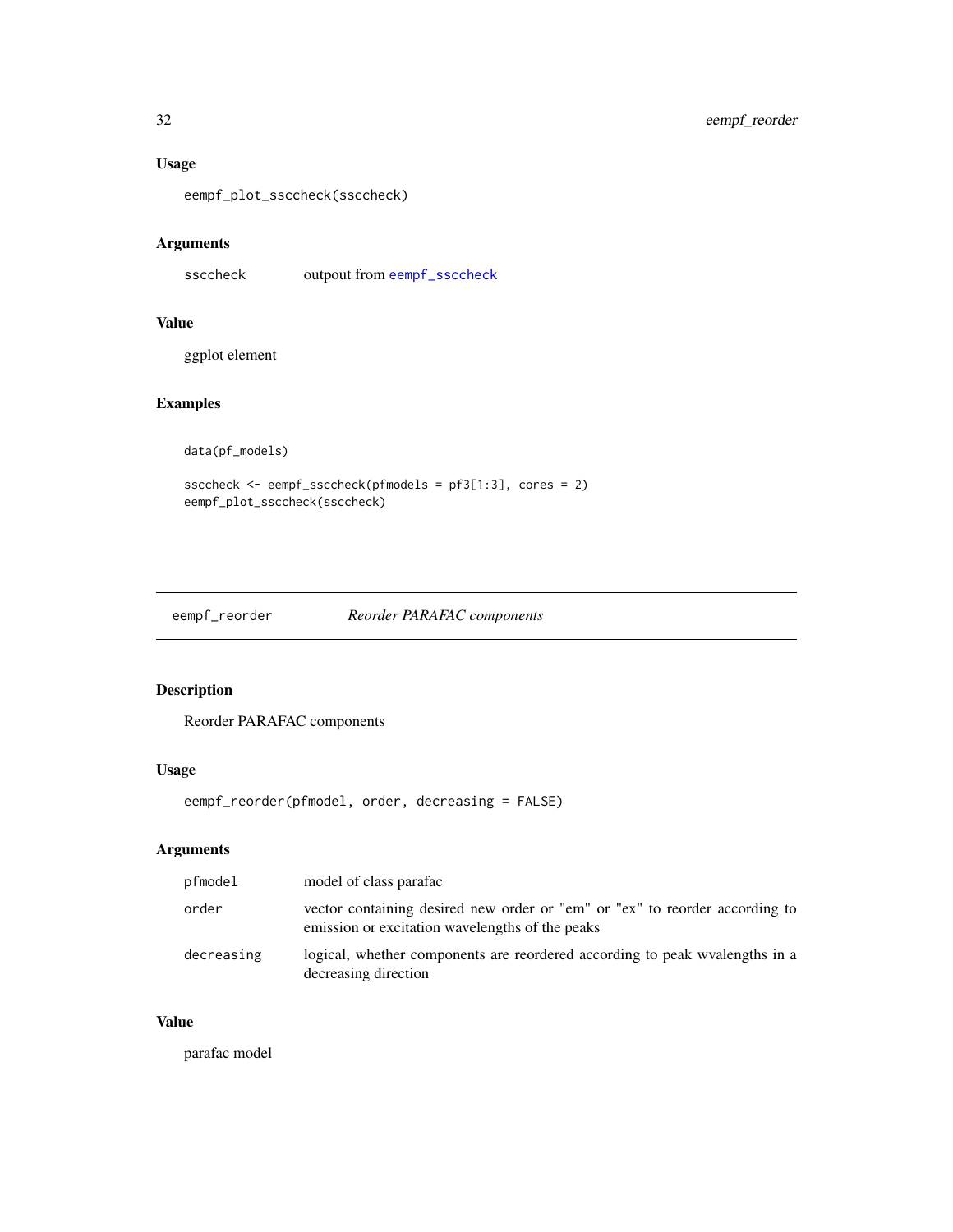# <span id="page-32-0"></span>eempf\_report 33

# Examples

```
data(pf_models)
ggeem(pf4[[1]])
pf4r <- eempf_reorder(pf4[[1]], "ex")
ggeem(pf4r)
```
eempf\_report *Create a html report of a PARAFAC analysis*

# Description

Create a html report of a PARAFAC analysis

#### Usage

```
eempf_report(
 pfmodel,
  export,
  eem_list = NULL,
  absorbance = NULL,
 meta = NULL,
 metacolumns = NULL,
  splithalf = FALSE,
  shmodel = NULL,
 performance = FALSE,
 residuals = FALSE,
  spp = 5,
  cores = parallel::detectCores(logical = FALSE),
  ...
)
```
# Arguments

| pfmodel     | PARAFAC model                                                                                                                                                                                                                     |
|-------------|-----------------------------------------------------------------------------------------------------------------------------------------------------------------------------------------------------------------------------------|
| export      | path to exported html file                                                                                                                                                                                                        |
| eem_list    | optional EEM data                                                                                                                                                                                                                 |
| absorbance  | optional absorbance data                                                                                                                                                                                                          |
| meta        | optional meta data table                                                                                                                                                                                                          |
| metacolumns | optional column names of metadata table                                                                                                                                                                                           |
| splithalf   | optional logical, states whether split-half analysis should be included                                                                                                                                                           |
| shmodel     | optional results from split-half analysis. If this data is not supplied but EEM<br>data is available the split-half analysis is calculated on the creation of the report.<br>Calculating the split-half analysis takes some time! |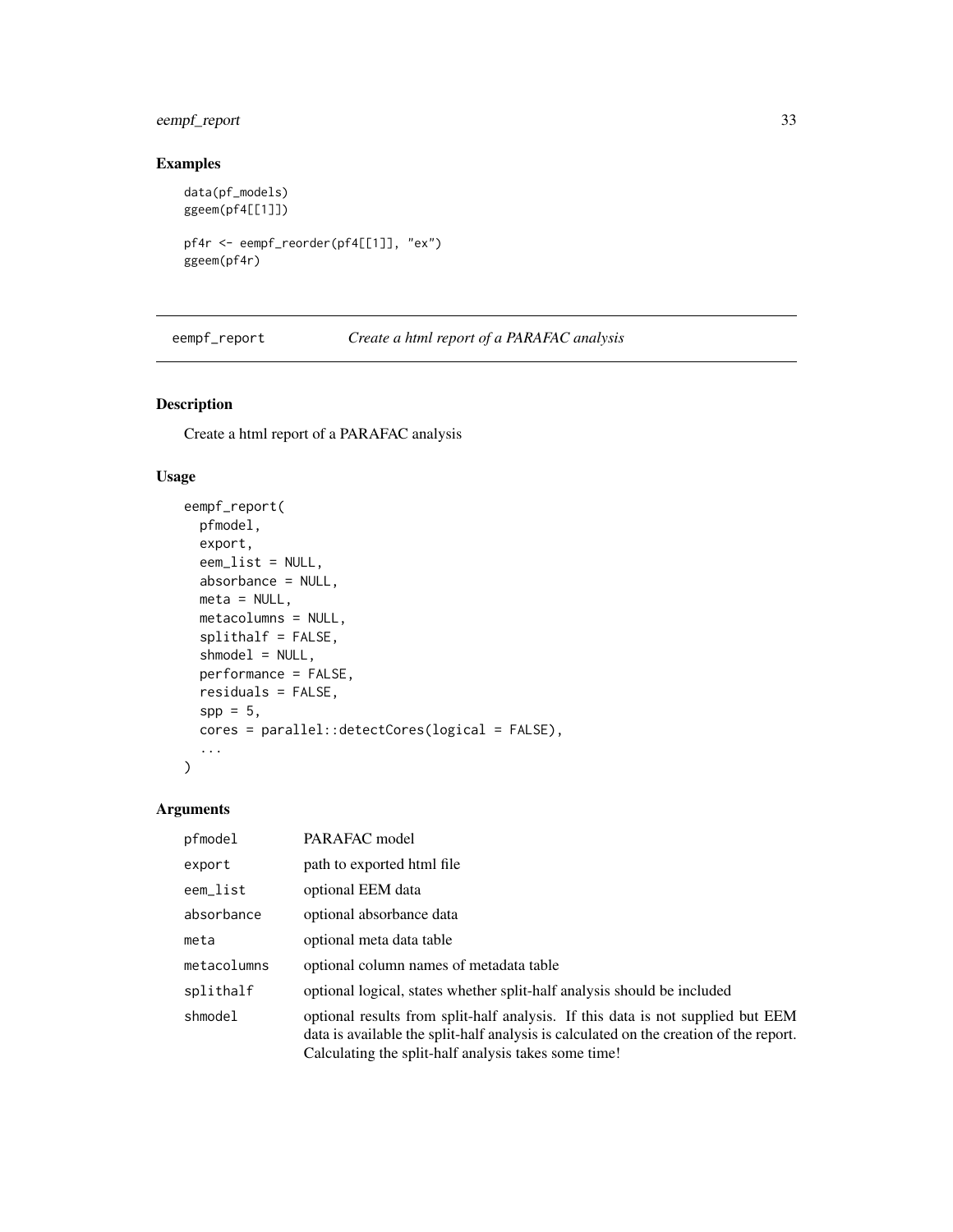<span id="page-33-0"></span>

| performance | calculating model performance: eempf_eemqual         |
|-------------|------------------------------------------------------|
| residuals   | logical, whether residuals are plotted in the report |
| spp         | plots per page for loadgins and residuals plot       |
| cores       | cores to be used for the calculation                 |
|             | arguments to or from other functions                 |

#### Value

TRUE if report was created

#### Examples

```
folder <- system.file("extdata/EEMs", package = "staRdom") # load example data
eem_list <- eem_read(folder, recursive = TRUE, import_function = eem_csv)
abs_folder <- system.file("extdata/absorbance", package = "staRdom") # load example data
absorbance <- absorbance_read(abs_folder, cores = 2)
metatable <- system.file("extdata/metatable_dreem.csv",package = "staRdom")
meta \le read.table(metatable, header = TRUE, sep = ",", dec = ".", row.names = 1)
checked <- eem_checkdata(eem_list, absorbance, metadata = meta,
metacolumns = "dilution", error = FALSE)
eem_names(eem_list)
pfm <- A_missing(eem_list,pf4[[1]], cores = 2)
eempf_report(pfm, export = file.path(tempdir(),"pf_report.html"), eem_list = eem_list,
          absorbance = absorbance, meta = metatable, metacolumns = "dilution", cores = 2)
```
eempf\_rescaleBC *Rescale B and C modes of PARAFAC model*

#### Description

B and C modes (emission and excitation wavelengths) are rescaled to RMS of value newscale. This is compensated in A mode (sample loadings).

#### Usage

```
eempf_rescaleBC(pfmodel, newscale = "Fmax")
```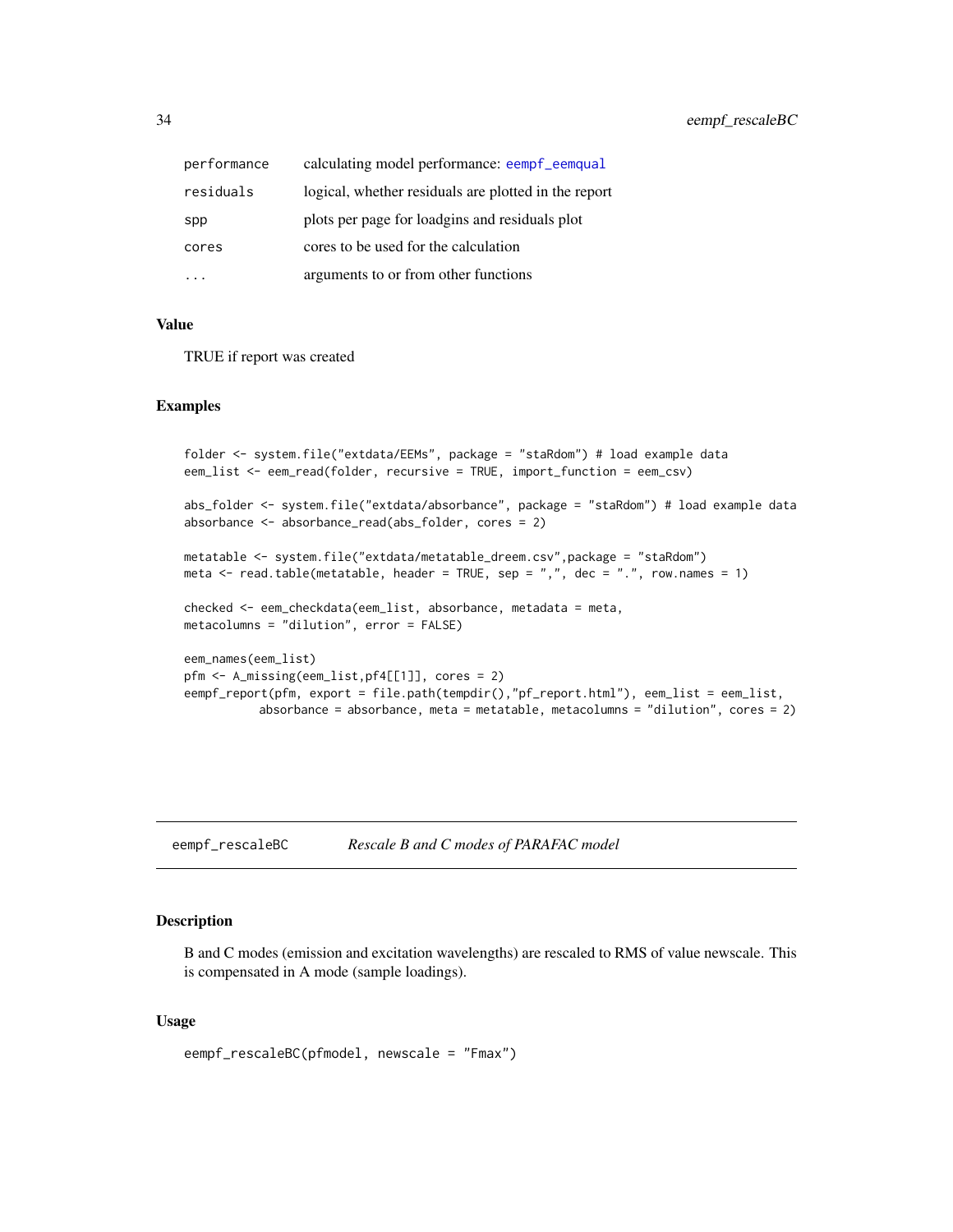# <span id="page-34-0"></span>Arguments

| pfmodel  | object of class parafac                                                                                                                                                                                                                                                                                   |
|----------|-----------------------------------------------------------------------------------------------------------------------------------------------------------------------------------------------------------------------------------------------------------------------------------------------------------|
| newscale | If (default) newscale $=$ "Fmax", each component will be scaled so the maximum<br>of each component is 1. It is also possible to set a desired root mean-square for<br>each column of the rescaled mode. Can input a scalar or a vector with length<br>equal to the number of factors for the given mode. |

# Value

object of class parafac

#### See Also

[rescale](#page-0-0)

# Examples

```
data(pf_models)
```
new\_pf <- eempf\_rescaleBC(pf4[[1]])

<span id="page-34-1"></span>eempf\_residuals *Calculate residuals of EEM data according to a certain model*

# Description

Calculate residuals of EEM data according to a certain model

# Usage

```
eempf_residuals(
  pfmodel,
  eem_list,
  select = NULL,
  cores = parallel::detectCores(logical = FALSE)/2
\mathcal{L}
```
# Arguments

| pfmodel  | PARAFAC model of class parafac                               |
|----------|--------------------------------------------------------------|
| eem_list | eemlist containing EEM data                                  |
| select   | character vector containing the names of the desired samples |
| cores    | number of cores to use for parallel processing               |

#### Value

data frame with EEM residuals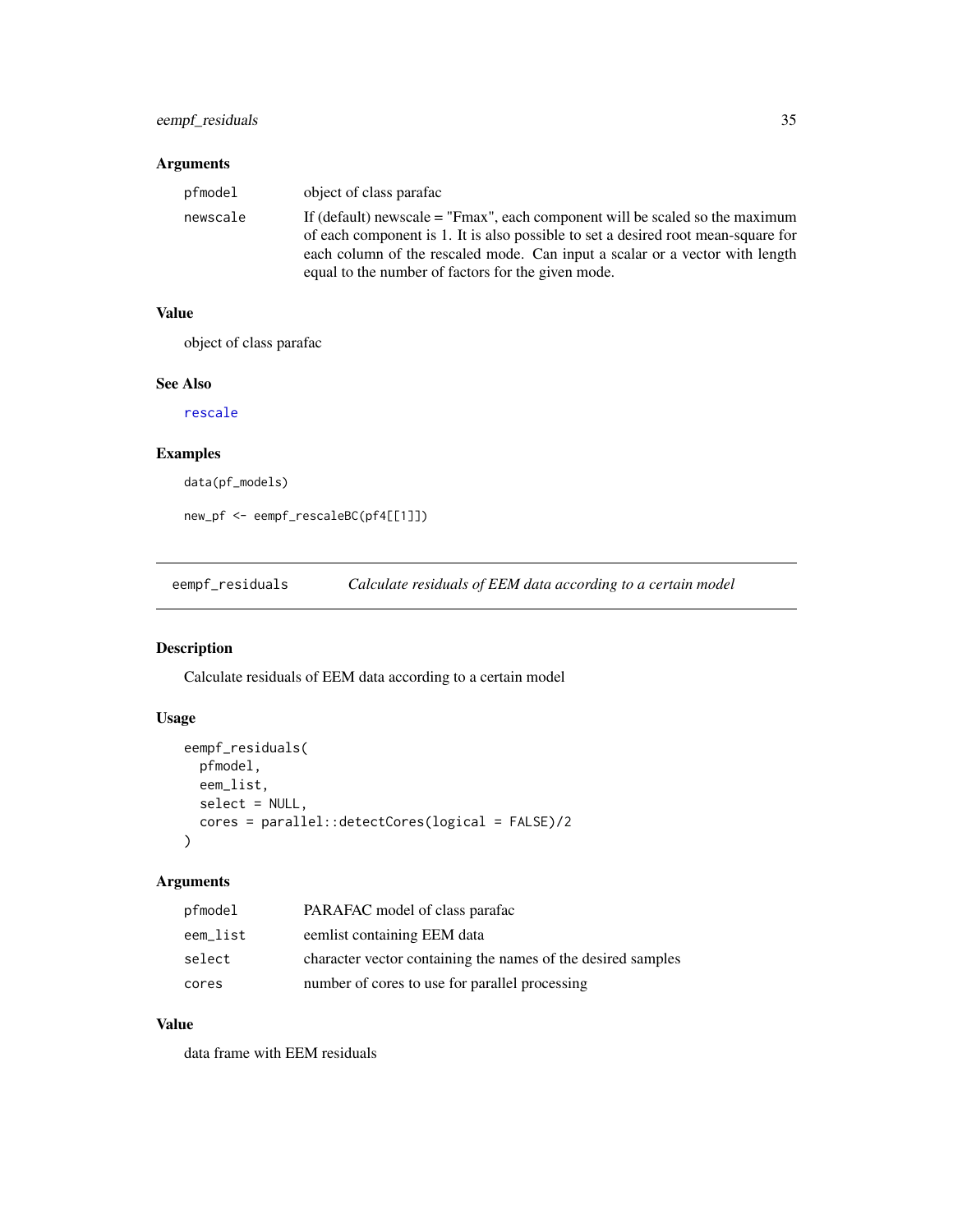# Examples

```
data(eem_list)
data(pf_models)
residuals <- eempf_residuals(pf4[[1]], eem_list, cores = 2)
```
eempf\_residuals\_metrics

*Calculate residual metrics from a PARAFAC model*

# Description

The metrics calculated with this function are:

- RSS: residual sum of squares
- MAE: mean absolute error
- SAE: sum of absolute errors
- RSAE: sum of absolute error in relation to the sum of fluorescence and
- LEV: the leverage as described in [eempf\\_leverage](#page-24-1) The example contains a way to plot these numbers.

#### Usage

```
eempf_residuals_metrics(residuals, leverage)
```
#### Arguments

| residuals | data.frame as derived from eempf residuals         |
|-----------|----------------------------------------------------|
| leverage  | list of data.frames as derived from eempf_leverage |

#### Value

a list of data.frames containing residuals metrics for each sample, emission and excitation wavelength

# Examples

```
data(eem_list)
data(pf_models)
residuals <- eempf_residuals(pf4[[1]], eem_list, cores = 2)
leverage <- eempf_leverage(pf4[[1]])
metrics <- eempf_residuals_metrics(residuals, leverage)
```
<span id="page-35-0"></span>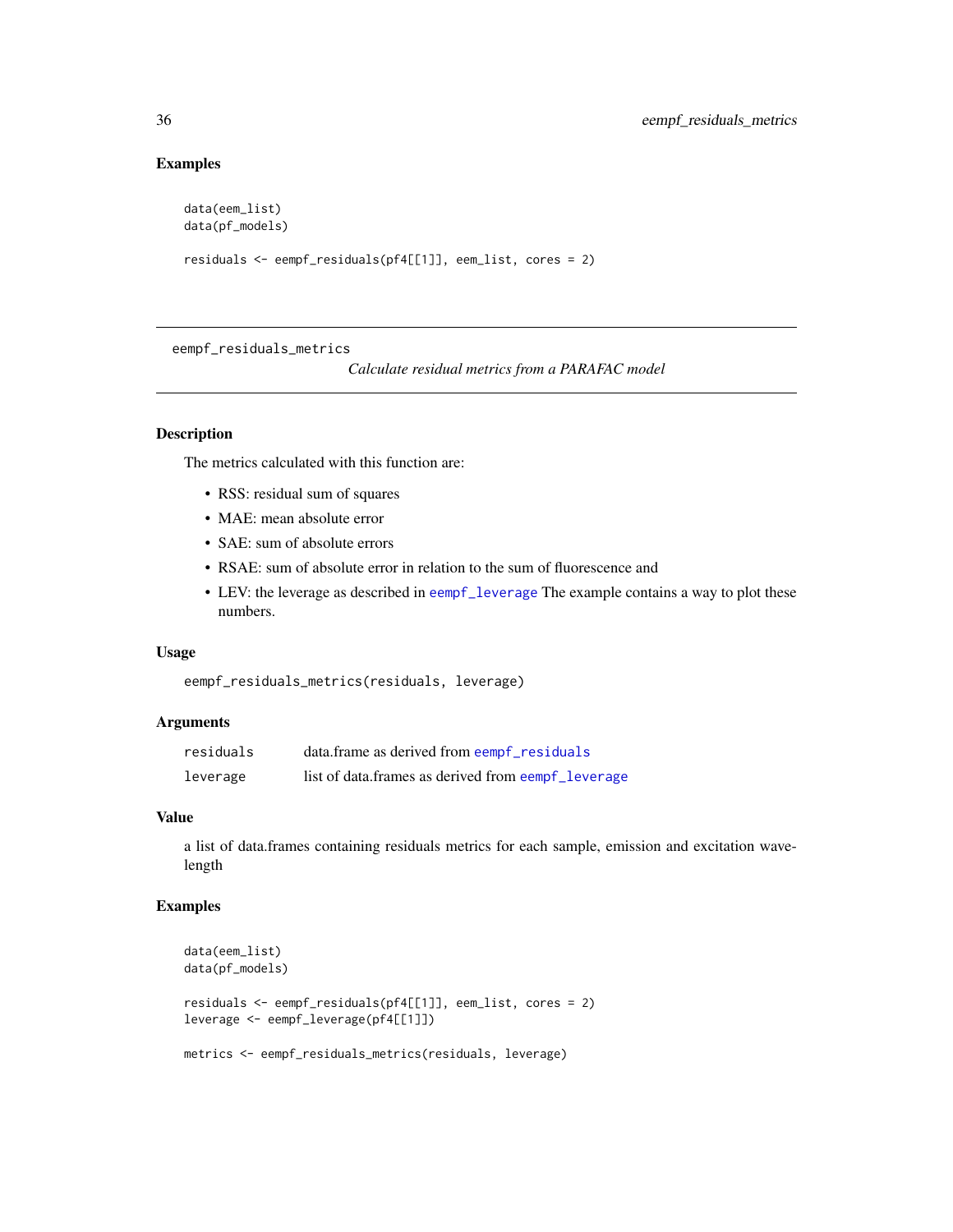```
metrics$sample
```

```
## plot different residual metrics
require(dplyr)
require(tidyr)
require(ggplot2)
lapply(names(metrics), function(name){
 metrics[[name]] %>%
 mutate(mode = name, element = !!sym(name))
}) %>%
 bind_rows() %>%
 pivot_longer(cols = RSS:LEV, names_to = "metric", values_to = "value") %>%
 # uncomment the following line to select certain metrics
 # filter(metric %in% c("RSS","LEV")) %>%
 ggplot(aes(x = element, y = value, colour = metric))+
 geom_point()+
 facet_wrap(mode \sim ., ncol = 3, scales = "free")+
 theme(axis.text.x = element_text(angle = 90))+
 scale_y_continuous(trans="log")
```

| eempf_residuals_plot Plot samples by means of whole sample, each single component and |
|---------------------------------------------------------------------------------------|
| residuum                                                                              |

A raster of plots is created. Each column shows one sample. The top n rows show the n components from the model according their occurance in the certain samples. The second last row shows the residual, not covered by any component in the model and the last row shows the whole sample.

#### Usage

```
eempf_residuals_plot(
  pfmodel,
  eem_list,
  res_data = NULL,
  spp = 5,
  select = NULL,
  residuals_only = FALSE,
  cores = parallel::detectCores(logical = FALSE),
 contour = FALSE,
  colpal = "default"
)
```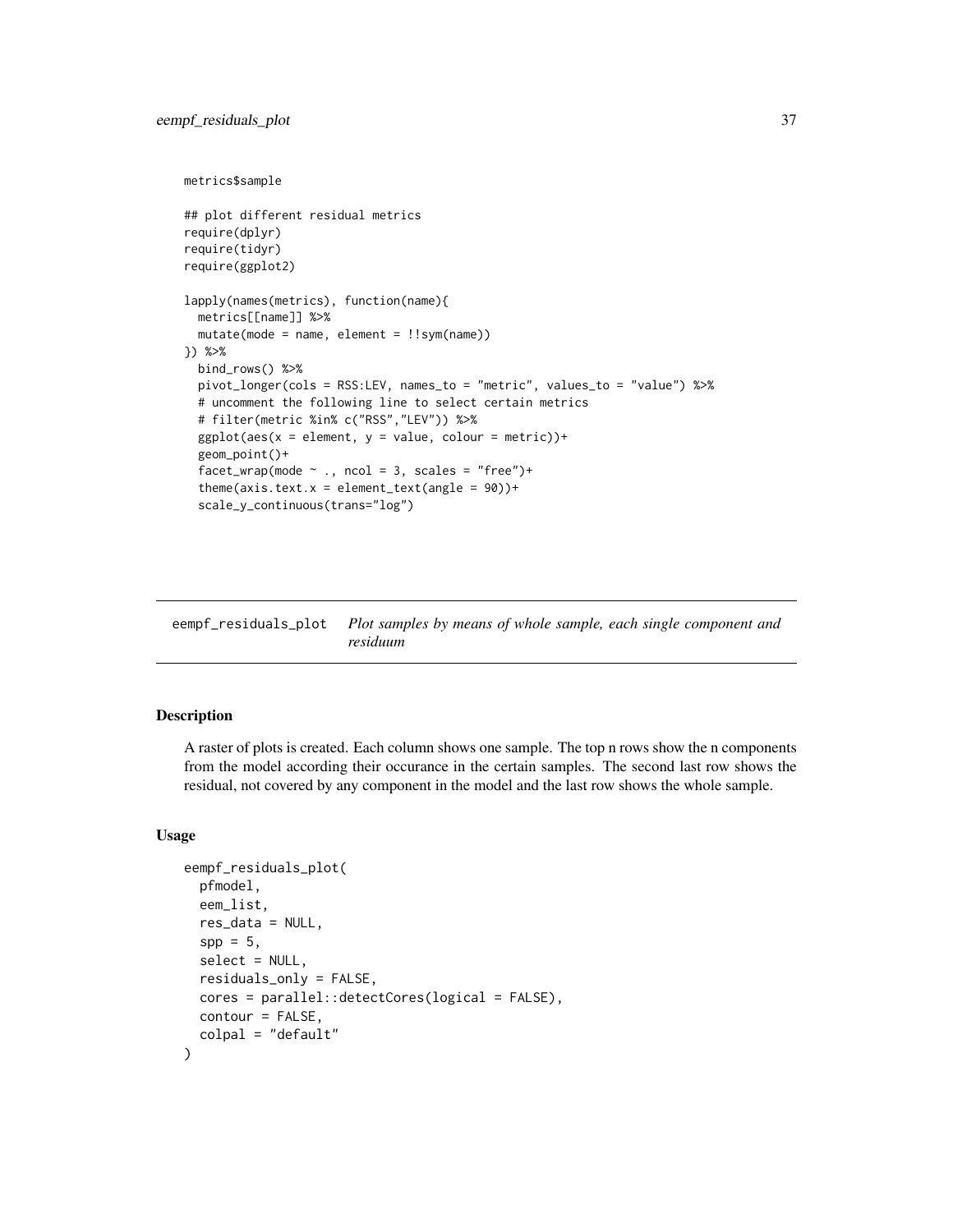### Arguments

| pfmodel        | object of class parafac containing the generated model                                                                                                               |
|----------------|----------------------------------------------------------------------------------------------------------------------------------------------------------------------|
| eem_list       | object of class eemlist with all the samples that should be plotted                                                                                                  |
| res_data       | optional, data of sample residuals related to the model, output from eempf_residuals                                                                                 |
| spp            | optional, samples per plot                                                                                                                                           |
| select         | optional, character vector of samples you want to plot                                                                                                               |
| residuals_only | plot only residuals                                                                                                                                                  |
| cores          | number of cores to use for parallel processing                                                                                                                       |
| contour        | logical, states whether contours should be plotted                                                                                                                   |
| colpal         | "default" to use the viridis colour palette, "rainbow" to use a subset of the rain-<br>bow palette, any custom vector of colors or a colour palette. A gradient will |
|                | be produced from this vector. Larger vectors (e.g. 50 elements) can produce<br>smoother gradients.                                                                   |

#### Details

eem\_list may contain samples not used for modelling. Calculation is done by [A\\_missing](#page-10-0). This especially interesting if outliers are excluded prior modelling and should be evaluated again afterwards. Usually, residuals contain negative values, while these is the exception in samples and PARAFAC components. Therefore, we decided to use a similar colour palette as in the other plot functions but adding a purple tone for negative values.

### Value

several ggplot objects

```
data(eem_list)
data(pf_models)
eem_list <- eem_extract(eem_list, 1:10)
eem_list <- eem_rem_scat(eem_list, rep(TRUE, 4), c(15,10,16,12))
eempf_residuals_plot(pf4[[1]], eem_list, cores = 2)
# use other colour schemes:
# eempf_residuals_plot(pf4[[1]], eem_list, colpal = c("blue",heat.colors(50)))
# plots <- eempf_residuals_plot(pf4[[1]], eem_list)
# lapply(plots, function(pl){
# pl +
# scale_fill_viridis_c() +
# scale_colour_viridis_c()
# })
```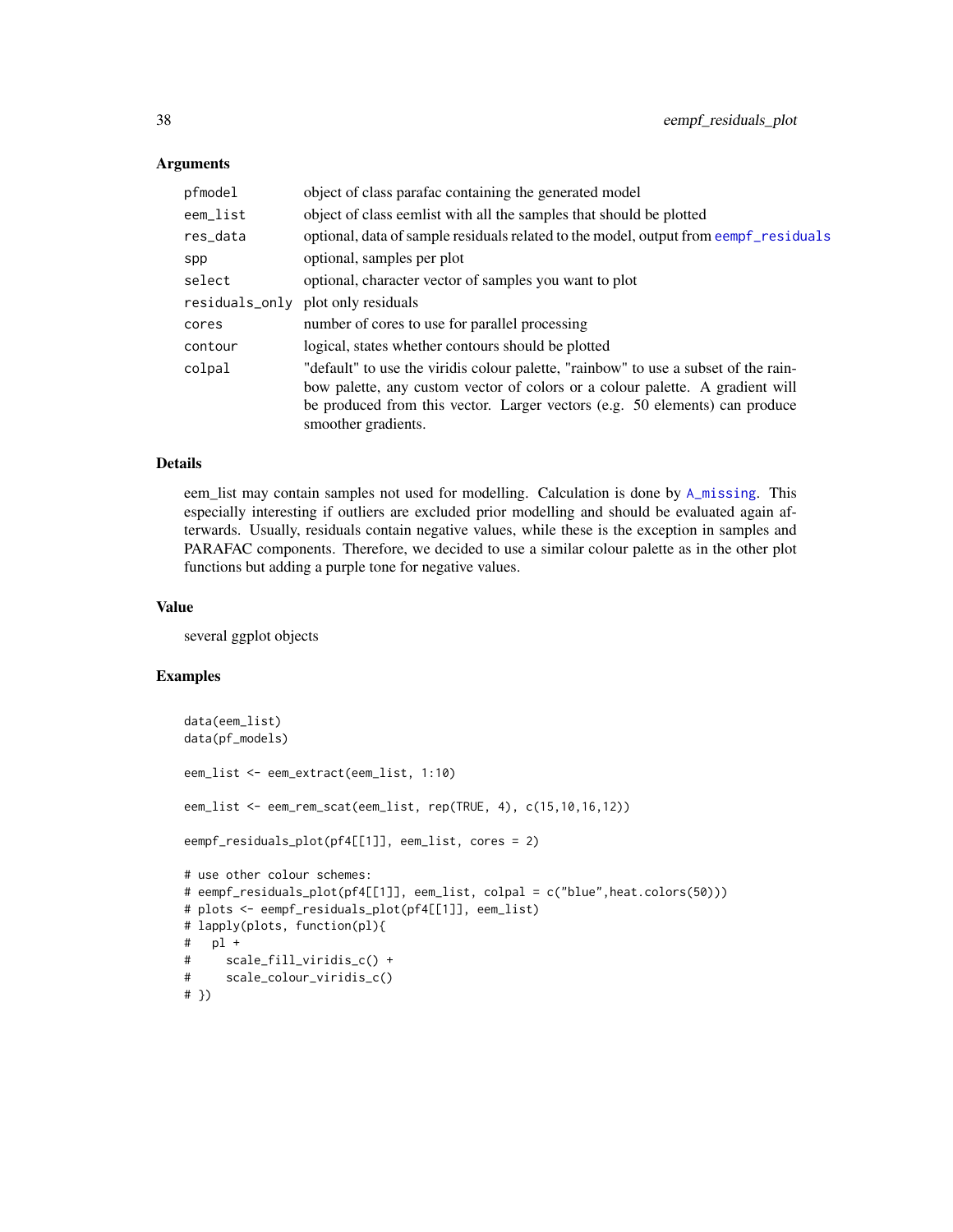eempf\_ssc *Calculate the shift-and shape-sensitive congruence (SSC) between model components*

### Description

The data variable pf\_models can be supplied as list of PARAFAC models, output from a splithalf analysis or list of matrices Please see details of calculation in: U.J. Wünsch, R. Bro, C.A. Stedmon, P. Wenig, K.R. Murphy, Emerging patterns in the global distribution of dissolved matter fluorescence, Anal. Methods, 11 (2019), pp. 888-893

#### Usage

```
eempf_ssc(
 pfmodels,
  tcc = FALSE,
 m = FALSE,
  cores = parallel::detectCores(logical = FALSE)
```
### Arguments

)

| pfmodels | list of either PARAFAC models or component matrices                                                        |
|----------|------------------------------------------------------------------------------------------------------------|
| tcc      | if set TRUE, TCC is returned instead                                                                       |
| m        | logical, if TRUE, emission and excitation SSCs or TCCs are combined by cal-<br>culating the geometric mean |
| cores    | number of CPU cores to be used                                                                             |

## Value

(list of) tables containing SCCs between components

```
pf_models <- pf3[1:3]
sscs <- eempf_ssc(pf_models, cores = 2)
sscs
tcc <- eempf_ssc(pf_models, tcc = TRUE, cores = 2)
tcc
## mixed tcc (combine em and ex)
mtcc <- eempf_ssc(pf_models, tcc = TRUE, m = TRUE, cores = 2)
mtcc
```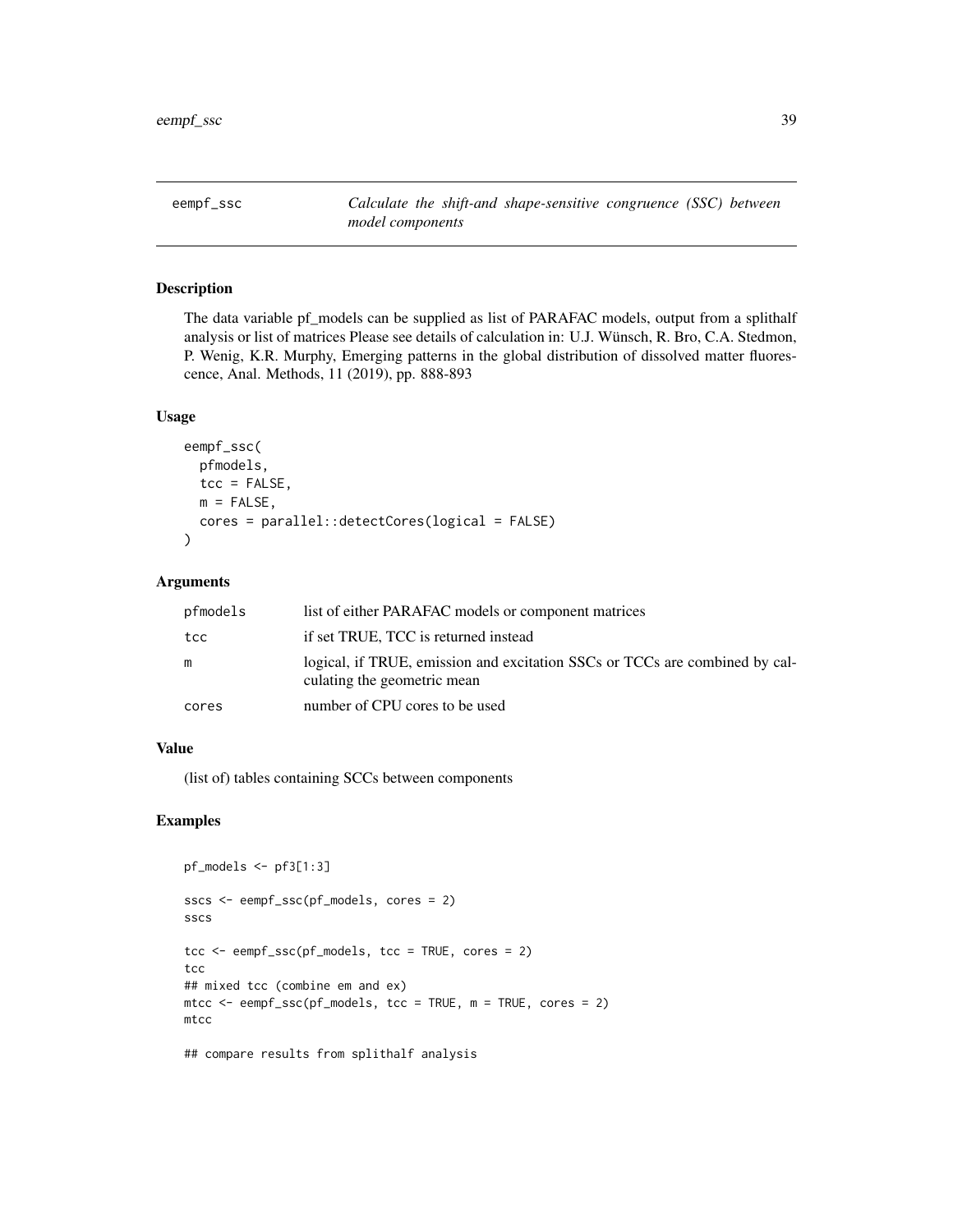```
sh_sscs <- eempf_ssc(sh, cores = 2)
sh_sscs
## view diagonals only (components with similar numbers only)
lapply(sh_sscs, lapply, diag)
```
eempf\_ssccheck *Check SSCs between different models or initialisations of one model*

### Description

Check SSCs between different models or initialisations of one model

### Usage

```
eempf_ssccheck(
 pfmodels,
 best = length(pfmodels),
 tcc = FALSE,cores = parallel::detectCores(logical = FALSE)
)
```
### Arguments

| pfmodels | list of parafac models                                                    |
|----------|---------------------------------------------------------------------------|
| best     | number of models with the highest $R^2$ to be used, default is all models |
| tcc      | logical, if TRUE, TCC instead of SSC is calculated                        |
| cores    | number of CPU cores to be used                                            |

### Value

data.frame containing SSCs

## Examples

```
data(pf_models)
```

```
eempf_ssccheck(pf3[1:2], cores = 2)
```
# SSCs of split-half models, models need to be unlisted data(sh) eempf\_ssccheck(unlist(sh, recursive = FALSE), cores = 2)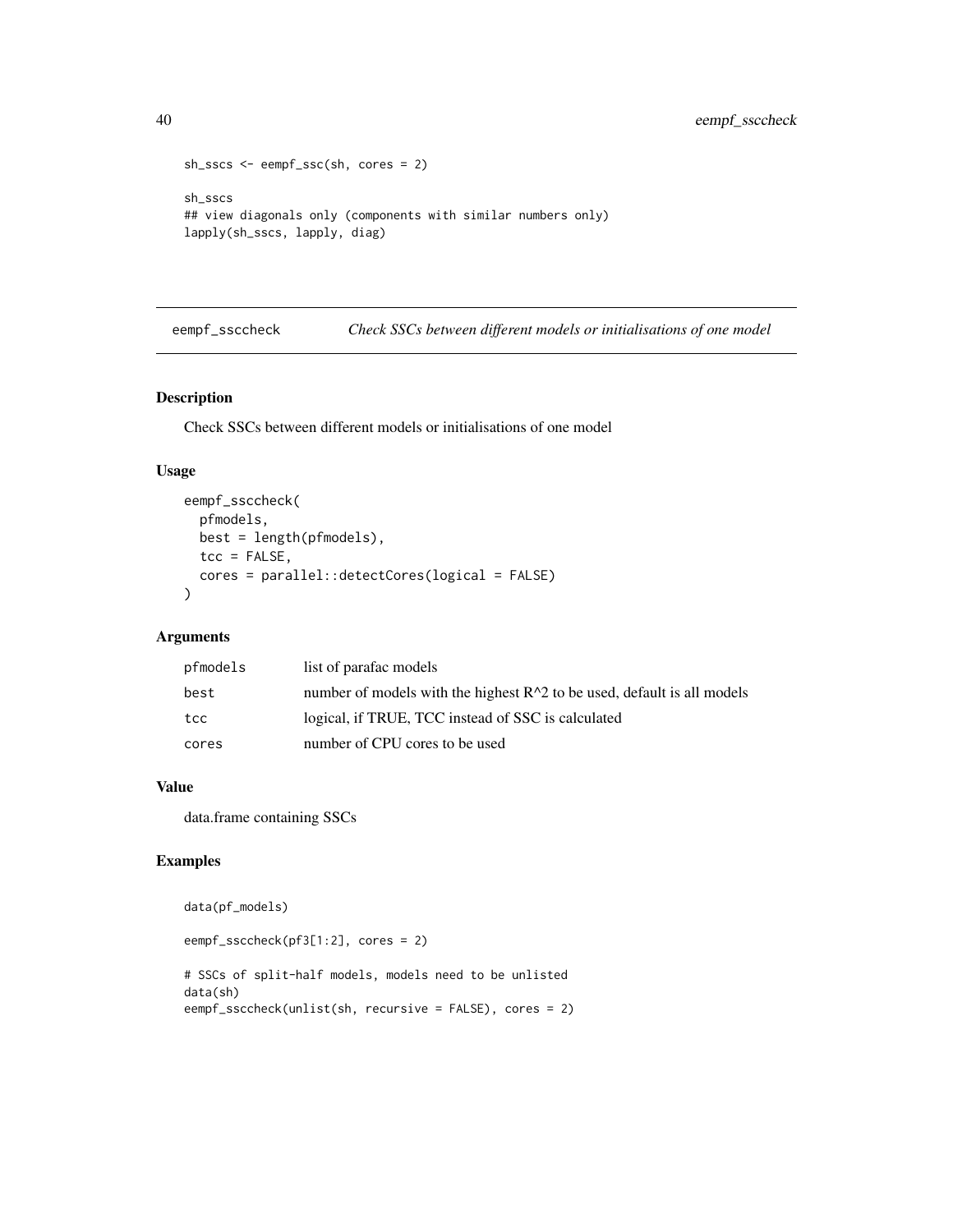Calculate the importance of each component.

#### Usage

```
eempf_varimp(
 pfmodel,
  eem_list,
  cores = parallel::detectCores(logical = FALSE),
  ...
)
```
### Arguments

| pfmodel  | model of class parafac               |
|----------|--------------------------------------|
| eem list | eemlist used to calculate that model |
| cores    | cores to be used for the calculation |
|          | other aruments passed to eem_parafac |

#### Details

The importance of each variable is calculated by means of creating a model without a specific component and calculating the difference between the original R-squared and the one with the left out component. The derived values state the loss in model fit if one component is not used in the modeling process. For the creation of the new models, the exact components of the original model are used.

### Value

numeric vector, values are in the same order of the components in the supplied model.

```
data(pfmodel)
data(eem_list)
eempf_varimp(pf4[[1]], eem_list, cores = 2)
```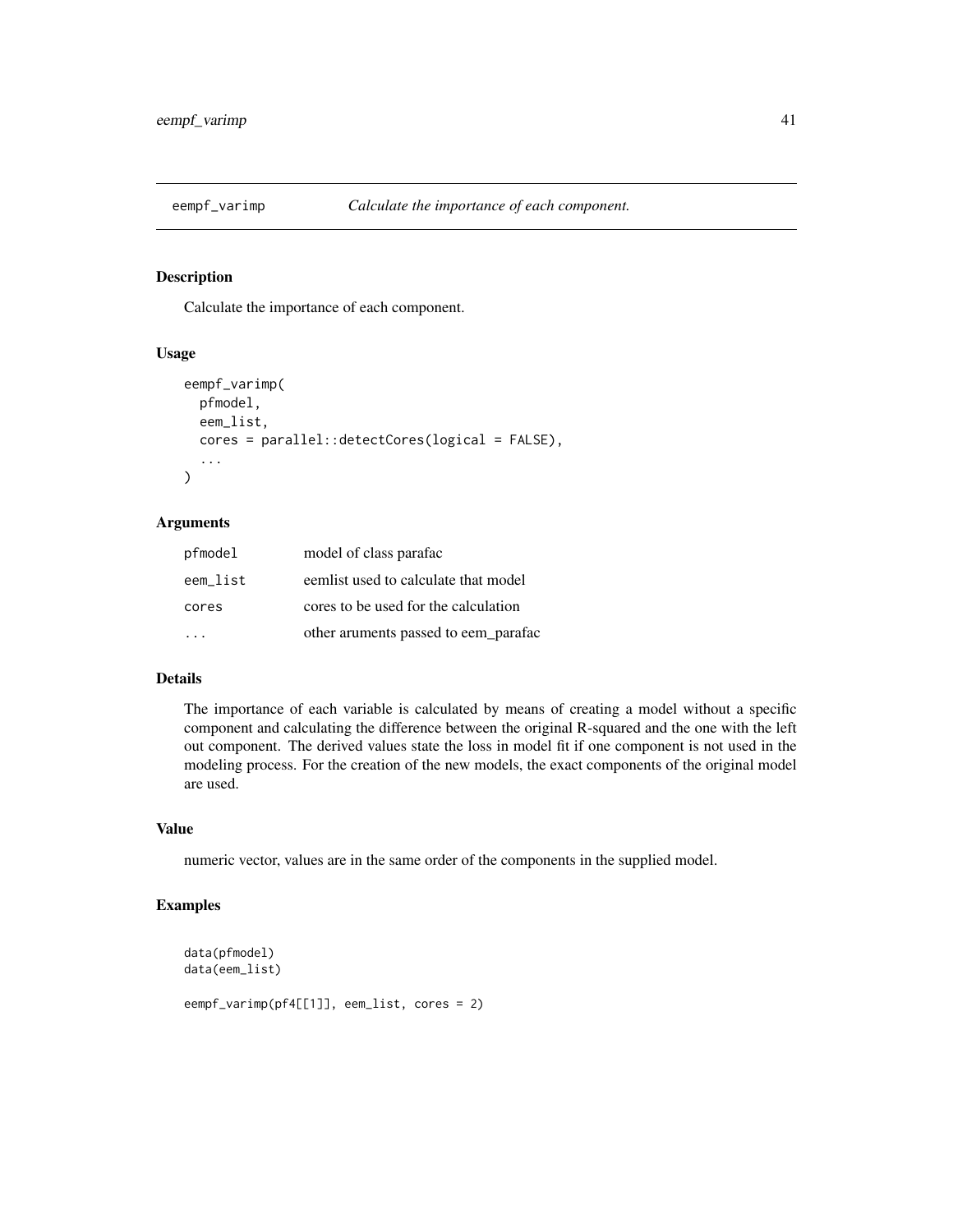eem\_absdil *Multiply absorbance data according to the dilution and remove absorbance from samples where undiluted data is used.*

# Description

According to dilution data absorbance is either multiplied by the according factor or the undiluted absorbance data is deleted. You can either specify the cor\_data data table coming from [eem\\_dilcorr](#page-47-0) or supply an eemlist, and the dilution data to created on the fly.

### Usage

```
eem_absdil(
  abs_data,
  eem_list = NULL,
  dilution = NULL,
  cor_data = NULL,
  auto = TRUE,verbose = FALSE
)
```
## Arguments

| abs_data | absorbance data                                |
|----------|------------------------------------------------|
| eem_list | optional eemlist                               |
| dilution | optional dilution data as data frame           |
| cor_data | optional output from eem_dilcorr as data frame |
| auto     | optional, see eem_dilcorr                      |
| verbose  | optional, see eem_dilcorr                      |

# Value

data frame

## Examples

# no appropriate exmaple data available yet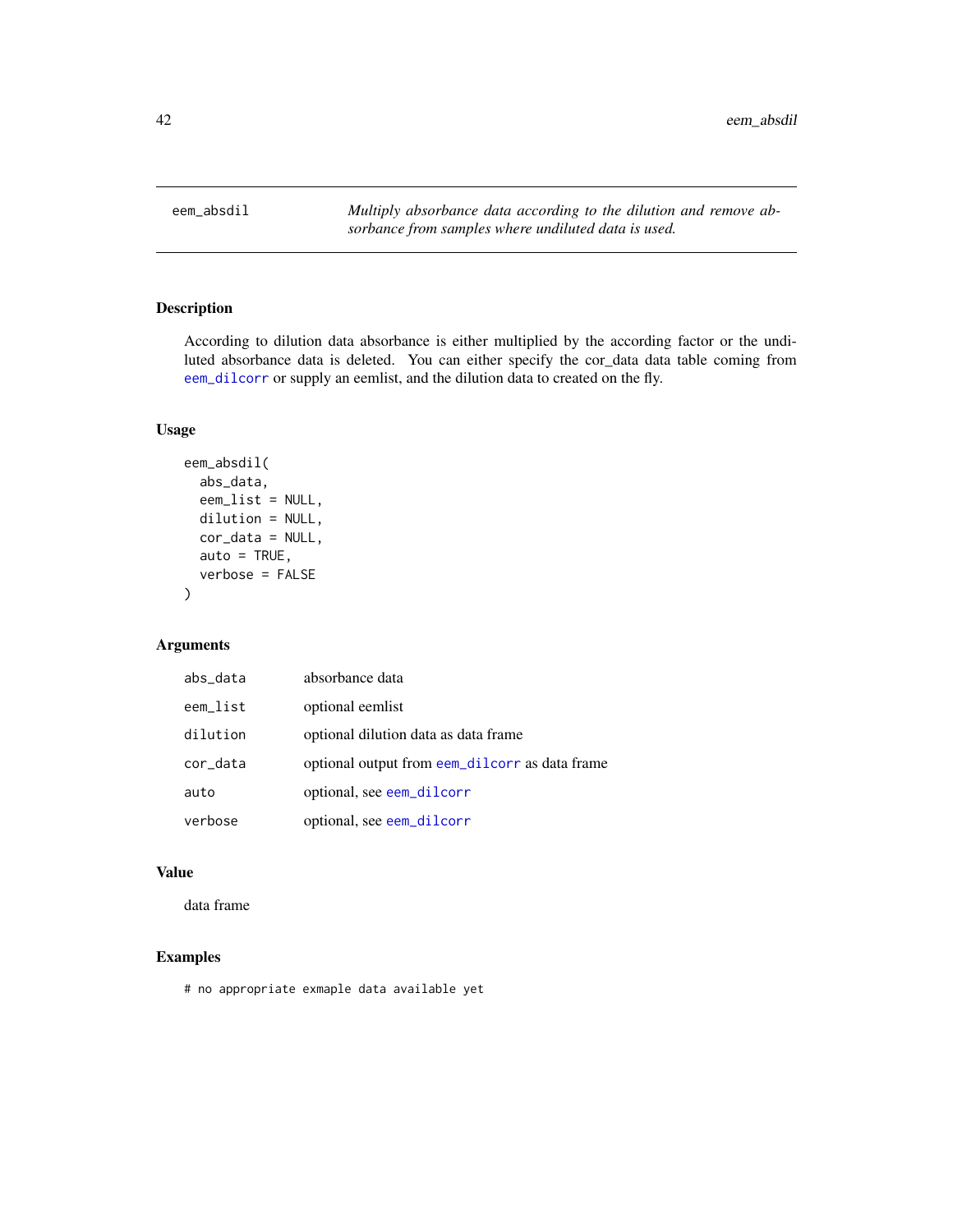Applying functions on EEMs

### Usage

eem\_apply(data, func, return = c("eemlist", "value"), ...)

## Arguments

| data    | eemlist to be modified                 |
|---------|----------------------------------------|
| func    | a function to be applied on the data.  |
| return  | either "eemlist" or "value"            |
| $\cdot$ | additional arguments passed on to func |

### Details

The EEMs are passed on as first argument to func. Additionally, the vector of excitation wavelengths is passed on as ex and the emission wavelengths as em. Therefore, the supplied function has to allow these arguments. The easiest way would be ... (see example).

#### Value

eemlist or list

```
## define a function, that would divide a matrix by its maximum
# more general, if you want to return a valid eemlist (see below),
# a matrix of the same size has to be returned
# ... is used as a placeholder for any argument, important: em and
# ex wavelengths are passed on, so the function needs to take them as arguments,
# even if they are not used
norm_max \leq function(x, ...){
 x/max(x)
}
# load example data
data("eem_list")
# normalise eems by the function defined above
norm_eems <- eem_apply(eem_list,norm_max,"eemlist")
# plot the results to see the difference
ggeem(norm_eems)
```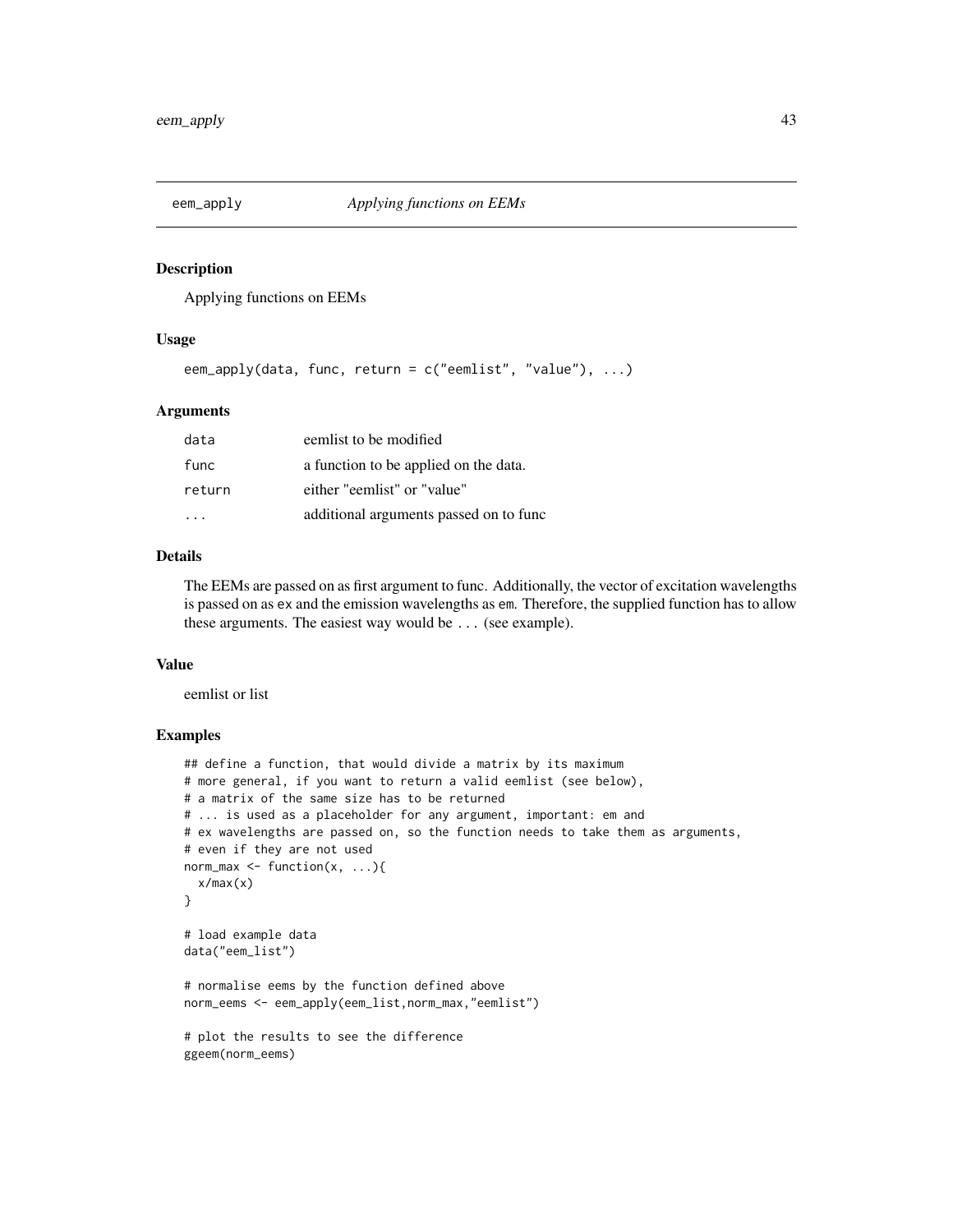```
# define another function. what values were used to
# multiply the eems with?
norm_fac <- function(x, ...){
  1/max(x)}
# return a list of factors used for normalisation
norm_factors <- eem_apply(eem_list,norm_fac,"value")
unlist(norm_factors)
# return list of em vectors.
# important: x needs to be in the first position, but
# is not used later!
extr_em <- function(x,em,...){
  em
}
em_vectors <- eem_apply(eem_list,extr_em,"value")
em_vectors
```
eem\_checkdata *Check your EEM, absorption and metadata before processing*

# Description

The function tries to lead you to possible problems in your data.

#### Usage

```
eem_checkdata(
  eem_list,
  absorbance,
  metadata = NULL,
  metacolumns = NULL,
  correction = FALSE,
  error = TRUE
\mathcal{L}
```
# Arguments

| eem_list    | eemlist continaing EEM data.                                       |
|-------------|--------------------------------------------------------------------|
| absorbance  | data.frame containing absorbance data.                             |
| metadata    | optional data.frame containing metadata.                           |
| metacolumns | character vector of columns that are checkt for complete data sets |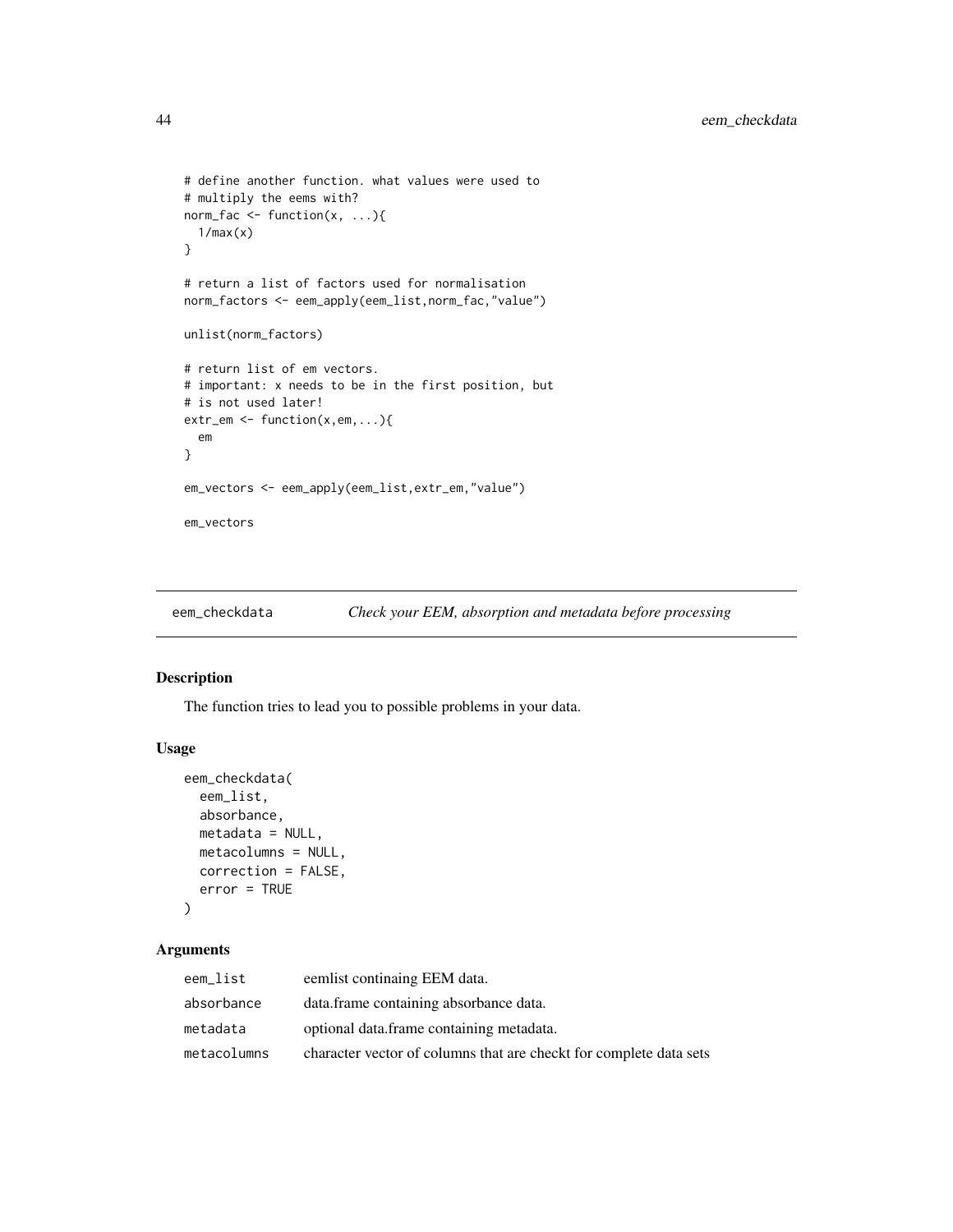| correction | logical, whether EEMs should be checked for applied corrections |
|------------|-----------------------------------------------------------------|
| error      | logical, whether a problem should cause an error or not.        |

#### Details

The returned list contains character vectors with sample names where possible problems were found: problem (logical, whether a severe problem was found), nas (sample names with NAs in EEM data), missing correction (correction of EEM samples was not done or not done successfully),eem\_no\_abs (EEM samples with no absorbance data), abs\_no\_eem (samples with present absorbance but no EEM data), duplse (duplicate sample names in EEM data), duplsa (duplicate sample names in absorbance data), invalid\_eem (invalid EEM sample name), invalid\_abs (invalid absorbance sample name), range\_mismatch (wavelength ranges of EEM and absorbance data are mismatching), metadupls (duplicate sample names in metadata), metamissing (EEM samples where metadata is missing), metaadd (samples in metadata without EEM data)

#### Value

writes out possible porblems to command line, additionally list with sample names where possible problems were found, see details.

#### Examples

```
folder <- system.file("extdata/EEMs", package = "staRdom") # load example data
eem_list <- eem_read(folder, recursive = TRUE, import_function = eem_csv)
abs_folder <- system.file("extdata/absorbance", package = "staRdom") # load example data
absorbance <- absorbance_read(abs_folder, cores = 2)
metatable <- system.file("extdata/metatable_dreem.csv",package = "staRdom")
meta \le read.table(metatable, header = TRUE, sep = ",", dec = ".", row.names = 1)
checked <- eem_checkdata(eem_list, absorbance, metadata = meta,
metacolumns = "dilution", error = FALSE)
# This example returns a message, that absorbance data for the
# blank samples are missing. As absorbance is supposed to be 0 over
# the whole spectrum when you measure blanks, there is no need
# to supply the data and do an inner-filter effect correction.
```
eem\_checksize *Check size of EEMs*

#### **Description**

The size of EEMs in an eemlist is checked and the sample names of samples with more data than the sample with the smallest range are returned.

#### Usage

```
eem_checksize(eem_list)
```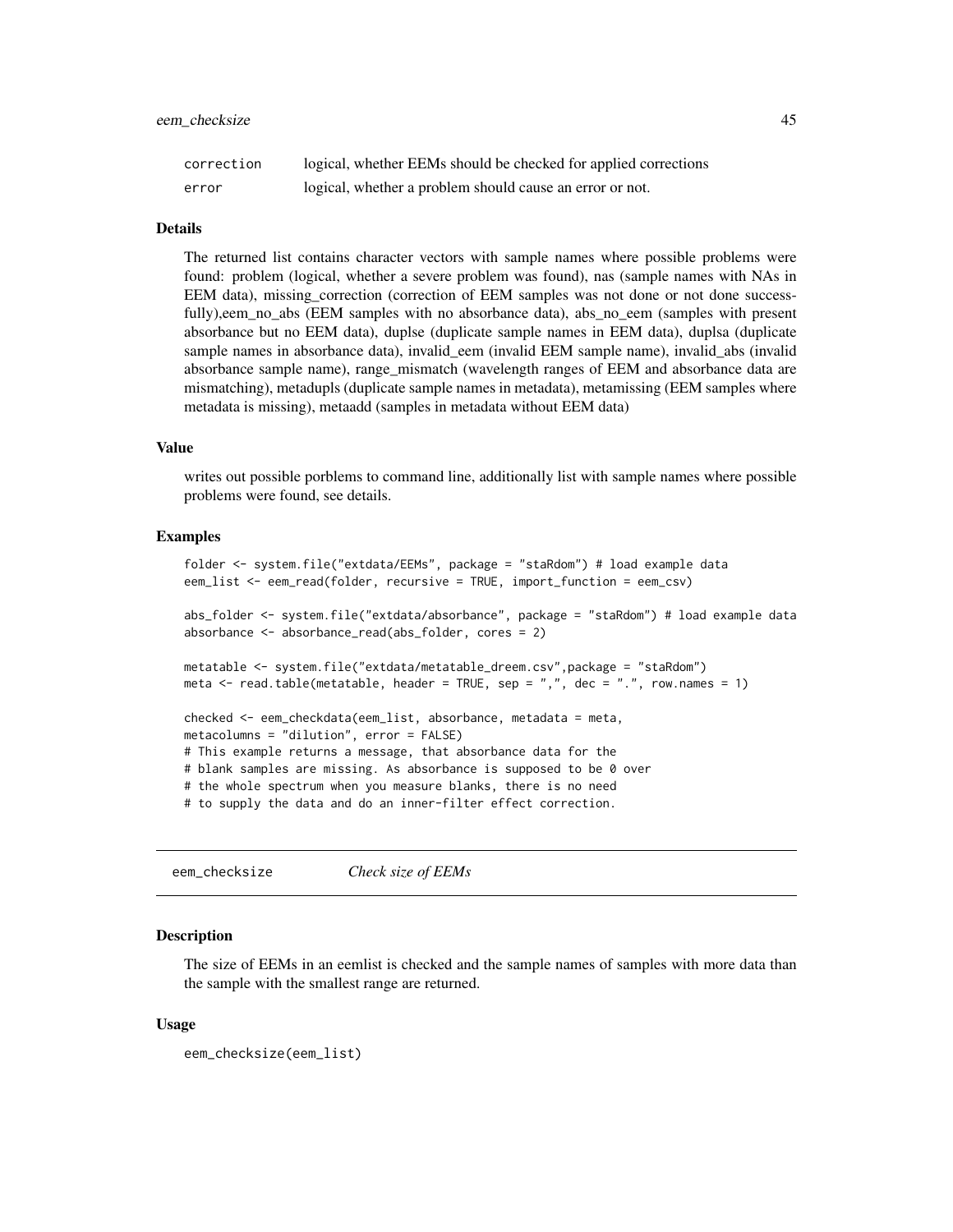# Arguments

eem\_list eemlist

### Value

character vector

## Examples

data(eem\_list) eem\_checksize(eem\_list)

eem\_corrections *Return names of samples where certain corrections are missing.*

# Description

Return names of samples where certain corrections are missing.

## Usage

```
eem_corrections(eem_list)
```
# Arguments

eem\_list eemlist to be checked

#### Value

prints out sample names

# Examples

data(eem\_list)

eem\_corrections(eem\_list)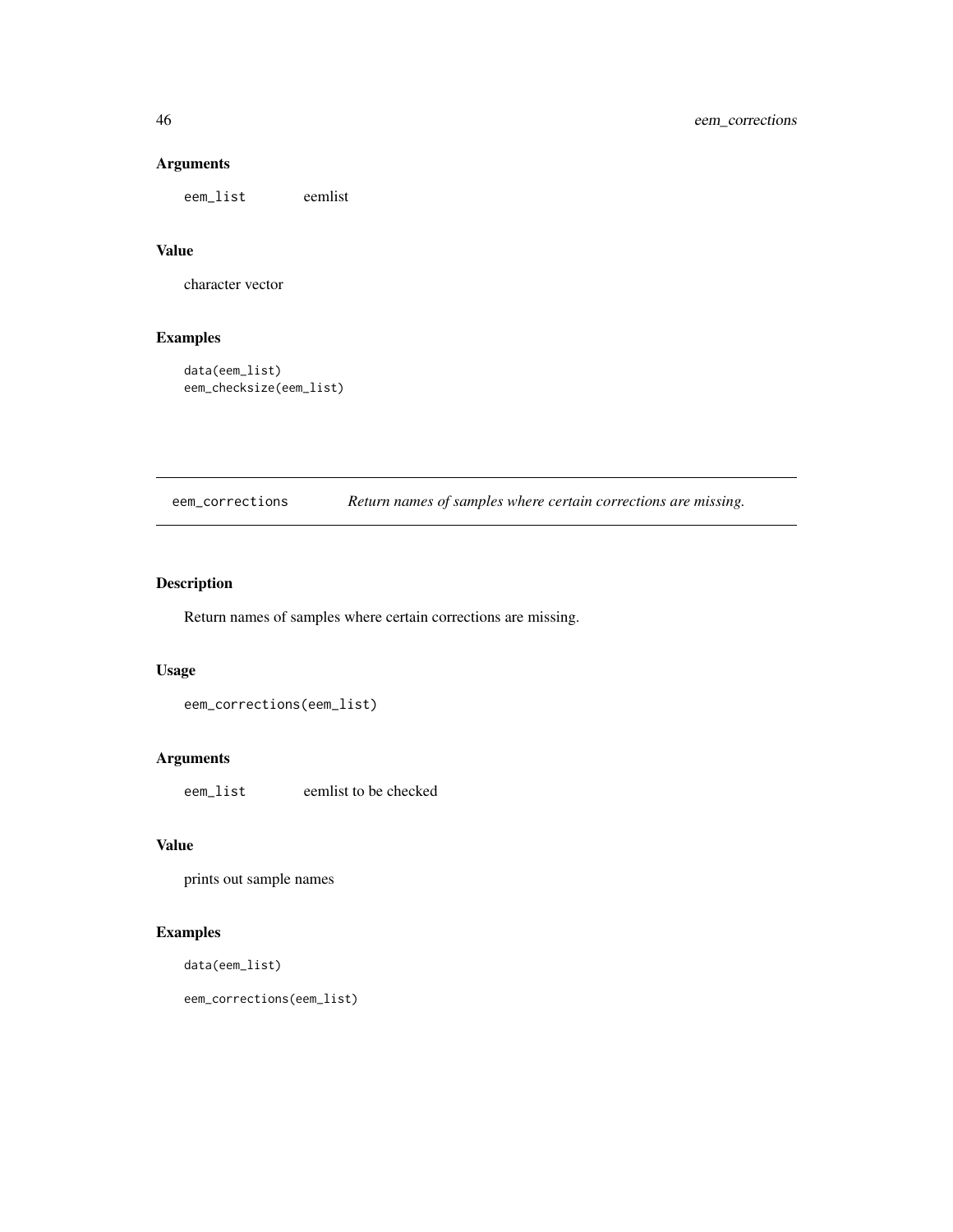<span id="page-46-1"></span>

This function can be used to import generic csv files containing EEM data using [eem\\_read](#page-0-0). Excitation wavelengths are assumed column-wise and emission wavelengths row-wise. If your data is arranged the other way round, please use [eem\\_csv2](#page-46-0)

#### Usage

eem\_csv(file)

#### Arguments

file path to file passed from eem\_read

### Value

list with EEM data

### Examples

```
eems <- system.file("extdata/EEMs",package="staRdom")
eem_list <- eem_read(eems, recursive = TRUE, import_function = eem_csv)
```
eem\_list

<span id="page-46-0"></span>eem\_csv2 *Importer function for generic csv files to be used with eem\_read().*

## Description

This function can be used to import generic csv files containing EEM data using [eem\\_read](#page-0-0). Excitation wavelengths are assumed row-wise and emission wavelengths column-wise If your data is arranged the other way round, please use [eem\\_csv](#page-46-1)

# Usage

eem\_csv2(file)

#### Arguments

file path to file passed from eem\_read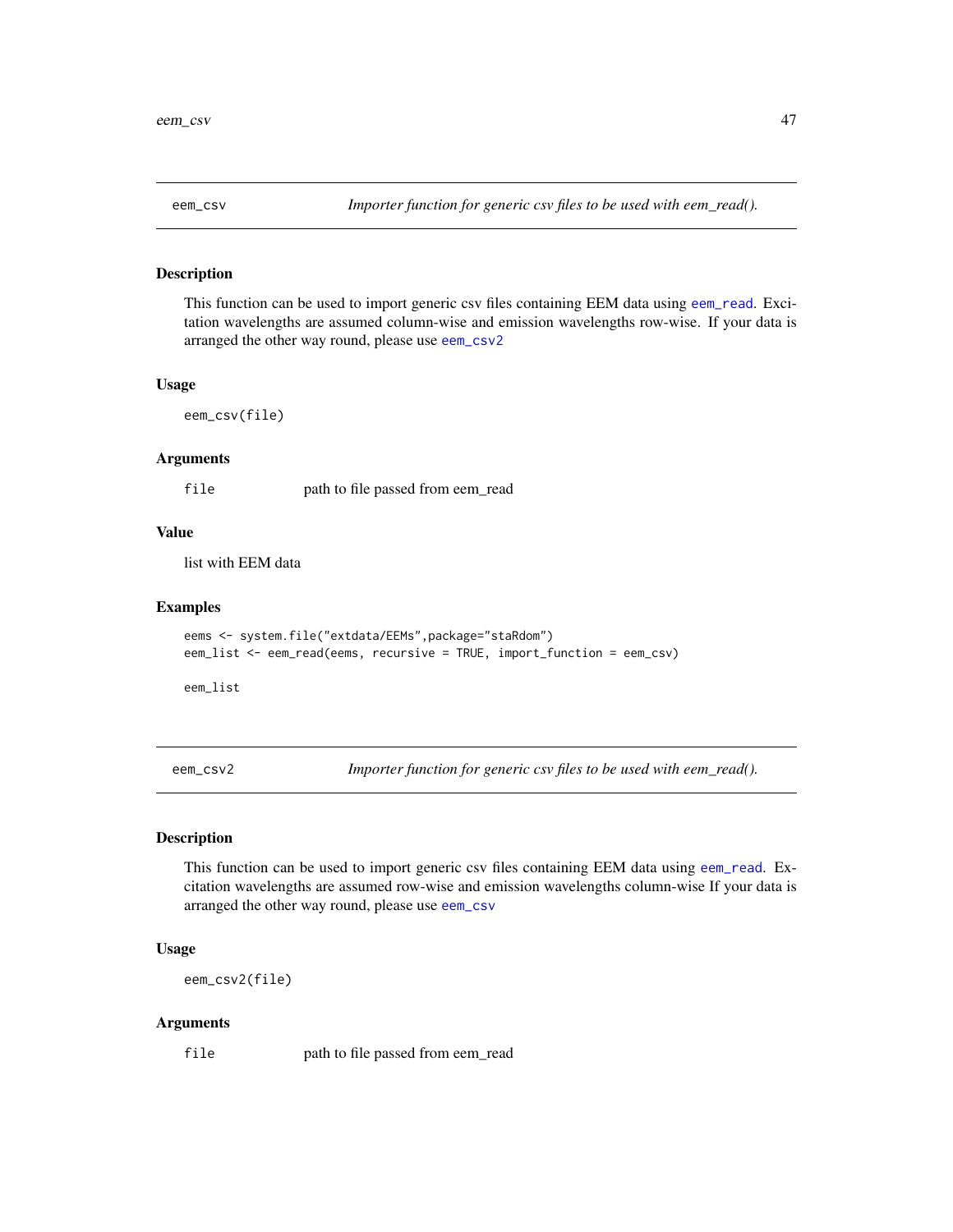### Value

list with EEM data

### Examples

```
## no example data provided with the package
## below is an example how this could like like
# eems <- "C:/some/path/to/eem.csv"
# eem_list <- eem_read(eems, recursive = TRUE, import_function = eem_csv2)
# eem_list
```
<span id="page-47-0"></span>eem\_dilcorr *Create table how samples should be corrected because of dilution*

#### Description

Due to dilution absorbance spectra need to be multiplied by the dilution factor and names of EEM samples can be adjusted to be similar to their undiluted absorbance sample. The table contains information about these two steps. Undiluted samples are suggested by finding absorbance samples match the beginning of EEM sample name (see details).

#### Usage

```
eem_dilcorr(eem_list, abs_data, dilution, auto = FALSE, verbose = TRUE)
```
## Arguments

| eem_list | eemlist                                                             |
|----------|---------------------------------------------------------------------|
| abs_data | absorbance data as data frame                                       |
| dilution | dilution data as data frame with rownames                           |
| auto     | way how to deal with dilution is chosen automatically. See details. |
| verbose  | print out more information                                          |

#### Details

If you choose an automatic analysis EEMs are renamed if there is only one matching undiluted absorbance sample. Matching samples is done by comparing the beginning of the sample name (e.g. "sample3\_1to10" fits "sample3").

#### Value

data frame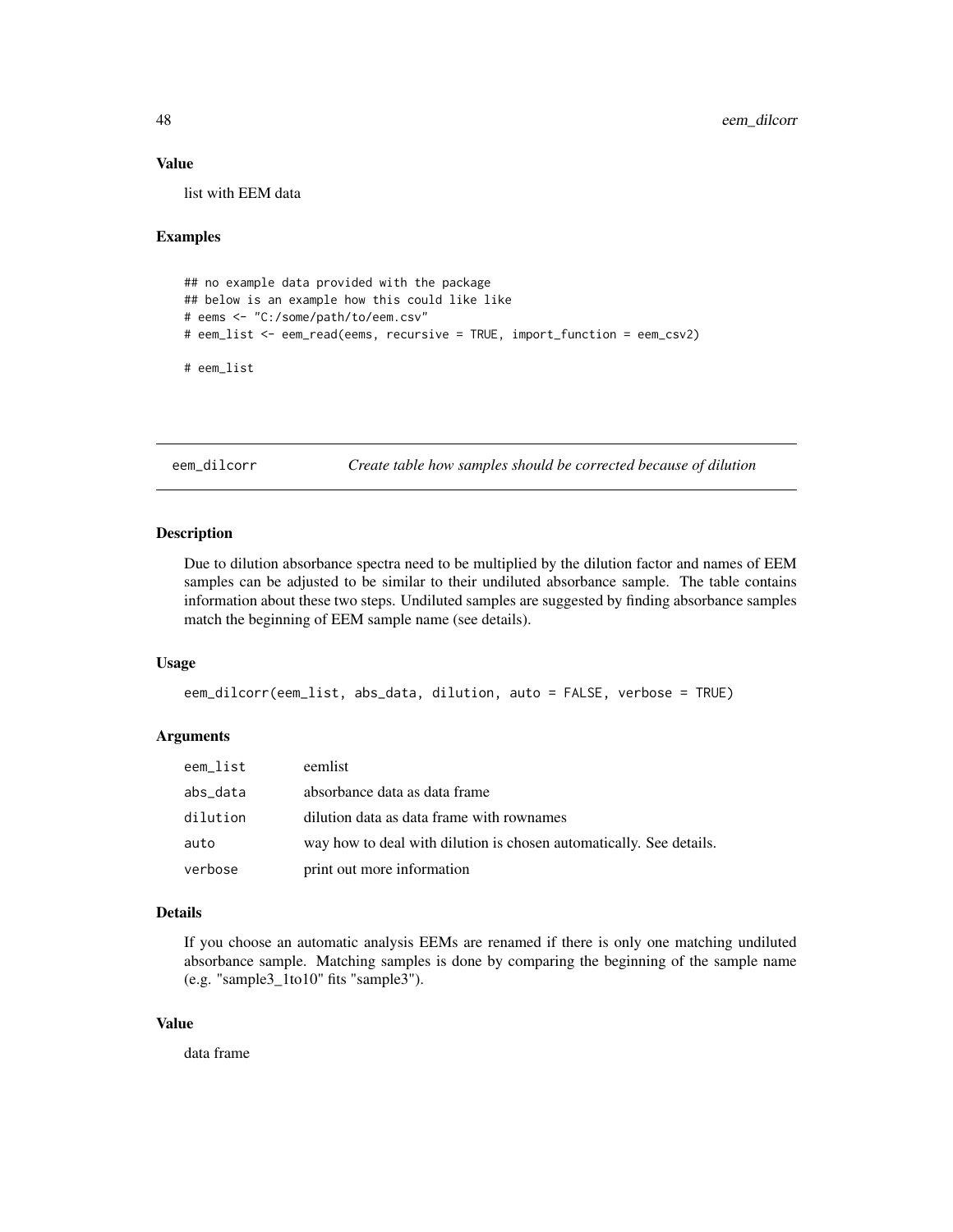## eem\_dilution 49

### Examples

# no appropriate exmaple data available yet

eem\_dilution *Modifying fluorescence data according to dilution.*

### Description

If samples were diluted before measuring, a dilution factor has to be added to the measured data. This function can do that by either multilpying each sample with the same value or using a data frame with different values for each sample.

### Usage

```
eem_dilution(data, dilution = 1)
```
## Arguments

| data     | fluorescence data with class eemlist                                            |
|----------|---------------------------------------------------------------------------------|
| dilution | dilution factor(s), either numeric value or data frame. Row names of data frame |
|          | have to be similar to sample names in eemlist.                                  |

# Value

fluorescence data with class eemlist

## Examples

```
data(eem_list)
```
eem\_list2 <- eem\_dilution(eem\_list, dilution = 5)

```
dilutionT <- data.frame(dilution = rep(5, length(eem_list)))
row.names(dilutionT) <- eem_names(eem_list)
dilutionT
```
eem\_list3 <- eem\_dilution(eem\_list, dilution = dilutionT)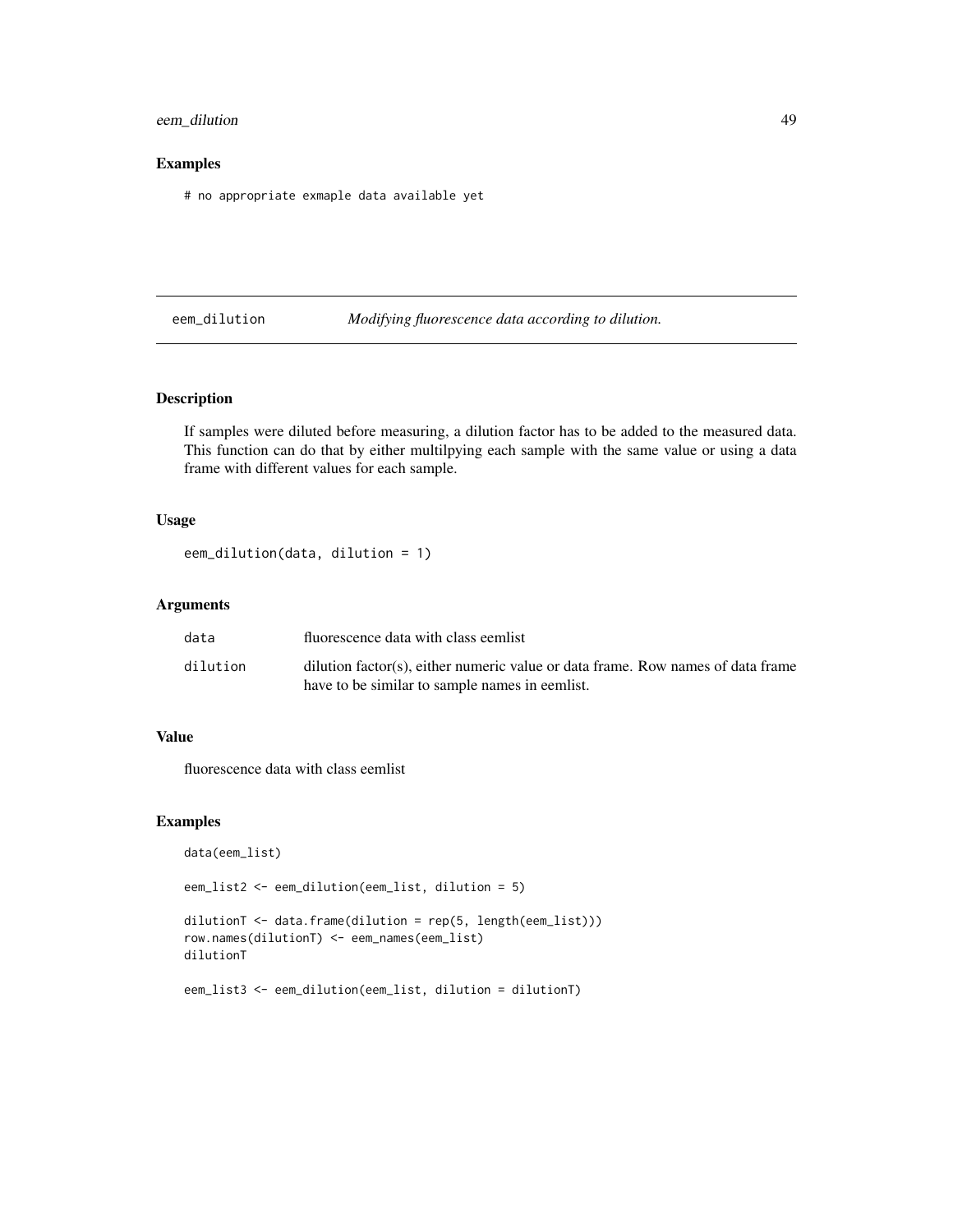Check for duplicate sample names

#### Usage

```
eem_duplicates(data)
## Default S3 method:
eem_duplicates(data)
## S3 method for class 'eemlist'
eem_duplicates(data)
```
## S3 method for class 'data.frame' eem\_duplicates(data)

### Arguments

data eemlist or data.frame containing absorbance data

#### Value

named character vector with duplicate sample names

#### Examples

### check

eem\_easy *Opens an R markdown template for an easy and userfriendly analysis of EEM data.*

### Description

In your default editor (e.g. RStudio), a Rmd file is opened. It consists of bloacks gathering the parameters and information needed and continues with a series of data corrections, peak picking and plots. Finally you get a report of your analysis, a table with the peaks and optional pngs of your fluorescence data. To continue working and keeping your settings, the file can be sa ved anywhere and reused anytime.

#### Usage

eem\_easy()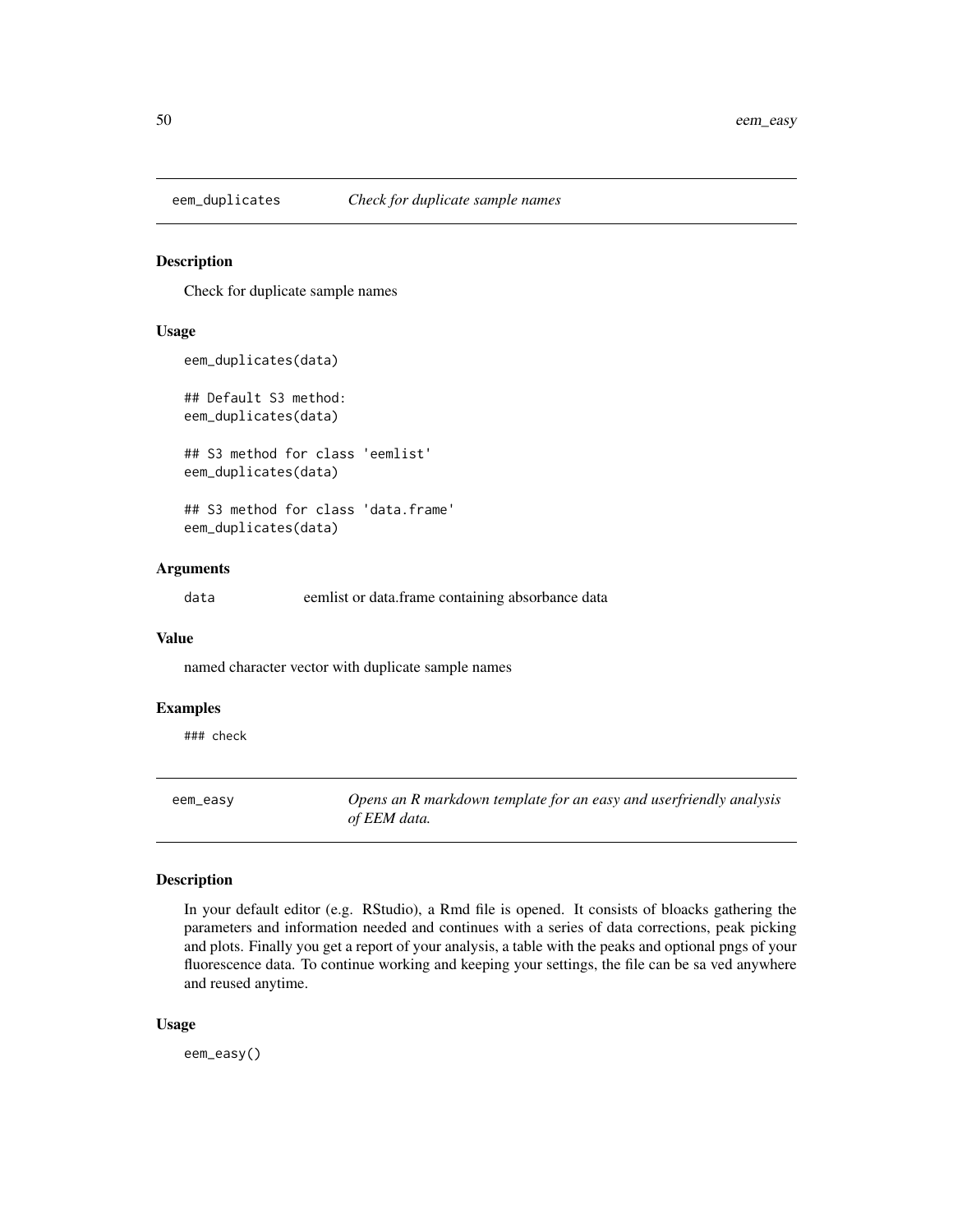## eem\_eemdil 51

# Details

Function does not work well in Windows. You might try file.edit(system.file("EEM\_simple\_analysis.Rmd", package = "staRdom"))

### Value

A pdf report, a peak picking table and optional plots.

#### Examples

```
## Not run:
#
eem_easy()
# this function fails very often, so you might use that:
file.edit(system.file("EEM_simple_analysis.Rmd", package = "staRdom"))
## End(Not run)
```
eem\_eemdil *Correct names of EEM samples to match undiluted absorbance data.*

### Description

Correct names of EEM samples to match undiluted absorbance data.

# Usage

```
eem_eemdil(
  eem_list,
  abs_data = NULL,
 dilution = NULL,
  cor_data = NULL,
  auto = TRUE,verbose = FALSE
)
```
## Arguments

| eem_list | eemlist                                        |
|----------|------------------------------------------------|
| abs_data | optinal absorbance data as data frame.         |
| dilution | optinal dilution data as data frame.           |
| cor_data | optional output from eem_dilcorr as data frame |
| auto     | optional, see eem_dilcorr                      |
| verbose  | optional, see eem_dilcorr                      |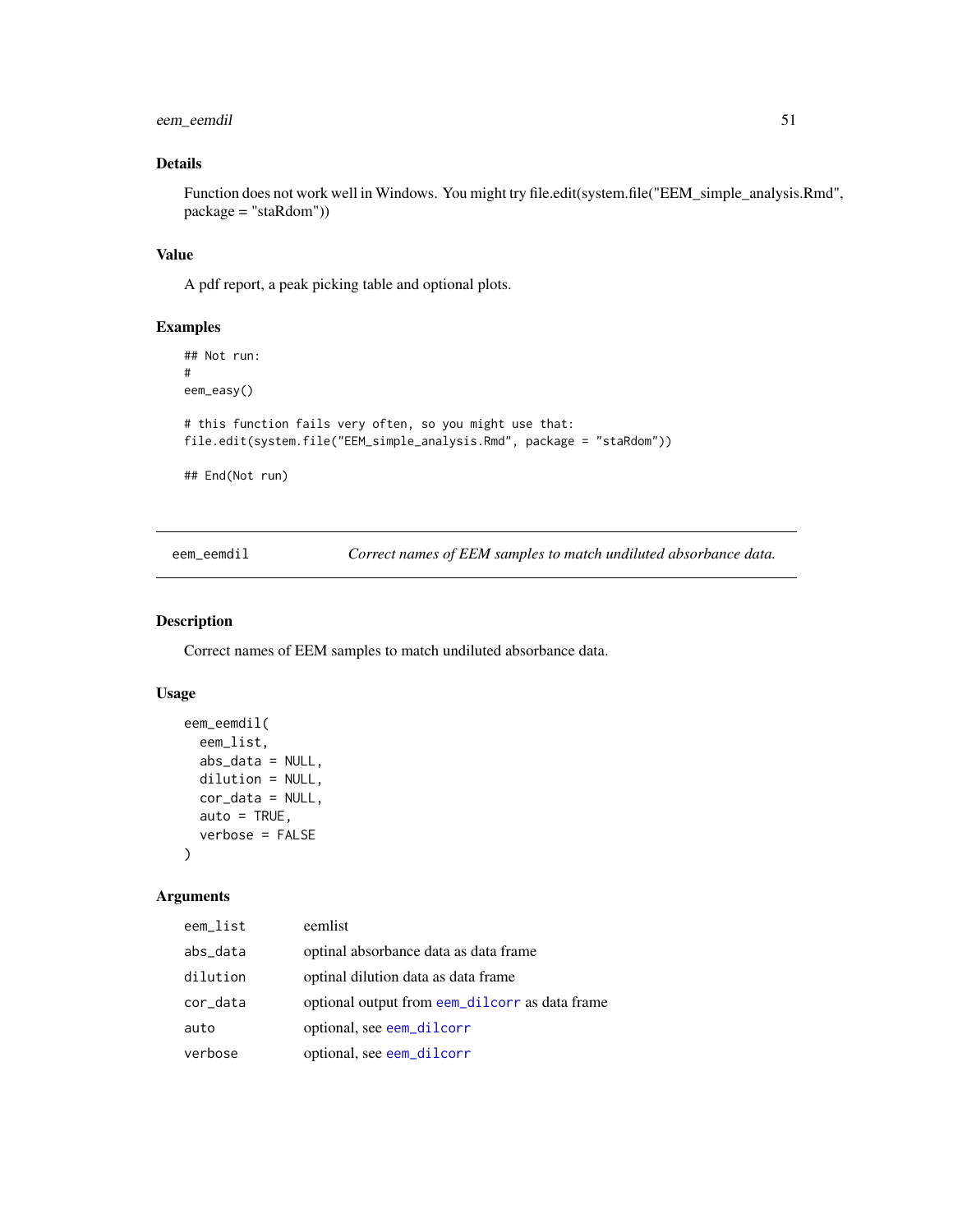## Value

eemlist

#### Examples

# no appropriate exmaple data available yet

eem\_exclude *Exclude complete wavelengths or samples form data set*

## Description

Outliers in all modes should be avoided. With this functions excitation or emission wavelengths as well as samples can be removed completely from your sample set.

### Usage

```
eem_exclude(eem_list, exclude = list, verbose = FALSE)
```
### Arguments

| eem list | object of class eemlist                                            |
|----------|--------------------------------------------------------------------|
| exclude  | list of three vectors, see details                                 |
| verbose  | states whether additional information is given in the command line |

### Details

The argument exclude is a named list of three vectors. The names must be "ex", "em" and "sample". Each element contains a vector of wavelengths or sample names that are to be excluded from the data set.

#### Value

object of class eemlist

data(eem\_list)

```
exclude <- list("ex" = c(280,285,290,295),
"em" = c(),
"sample" = c("667sf", "494sf")
)
eem_list_ex <- eem_exclude(eem_list, exclude)
```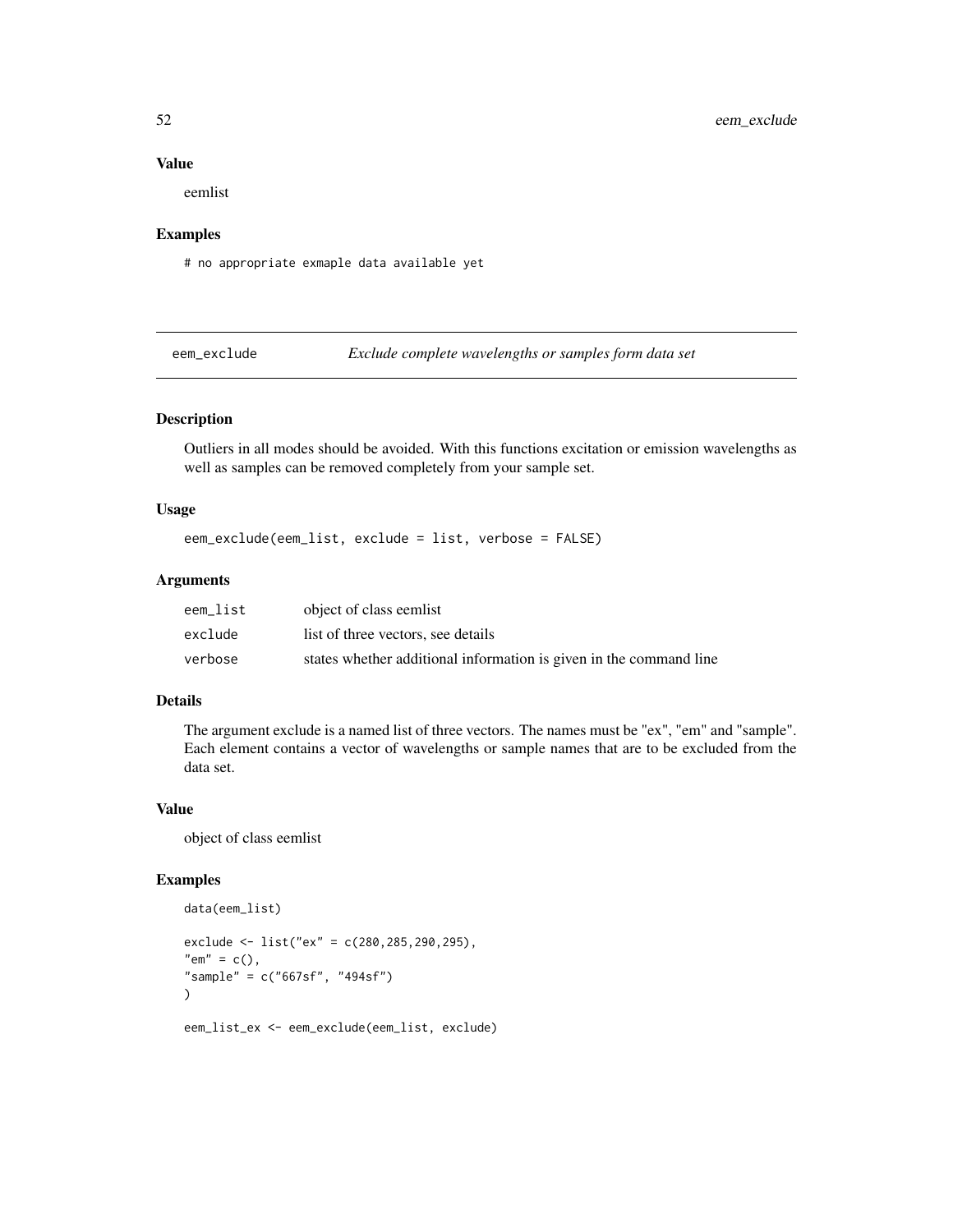eem\_extend2largest *EEM sample data is extended to include all wavelengths in all samples*

## Description

Compared to the whole sample set, wavelengths missing in some samples are added and set NA or interpolated. This can be especially helpful, if you want to combine data measured with different wavelength intervals in a given range.

### Usage

```
eem_extend2largest(eem_list, interpolation = FALSE, ...)
```
### Arguments

| eem list                | eemlist                                                         |
|-------------------------|-----------------------------------------------------------------|
|                         | interpolation logical, whether added NAs should be interpolated |
| $\cdot$ $\cdot$ $\cdot$ | arguments passed to eem interp                                  |

## Value

eemlist

#### Examples

```
library(dplyr)
data(eem_list)
eem_list <- eem_exclude(eem_list[1:5] %>%
`class<-`("eemlist"), exclude = list(em = c(318,322,326,550,438), ex = c(270,275))) %>%
eem_bind(eem_list[6:15] %>% `class<-`("eemlist"))
ggeem(eem_list)
eem_extend2largest(eem_list) %>%
 ggeem()
```

| eem_getextreme | Determines the the biggest range of EEM spectrum where data is |  |  |  |  |
|----------------|----------------------------------------------------------------|--|--|--|--|
|                | available from each sample.                                    |  |  |  |  |

#### Description

Determines the the biggest range of EEM spectrum where data is available from each sample.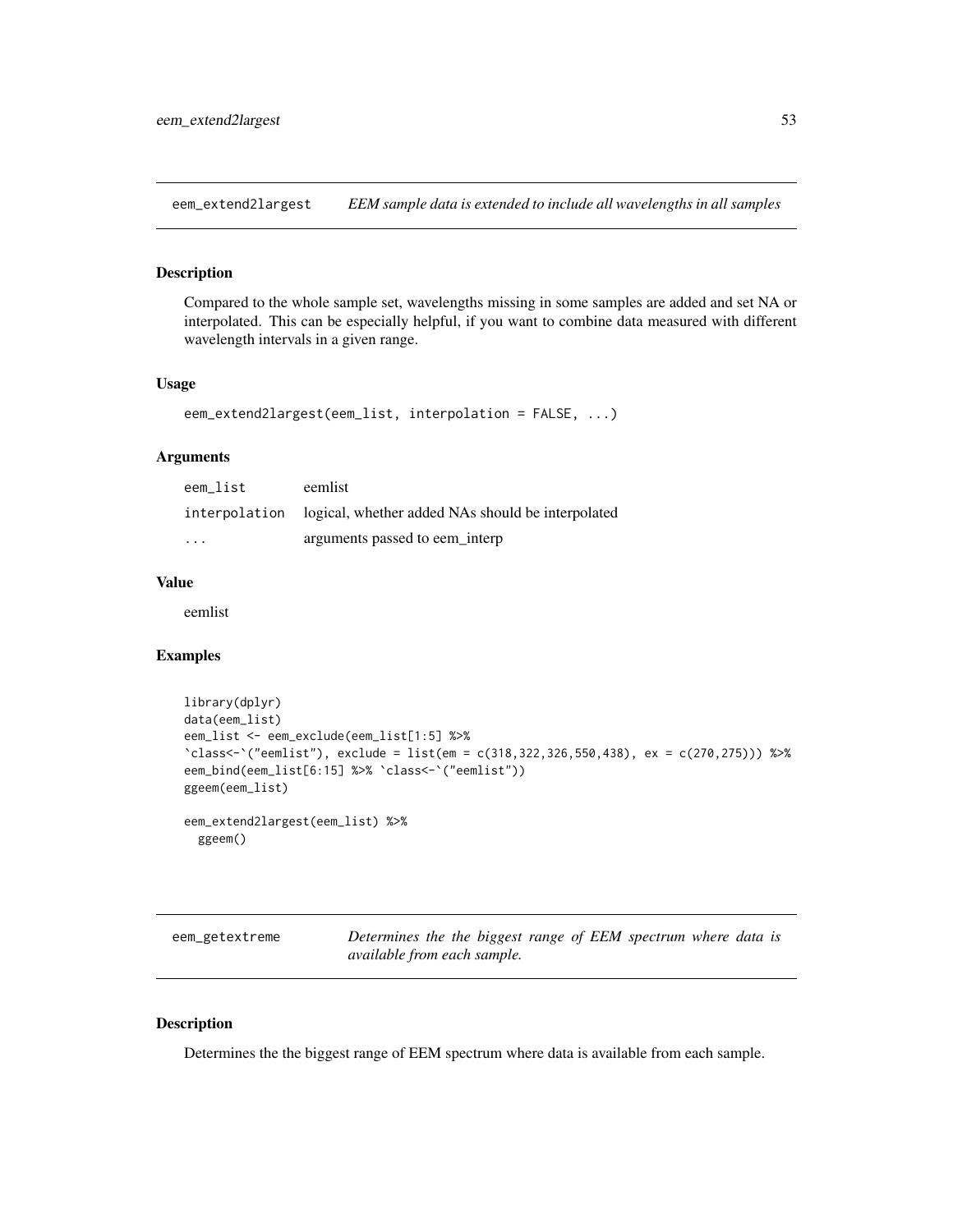#### Usage

eem\_getextreme(data)

#### Arguments

data eemlist

## Value

list of numeric vector containing the biggest available range

### Examples

```
data(eem_list)
eem_getextreme(eem_list)
eem_list <- eem_range(eem_list,ex = c(250,Inf),em = c(280,500))
```

```
eem_getextreme(eem_list)
```

```
eem_hitachi Importer function for Hitachi F-7000 txt files to be used with
                     eem_read().
```
### Description

This function can be used to import txt files from Hitachi F-7000 containing EEM data using [eem\\_read](#page-0-0).

#### Usage

eem\_hitachi(file)

### Arguments

file path to file passed from eem\_read

### Value

list with EEM data

```
## no example data provided with the package
## below is an example how this could like like
# eems <- "C:/some/path/to/hitachi.TXT"
# eem_list <- eem_read(eems, recursive = TRUE, import_function = eem_hitachi)
# eem_list
```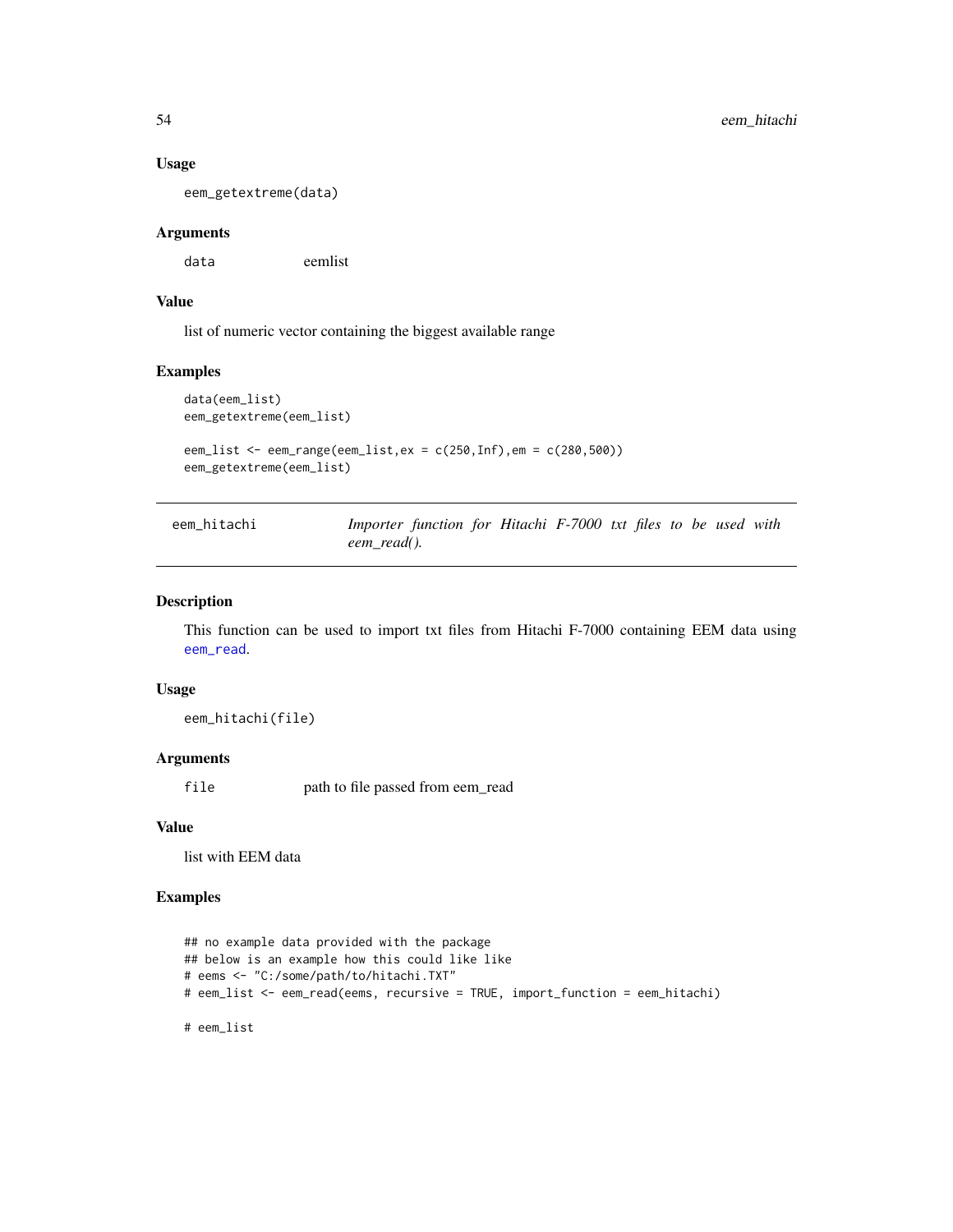Calls [eem\\_inner\\_filter\\_effect](#page-0-0) for each sample to use different cuvette lengths.

### Usage

```
eem_ife_correction(
 data,
 abs_data,
 cuv1 = NULL,unit = c("absorbance", "absorption")
)
```
## Arguments

| data     | fluorescence data of class eemlist                                                                                                                                                                     |
|----------|--------------------------------------------------------------------------------------------------------------------------------------------------------------------------------------------------------|
| abs_data | absorbance data                                                                                                                                                                                        |
| cuvl     | length of cuvette of absorption measurment in cm. Either a number or a data<br>frame. Row names of data frame have to be similar to sample names in data.<br>This is ignored, if unit is "absorption". |
| unit     | unit of absorbance data. Either "absorbance" or "absorption".                                                                                                                                          |

## Value

fluorescence data of class eemlist

```
folder <- system.file("extdata/cary/scans_day_1", package = "eemR") # load example data
eem_list <- eem_read(folder, import_function = "cary")
data(absorbance)
eem_list <- eem_ife_correction(data = eem_list, abs_data = absorbance,
    cuv1 = 5, unit = "absorbance")
```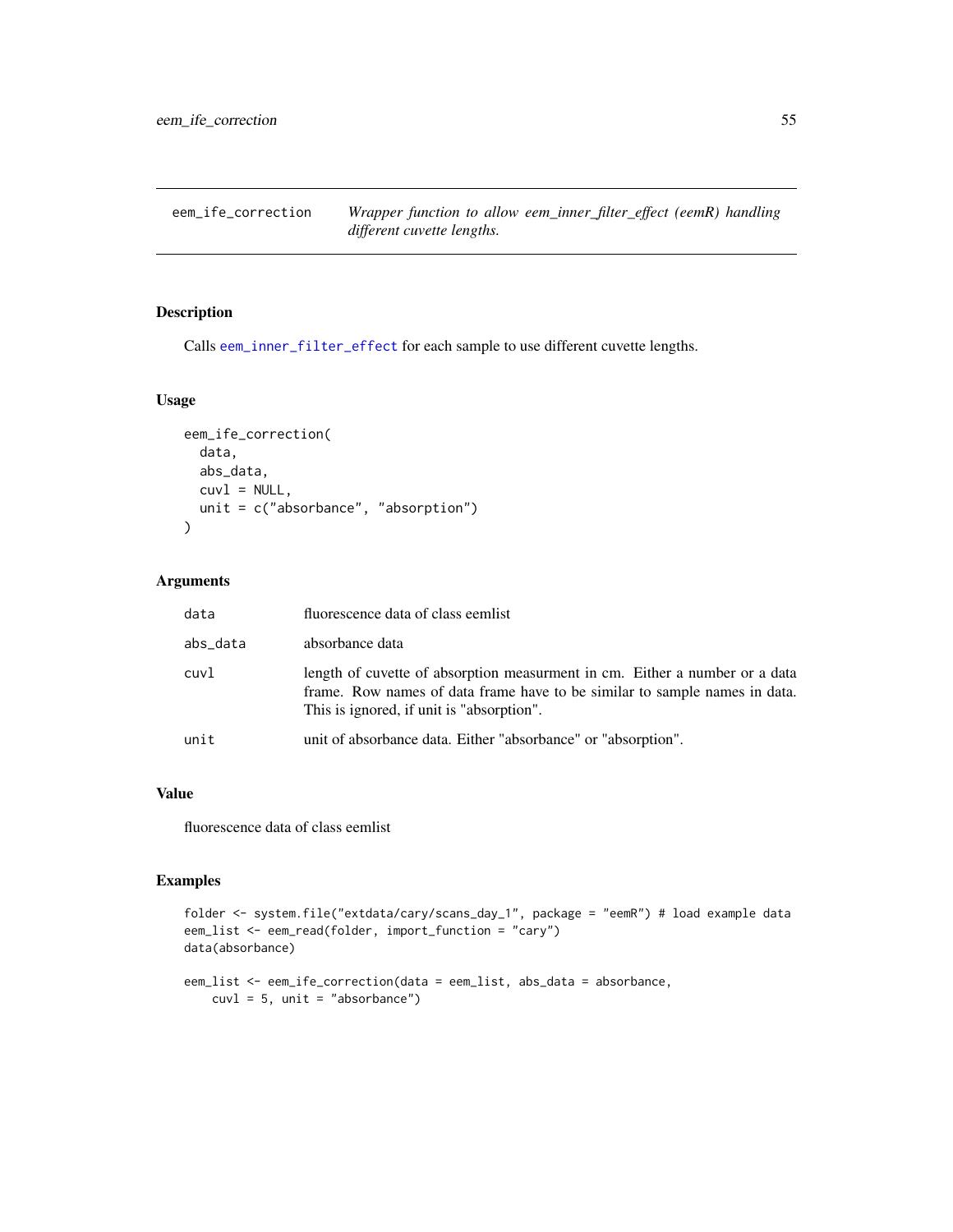Reads Rdata and RDa files with one eemlist each. The eemlists are combined into one and returned.

#### Usage

```
eem_import_dir(dir)
```
### Arguments

dir folder where RData files are saved

### Value

eemlist

# Examples

```
## Not run:
# due to package size issues no example data is provided for this function
# eem_import_dir("C:/some_folder/with_EEMS/only_Rdata_files")
## End(Not run)
```
<span id="page-55-0"></span>eem\_interp *Missing values are interpolated within EEM data*

## Description

Missing EEM data can be interpolated. Usually it is the result of removing scatter or other parts where noise is presumed. Different interpolation algorithms can be used (see details).

#### Usage

```
eem_interp(
  data,
  cores = parallel::detectCores(logical = FALSE),
  type = TRUE,
  verbose = FALSE,
  nonneg = TRUE,extend = FALSE,
  ...
)
```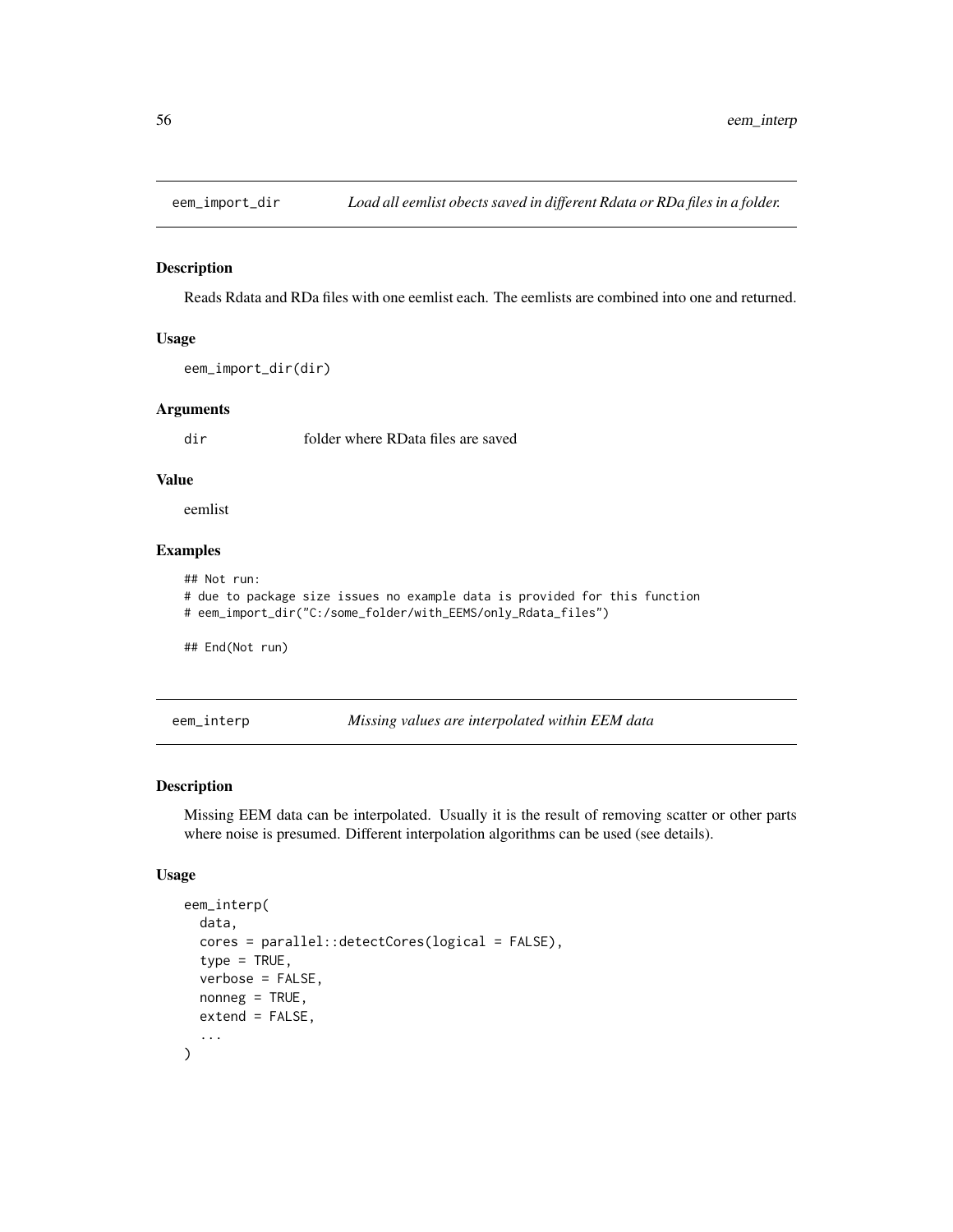## eem\_interp 57

#### Arguments

| data    | object of class eemlist with spectra containing missing values        |
|---------|-----------------------------------------------------------------------|
| cores   | specify number of cores for parallel computation                      |
| type    | numeric 0 to 4 or TRUE which resembles type 1                         |
| verbose | logical, whether more information on calculation should be provided   |
| nonneg  | logical, whether negative values should be replaced by 0              |
| extend  | logical, whether data is extrapolated using type 1                    |
| .       | arguments passed on to other functions (pchip, na.approx, mba.points) |

### Details

The types of interpolation are (0) setting all NAs to 0, (1) spline interpolation with [mba.points](#page-0-0), (2) excitation and emission wavelength-wise interpolation with [pchip](#page-0-0) and subsequent mean, (3) excitation wavelength-wise interpolation with [pchip](#page-0-0) and (4) linear interpolation in 2 dimensions with na. approx and again subsequent mean calculation. Calculating the mean is a way of ensuring NAs are also interpolated where missing boundary values would make that impossible. Using type  $= 1$ , extrapolation can be suppressed by adding the argument extend  $=$  FALSE.

#### Value

object of class eemlist with interpoleted spectra.

### References

Elcoroaristizabal, S., Bro, R., García, J., Alonso, L. 2015. PARAFAC models of fluorescence data with scattering: A comparative study. Chemometrics and Intelligent Laboratory Systems, 142, 124-130 doi: [10.1016/j.chemolab.2015.01.017](https://doi.org/10.1016/j.chemolab.2015.01.017)

#### See Also

[pchip](#page-0-0), [mba.points](#page-0-0), [na.approx](#page-0-0)

```
data(eem_list)
eem_list <- eem_list[1:6]
class(eem_list) <- "eemlist"
remove_scatter <- c(TRUE, TRUE, TRUE, TRUE)
remove\_scatter\_width = c(15, 10, 16, 12)eem_list <- eem_rem_scat(eem_list, remove_scatter, remove_scatter_width)
eem_list <- eem_interp(eem_list, cores = 2)
ggeem(eem_list)
```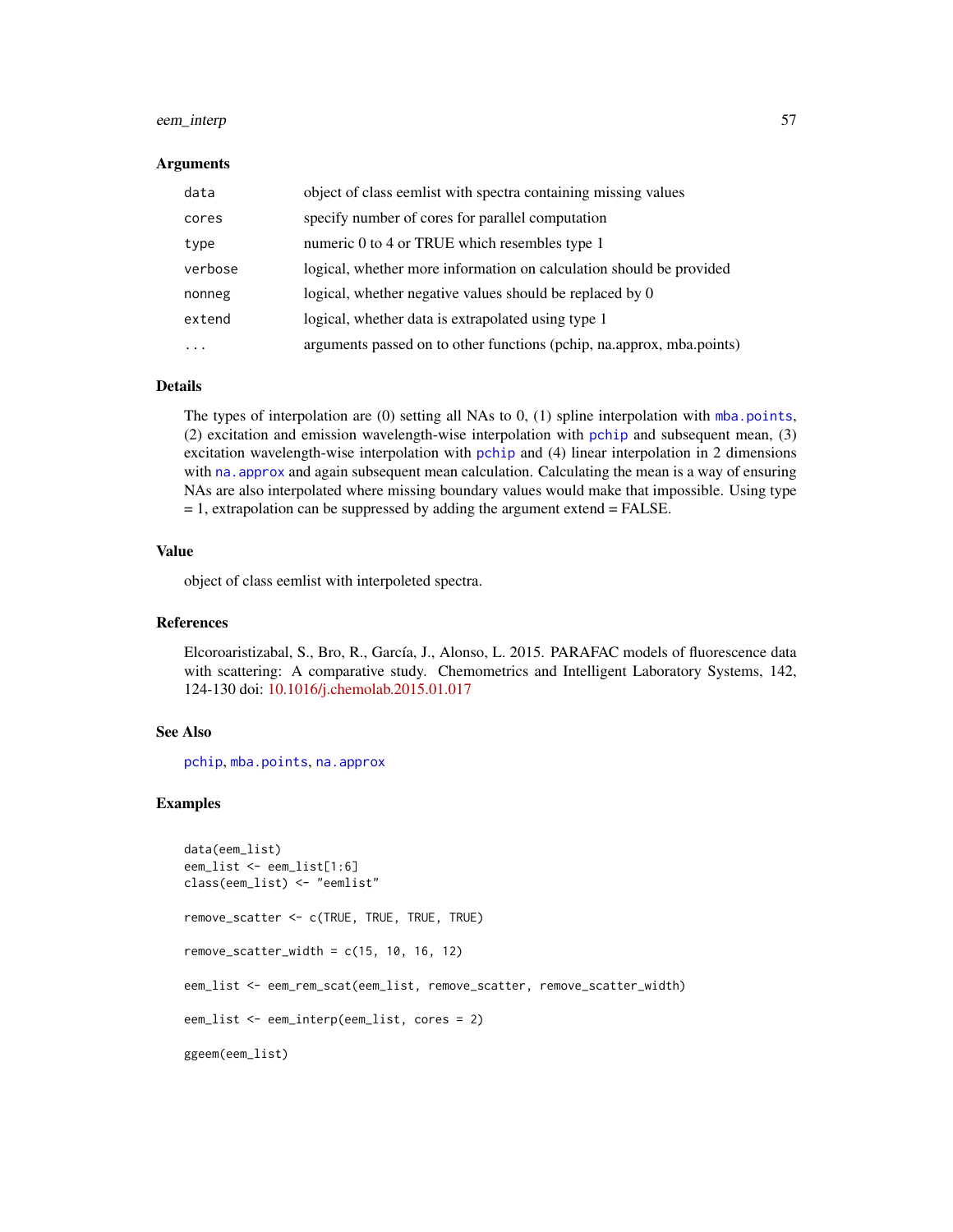```
eem_list2 <- eem_setNA(eem_list, ex = 200:280, interpolate=FALSE)
ggeem(eem_list2)
eem_list3 <- eem_interp(eem_list2, type = 1, extend = TRUE, cores = 2)
ggeem(eem_list3)
eem_list3 <- eem_interp(eem_list2, type = 1, extend = FALSE, cores = 2)
ggeem(eem_list3)
```
# eem\_is.na *Check for NAs in EEM data*

### Description

Check for NAs in EEM data

### Usage

eem\_is.na(eem\_list)

## Arguments

eem\_list eemlist to check

### Value

named character vector with sample names where EEM data contains NAs

### Examples

### check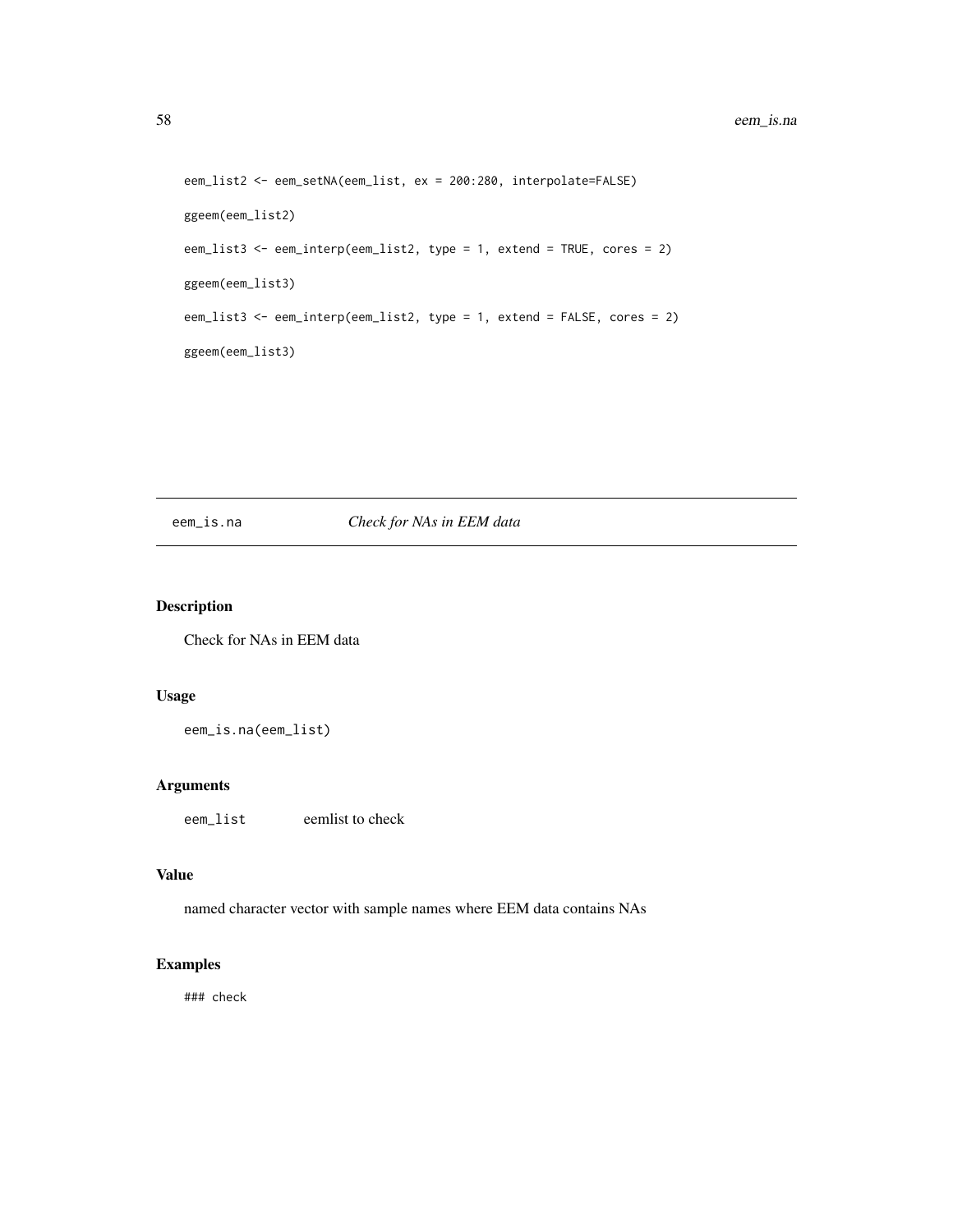15 fluorescence samples from drEEM used for examples.

### Usage

eem\_list

# Format

eemlist

| eem_list_outliers | 2 fluorescence samples from drEEM that were excluded as outliers |
|-------------------|------------------------------------------------------------------|
|                   | from the PARAFAC model.                                          |

### Description

2 fluorescence samples from drEEM that were excluded as outliers from the PARAFAC model.

### Usage

eem\_list\_outliers

### Format

eemlist

eem\_load\_dreem *Load original data from the drEEM tutorial and return it as eemlist*

## Description

Load original data from the drEEM tutorial and return it as eemlist

## Usage

eem\_load\_dreem()

### Value

eemlist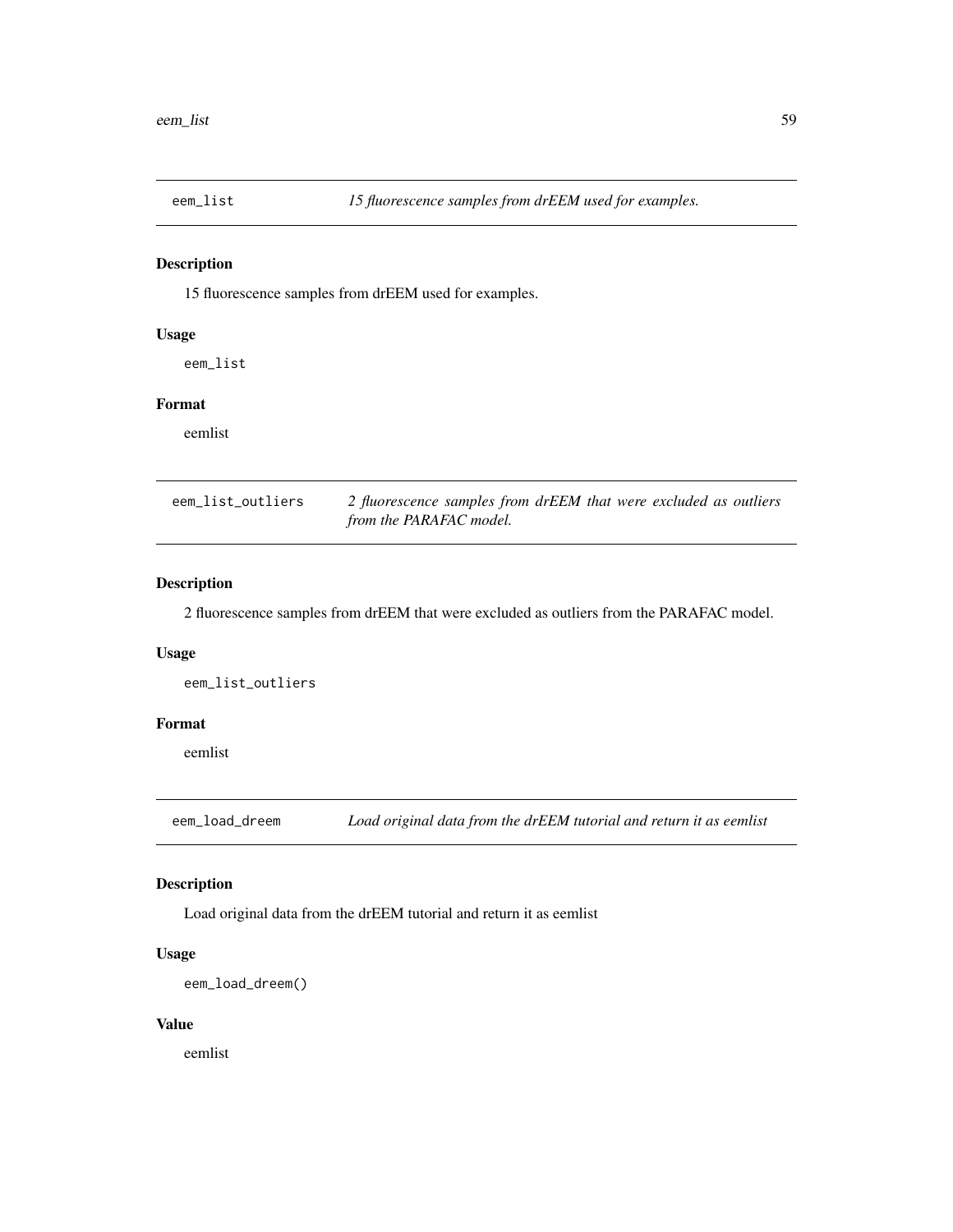## Examples

eem\_list <- eem\_load\_dreem()

eem\_matmult *Multiply all EEMs with a matrix*

## Description

Multiply all EEMs with a matrix

## Usage

```
eem_matmult(eem_list, matrix = NULL, value = \theta)
```
#### Arguments

| eem list | EEM data as eemlist                                                                                                                                          |
|----------|--------------------------------------------------------------------------------------------------------------------------------------------------------------|
| matrix   | either a vactor containing "I" and/or "u" or a matrix, see details.                                                                                          |
| value    | in case matrices "I" or "u" are used, this specifies the value to use in this areas.<br>Usually this is 0 (default) or NA but any numeric value can be used. |

### Details

All EEMs must be of the same size. If matrix is of type matrix, it is used right away to multiply the EEMs. It has to be of the same size as the EEMs. If matrix is a vector containing "l", values below 1st order Rayleigh scattering are set to 0. If matrix contains "u", values above 2nd order Raman scattering are set to 0. If you want to remove wavelength ranges, take into consideration to use [eem\\_cut](#page-0-0) or [eem\\_range](#page-65-0).

### Value

eemlist

```
data(eem_list)
eem <- eem_list[1:9]
class(eem) <- "eemlist"
ggeem(eem)
```

```
eem_list_cut <- eem_matmult(eem,matrix=c("l"), value= NA)
ggeem(eem_list_cut)
```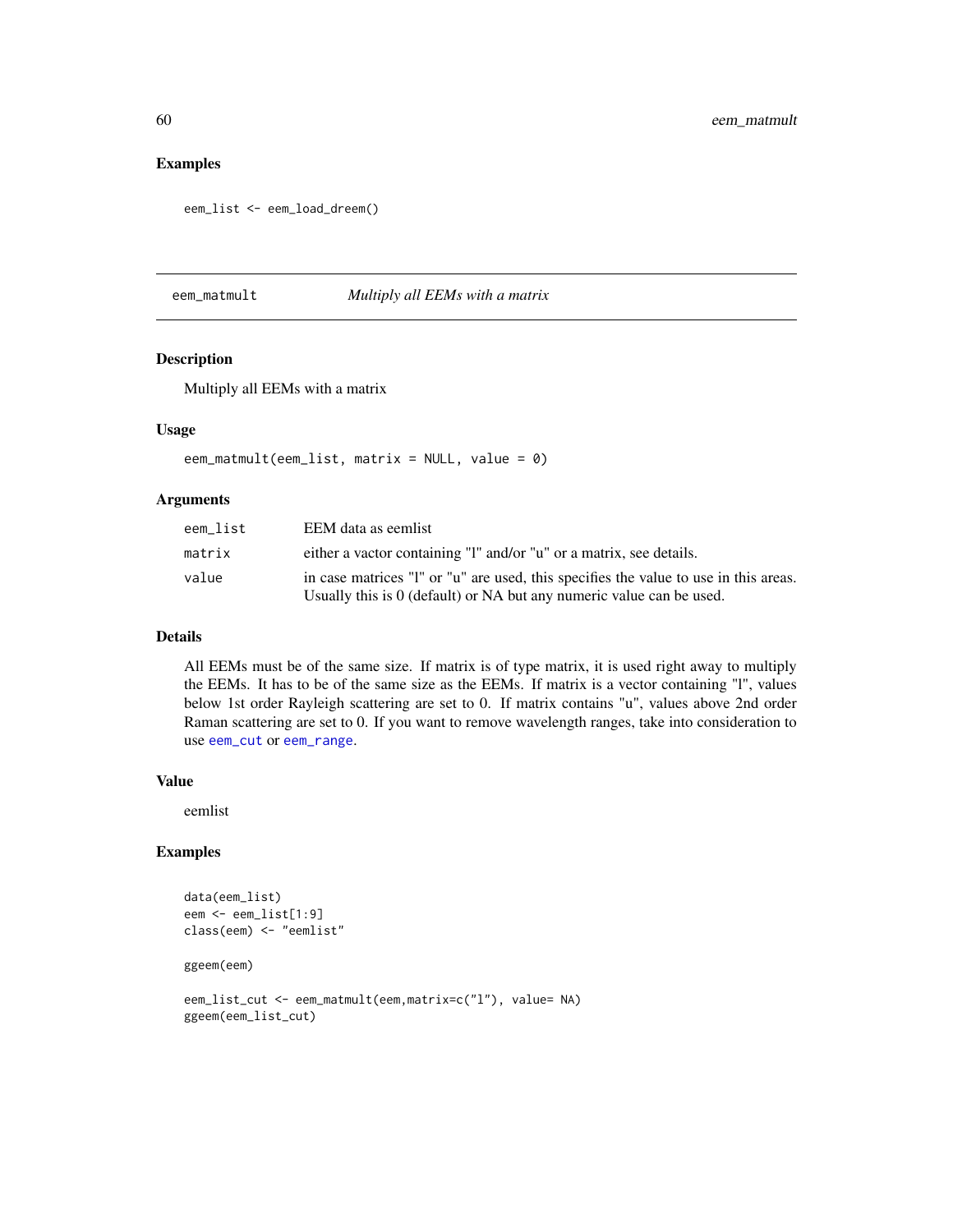eem\_metatemplate *Create table that contains sample names and locations of files.*

#### Description

You can use this table as an overview of your files and/or as a template for creating a metadata table.

### Usage

```
eem_metatemplate(eem_list = NULL, absorbance = NULL)
```
### Arguments

| eem list   | eemlist                         |
|------------|---------------------------------|
| absorbance | data frame with absorbance data |

### Value

data frame

#### Examples

```
folder <- system.file("extdata/EEMs", package = "staRdom") # load example data
eem_list <- eem_read(folder, recursive = TRUE, import_function = eem_csv)
data(absorbance)
```

```
eem_metatemplate(eem_list,absorbance)
```
eem\_name\_replace *Replace matched patterns in sample names*

### Description

Sample names in eemlist can be altered.

## Usage

eem\_name\_replace(eem\_list, pattern, replacement)

### Arguments

| eem list    | data of class eemlist                                                    |
|-------------|--------------------------------------------------------------------------|
| pattern     | character vector containing pattern to look for.                         |
| replacement | character vector of replacements. Has to have the same length as pattern |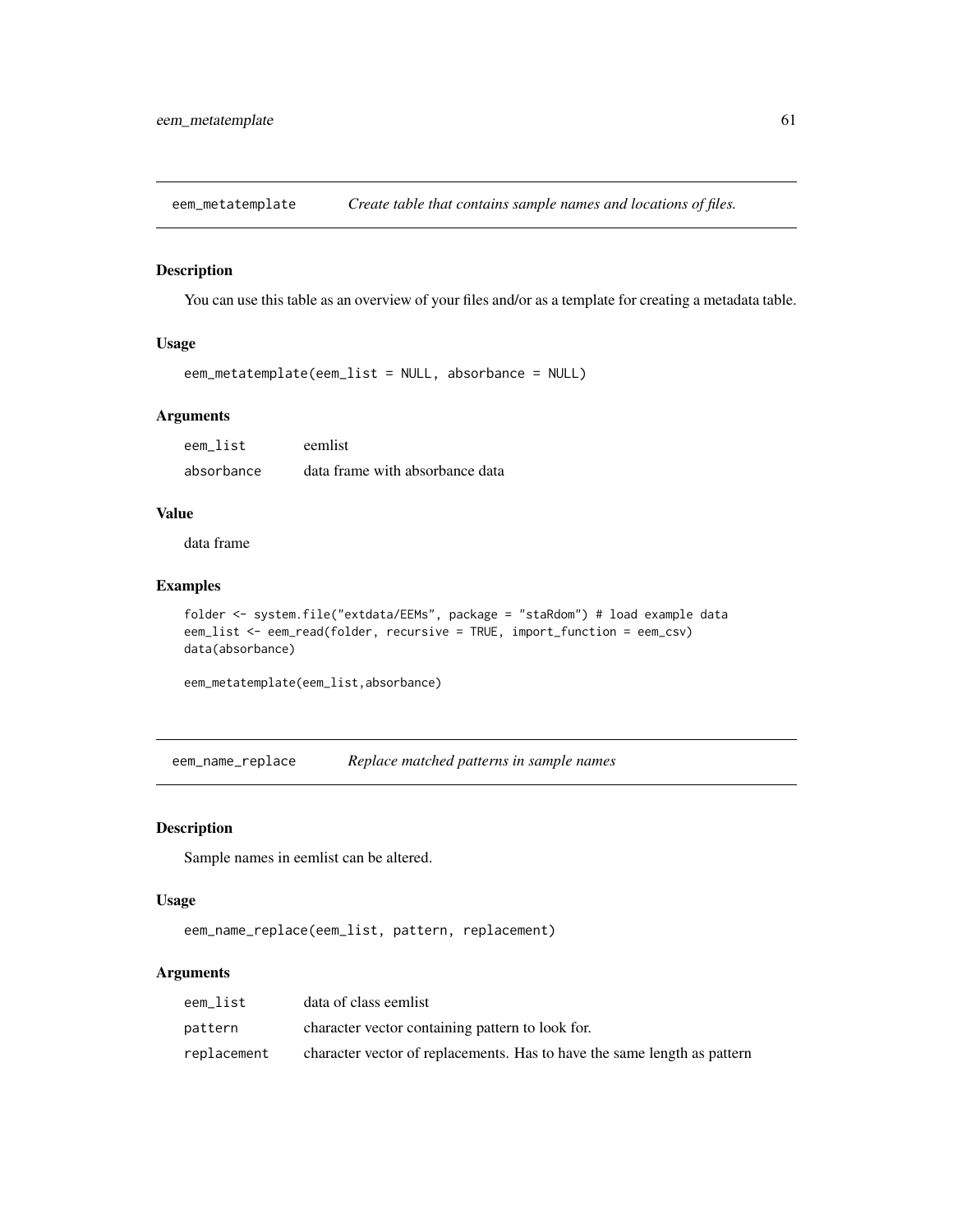### Details

[str\\_replace\\_all](#page-0-0) from package stringr is used for the replacement. Please read the corresponding help for further options.

#### Value

An eemlist.

### See Also

[str\\_replace\\_all](#page-0-0)

#### Examples

```
eem_names(eem_list)
```

```
eem_list <- eem_name_replace(eem_list,"sample","Sample")
eem_names(eem_list)
```
eem\_overview\_plot *Plot fluorescence data from several samples split into several plots.*

### Description

Plot fluorescence data from several samples split into several plots.

#### Usage

```
eem_overview_plot(data, spp = 8, ...)
```
### Arguments

| data    | fluorescence data of class eemlist                                                          |
|---------|---------------------------------------------------------------------------------------------|
| spp     | number of samples per plot or a vector with the numbers of rows and columns<br>in the plot. |
| $\cdot$ | arguments passed on to ggeem                                                                |

### Value

list of ggplots

```
data(eem_list)
eem_overview_plot(eem_list, spp = 9)
# define number of rows and columns in plot
eem_overview_plot(eem_list, spp = c(3, 5))
```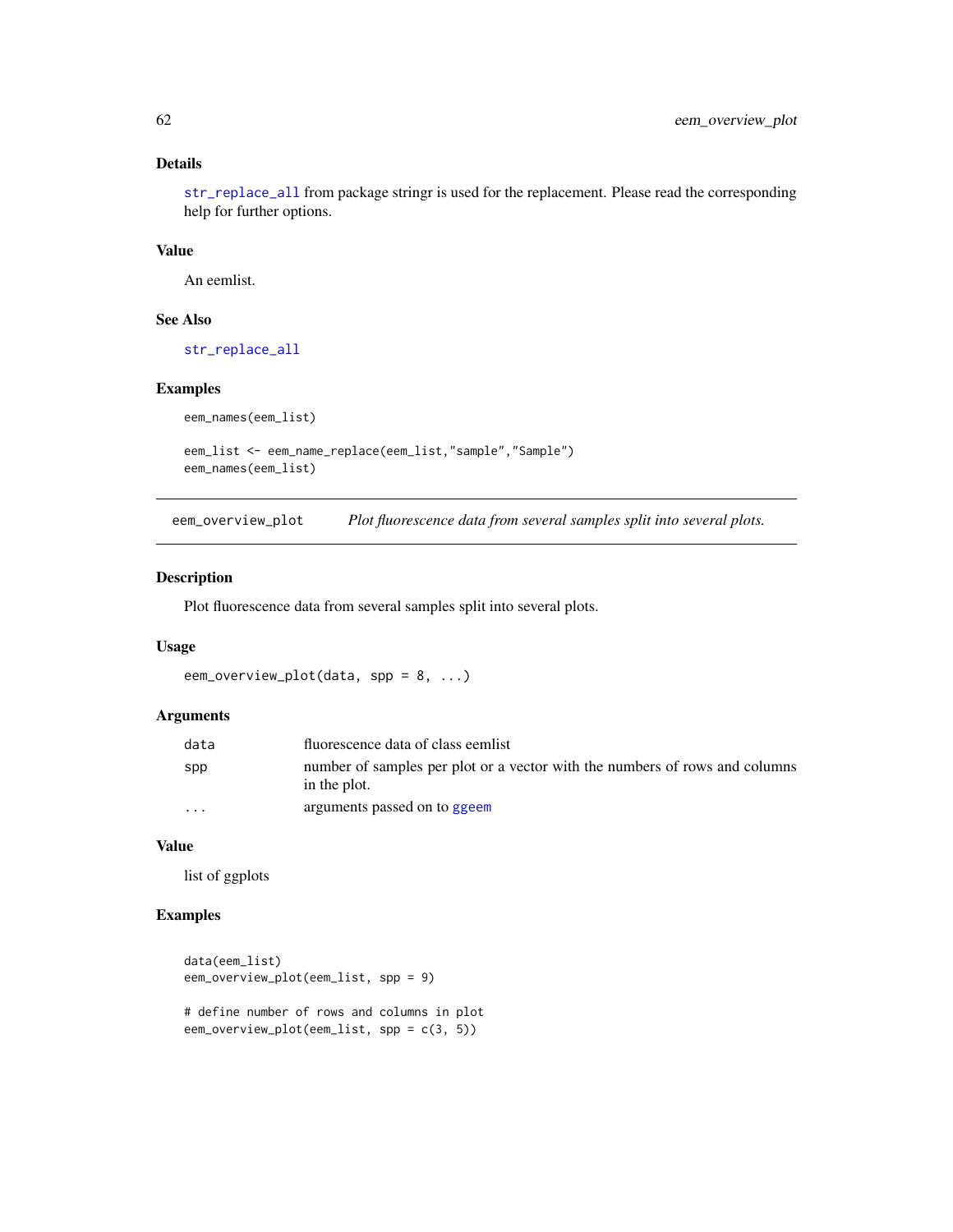One or more PARAFAC models can be calculated depending on the number of components. The idea is to compare the different models to get the most suitable. B-mode is emmission wavelengths, C-mode is excitation wavelengths and, A-mode is the loadings of the samples. The calculation is done with [parafac](#page-0-0), please see details there.

### Usage

```
eem_parafac(
  eem_list,
  comps,
 maxit = 2500,
  normalise = TRUE,
  const = c("nonneg", "nonneg", "nonneg"),
  nstart = 30,
  ctol = 10^{\lambda - 8},
  strictly_converging = FALSE,
  cores = parallel::detectCores(logical = FALSE),
  verbose = FALSE,
  output = "best",
  ...
)
```
# Arguments

| eem_list            | object of class eem                                                                                                                                                     |
|---------------------|-------------------------------------------------------------------------------------------------------------------------------------------------------------------------|
| comps               | vector containing the desired numbers of components. For each of these num-<br>bers one model is calculated                                                             |
| maxit               | maximum iterations for PARAFAC algorithm                                                                                                                                |
| normalise           | state whether EEM data should be normalised in advance                                                                                                                  |
| const               | constraints of PARAFAC analysis. Default is non-negative ("nonneg"), alter-<br>natively smooth and non-negative ("smonon") might be interesting for an EEM<br>analysis. |
| nstart              | number of random starts                                                                                                                                                 |
| ctol                | Convergence tolerance (R^2 change)                                                                                                                                      |
| strictly_converging |                                                                                                                                                                         |
|                     | calculate nstart converging models and take the best. Please see details!                                                                                               |
| cores               | number of parallel calculations (e.g. number of physical cores in CPU)                                                                                                  |
| verbose             | print infos                                                                                                                                                             |
| output              | Output the "best" solution (default) only or additionally add "all" nstart<br>solutions to the model as an element named "models".                                      |
| $\cdots$            | additional parameters that are passed on to parafac                                                                                                                     |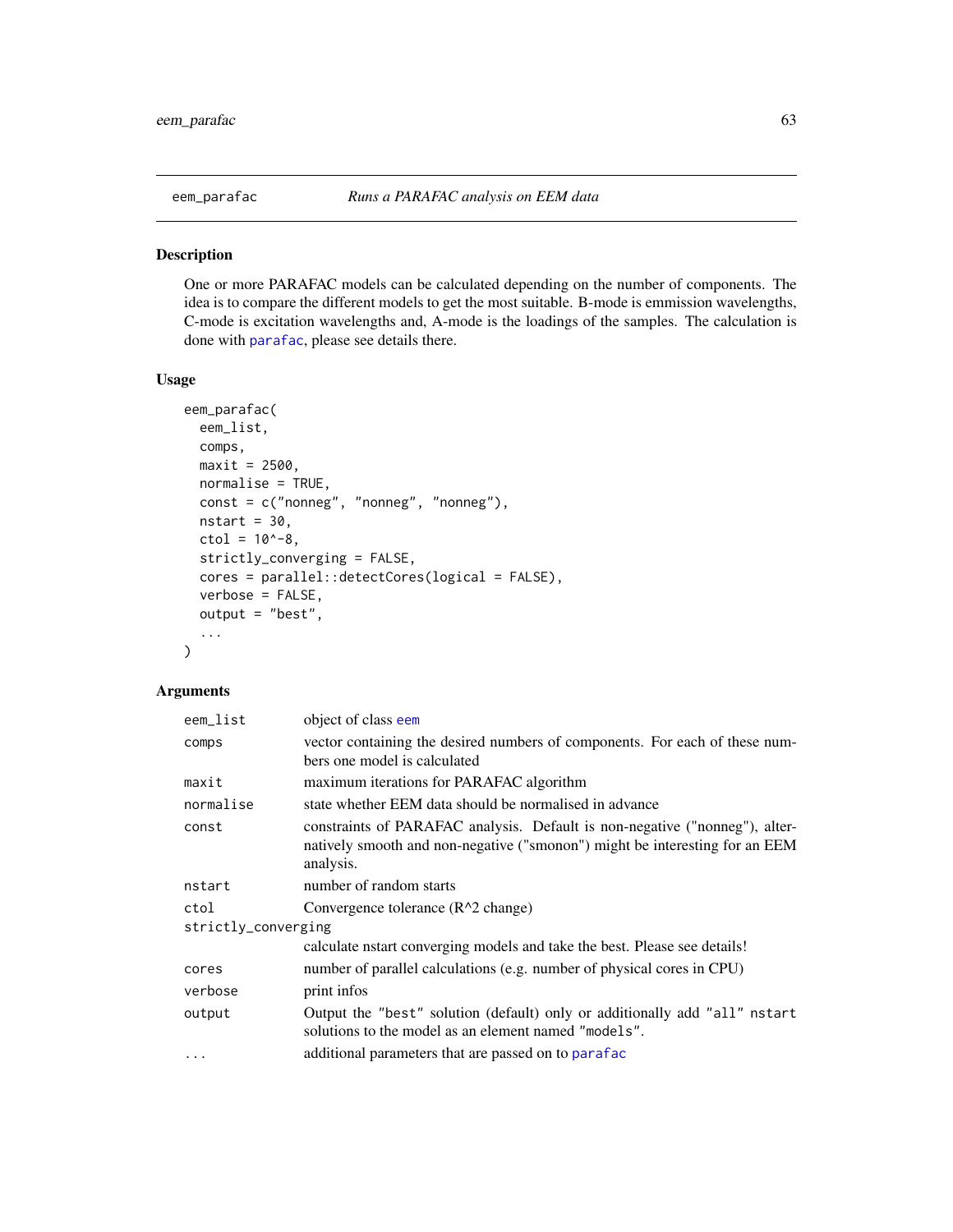#### Details

PARAFAC models are created based on multiple random starts. In some cases, a model does not converge and the resulting model is then based on less than nstart converging models. In case you want to have nstart converging models, set strictly\_converging TRUE. This calculates models stepwise until the desired number is reached but it takes more calculation time. Increasing the number of models from the beginning is much more time efficient.

### Value

object of class parafac

### See Also

[parafac](#page-0-0)

### Examples

```
data(eem_list)
```

```
dim_min <- 3 # minimum number of components
dim_max <- 7 # maximum number of components
nstart <- 25 # random starts for PARAFAC analysis, models built simulanuously, best selected
# cores <- parallel::detectCores(logical=FALSE) # use all cores but do not use all threads
cores <- 2 # package checks only run with 2 cores
maxit = 2500ctol <- 10^-7 # tolerance for parafac
pfres_comps <- eem_parafac(eem_list, comps = seq(dim_min, dim_max),
    normalise = TRUE, maxit = maxit, nstart = nstart, ctol = ctol, cores = cores)
## with a defined number of converging models
#pfres_comps <- eem_parafac(eem_list, comps = seq(dim_min, dim_max),
# normalise = TRUE, maxit = maxit, nstart = nstart, ctol = ctol,
# output = "all", strictly_converging = TRUE, cores = cores, verbose = TRUE)
pfres_comps2 <- eem_parafac(eem_list, comps = seq(dim_min, dim_max),
  normalise = TRUE, maxit = maxit, nstart = nstart, ctol = ctol, cores = cores, output = "all")
```
eem\_raman\_area *Calculate raman area of EEM samples*

#### **Description**

Calculate raman area of EEM samples

#### Usage

```
eem_raman_area(eem_list, blanks_only = TRUE, average = FALSE)
```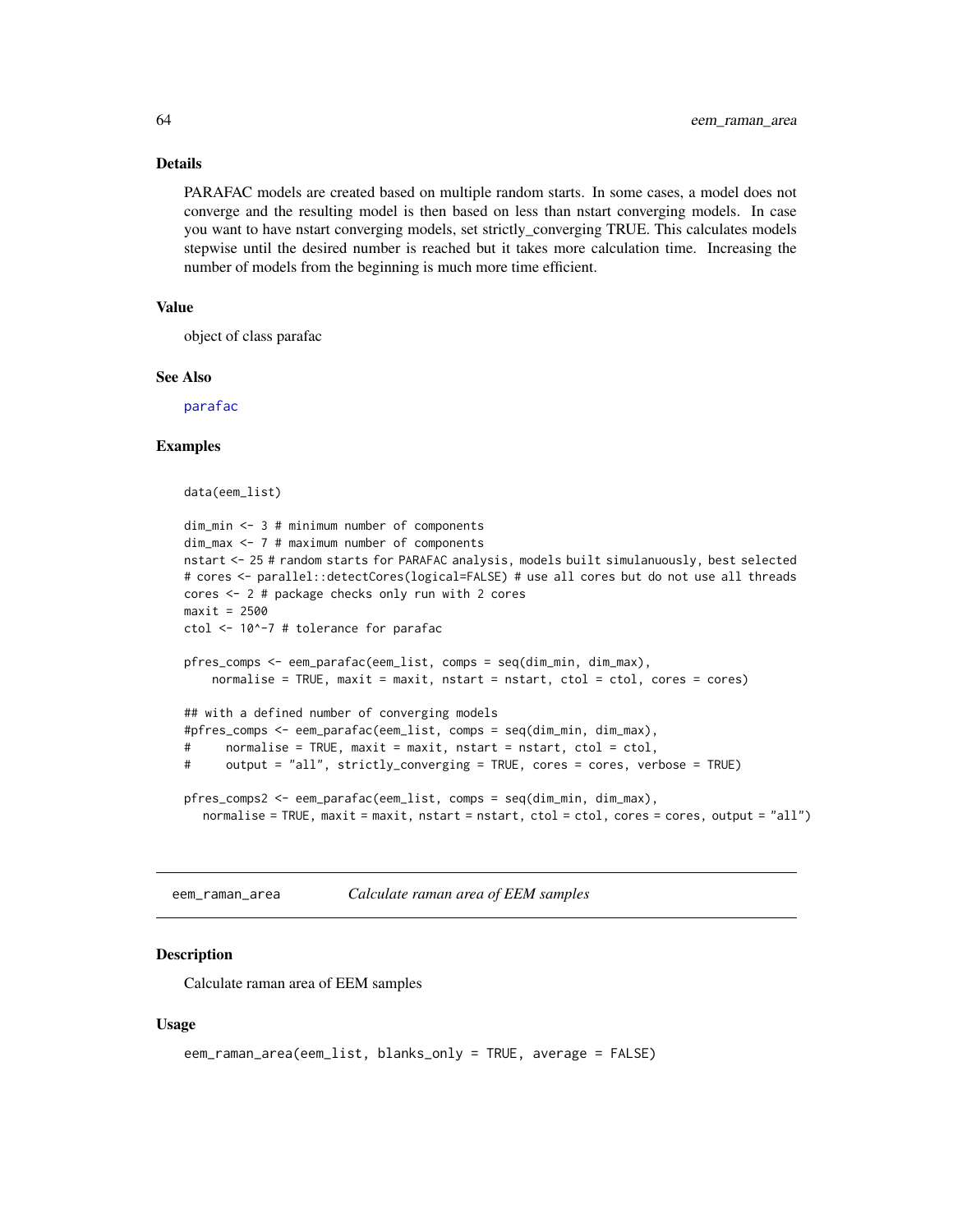#### **Arguments**

| eem_list    | An object of class eemlist.                                                   |
|-------------|-------------------------------------------------------------------------------|
| blanks_only | logical. States whether all samples or just blanks will be used.              |
| average     | logical. States whether samples will be averaged before calculating the raman |
|             | area.                                                                         |

### Details

Code based on [eem\\_raman\\_normalisation](#page-0-0).

### Value

data frame containing sample names, locations and raman areas

#### Examples

```
folder <- system.file("extdata/EEMs",package="staRdom")
eem_list <- eem_read(folder, recursive = TRUE, import_function = eem_csv)
blank <- eem_extract(eem_list,sample ="blank", keep = TRUE)
```

```
eem_raman_area(blank)
```

```
eem_raman_normalisation2
```
*Wrapper function to eem\_raman\_normalisation (eemR).*

### Description

Usually Raman normalisation is done with fluorescence data from a blank sample. Sometimes you already know a value for the Raman area. This function can do both.

### Usage

eem\_raman\_normalisation2(data, blank = "blank")

#### Arguments

| data  | fluorescence data of class eemlist                      |
|-------|---------------------------------------------------------|
| blank | defines how Raman normalisation is done (see 'Details') |

## Details

Possible values for blank:

"blank": normalisation is done with a blank sample. Please refer to [eem\\_raman\\_normalisation](#page-0-0). numeric: normalisation is done with one value for all samples.

data frame: normalisation is done with different values for different samples. Values are taken from a data.frame with sample names as rownames and one column containing the raman area values.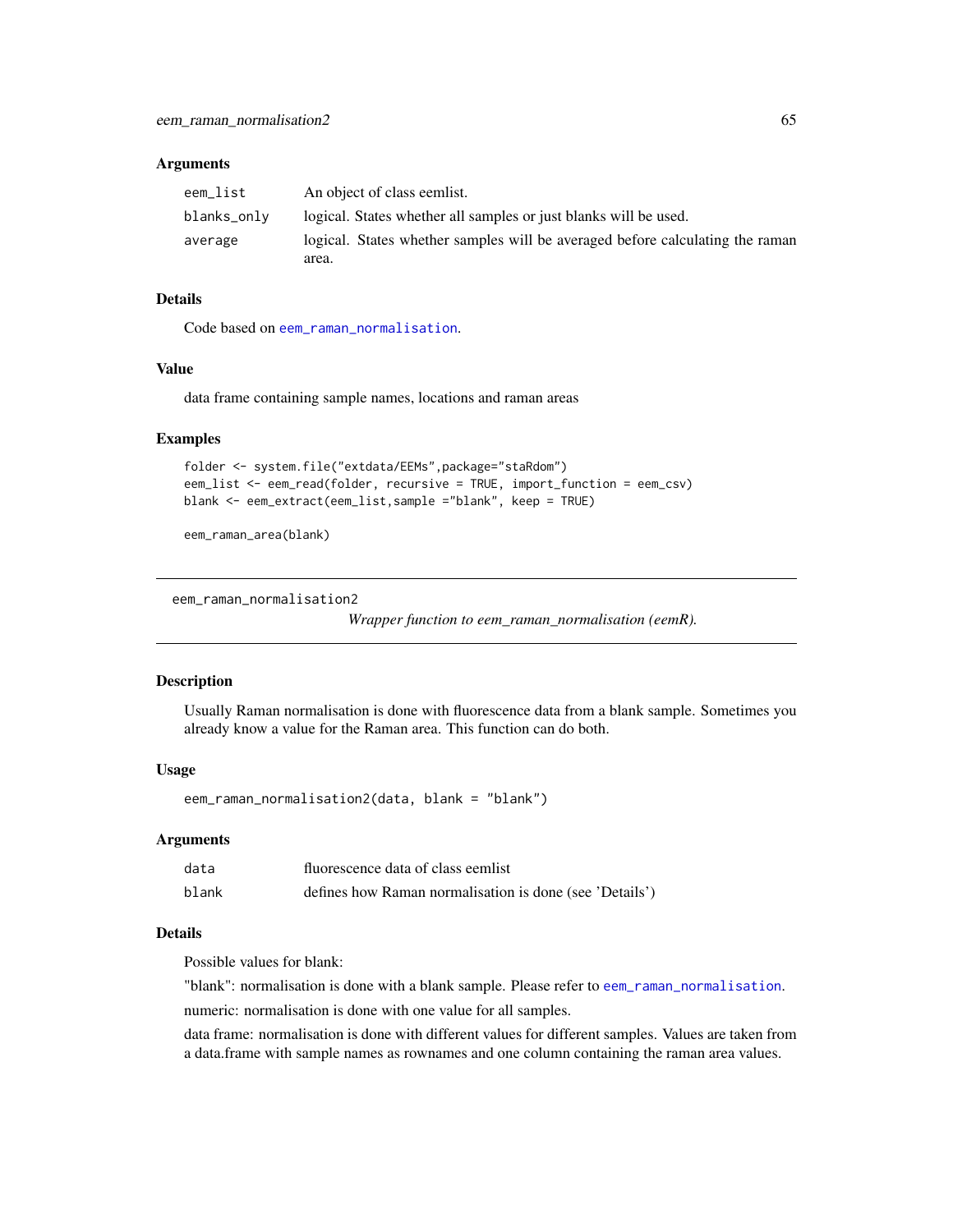# Value

fluorescence data of class eemlist

# Examples

```
data(eem_list)
# correction by blank
eems_bl <- eem_raman_normalisation2(eem_list,blank="blank")
# correction by value
```

```
eems_num <- eem_raman_normalisation2(eem_list,blank=168)
```
<span id="page-65-0"></span>eem\_range *Cut EEM data matching a given wavelength range*

## Description

Cut EEM data matching a given wavelength range

### Usage

eem\_range(data,  $ex = c(0, Inf)$ ,  $em = c(0, Inf)$ )

## Arguments

| data | EEM data as eemlist                             |
|------|-------------------------------------------------|
| ex   | optional desired range of excitation wavelength |
| em   | optional desired range of emission wavelength   |

# Value

An eemlist of reduced spectra size.

```
data(eem_list)
eem_range(eem_list,ex = c(250,Inf),em = c(280,500))
```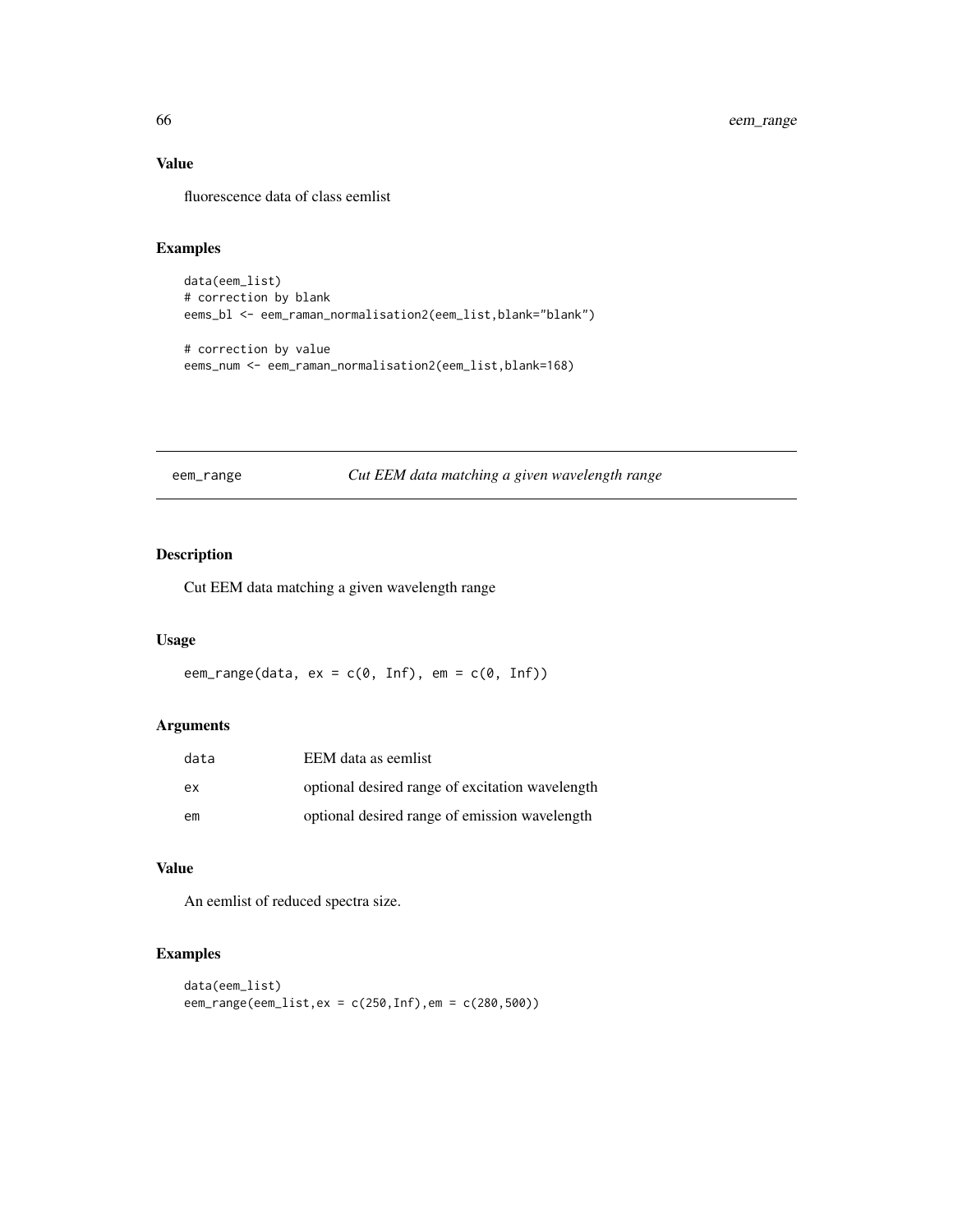This function is deprecate, please use [eem\\_read](#page-0-0)(..., import\_function = [eem\\_csv](#page-46-1)) or eem\_read(..., import\_function = [eem\\_csv2](#page-46-0)) instead. EEM data is loaded from generic files. First column and first row contains wavelength values. The other values are to be plain numbers. [fread](#page-0-0) is used to read the table. It offers a lot of helpful functions (e.g. skipping any number n of header lines by adding  $'\text{skip} = n')$ 

#### Usage

```
eem_read_csv(
  path,
  col = "ex",recursive = TRUE,
  is_blank_corrected = FALSE,
  is_scatter_corrected = FALSE,
  is_ife_corrected = FALSE,
  is_raman_normalized = FALSE,
 manufacturer = "unknown",
  ...
\mathcal{L}
```
#### Arguments

| path to file(s), either a filename or a folder                            |  |  |
|---------------------------------------------------------------------------|--|--|
| either "ex" or "em", what wavelengths are in the columns                  |  |  |
| logical, whether directories are loaded recursively<br>is_blank_corrected |  |  |
| logical, whether blank correction was done                                |  |  |
| is_scatter_corrected                                                      |  |  |
| logical, wether scatters were corrected                                   |  |  |
| is_ife_corrected                                                          |  |  |
| logical, wether inner-filter effect correction was done                   |  |  |
| is_raman_normalized                                                       |  |  |
| logical, wether raman normalisation applied                               |  |  |
| string specifying manufacturer of instrument                              |  |  |
| parameters from other functions, currently not used                       |  |  |
|                                                                           |  |  |

### Examples

```
eems <- system.file("extdata/EEMs",package="staRdom")
eem_list <- eem_read_csv(eems)
```
eem\_list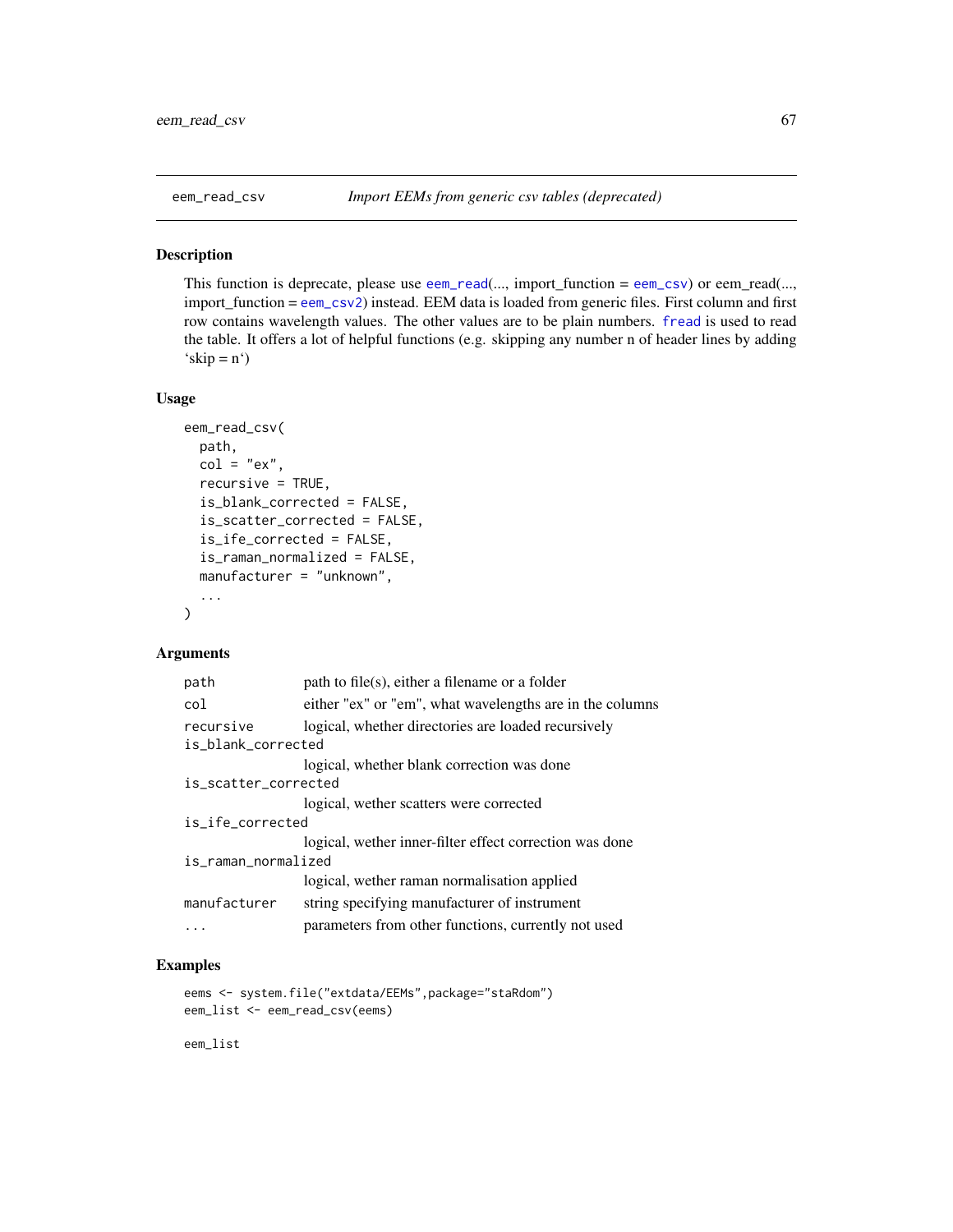Remove wavelengths, that are missing in at least one sample form the whole set.

#### Usage

```
eem_red2smallest(data, verbose = FALSE)
```
#### **Arguments**

| data    | data of EEM samples as eemlist                                     |
|---------|--------------------------------------------------------------------|
| verbose | states whether additional information is given in the command line |

# Details

This step is neccessary to perform a PARAFAC analysis which can only be calculated with spectra of similar range.

#### Value

eemlist with reduced spectral width

#### Examples

```
require(dplyr)
data(eem_list)
eem_list_red <- eem_red2smallest(eem_list)
# create an eemlist where data is missing
eem_list2 <- eem_exclude(eem_list,
   list("ex" = c(280, 290, 350),
         "em" = c(402, 510),
         "sample" = c()# modify names of samples with missing data
eem_names(eem_list2) <- paste0("x",eem_names(eem_list2))
# combined the lists with and without missing data
eem_list3 <- eem_bind(eem_list,eem_list2)
```
#ggeem(eem\_list3)

# reduce the data in the whole sampleset to the smallest wavelengths that are present in all samples eem\_list4 <- eem\_red2smallest(eem\_list3)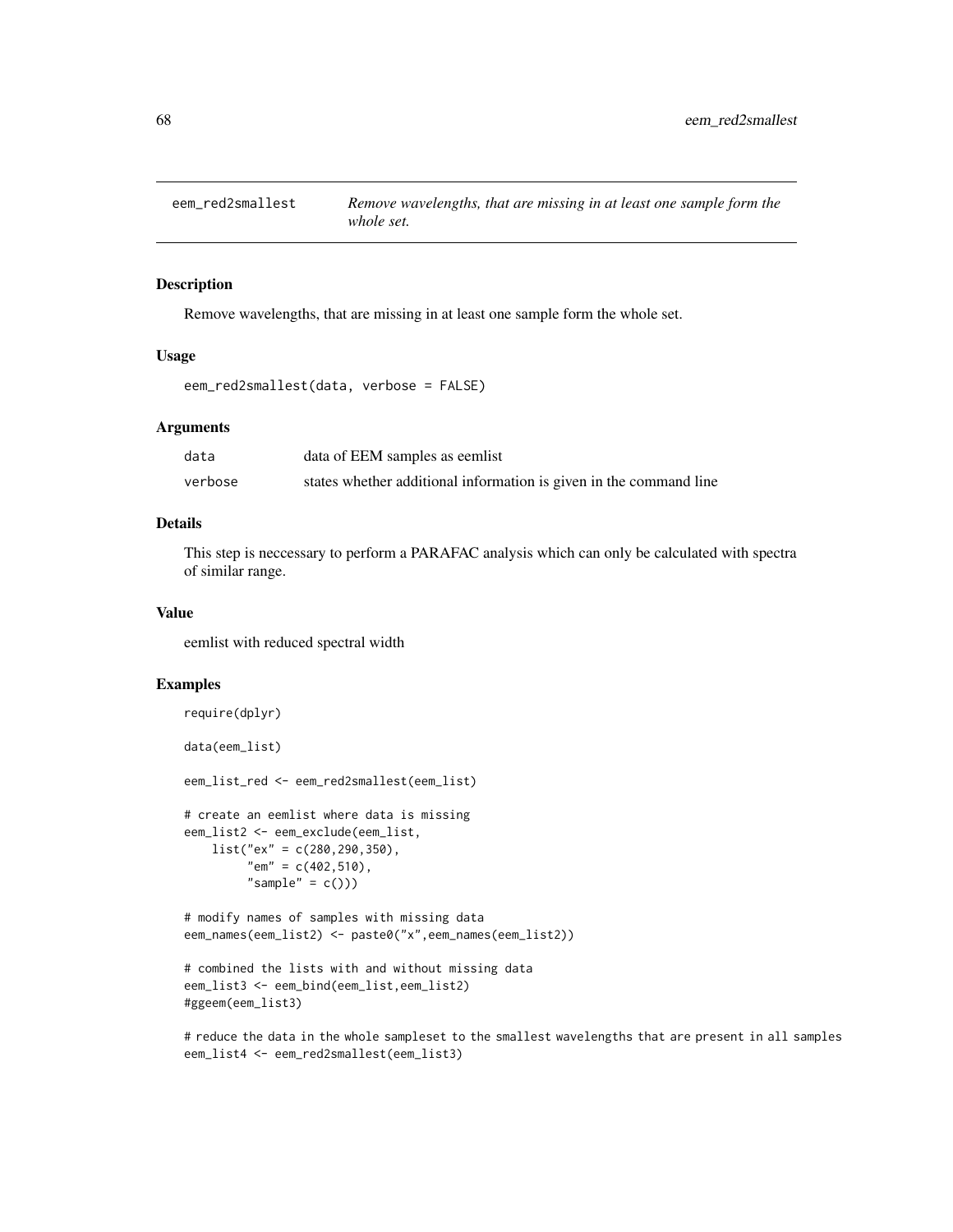#ggeem(eem\_list4)

## Description

Wrapper function to remove several scatterings in one step using [eem\\_remove\\_scattering](#page-0-0).

### Usage

```
eem_rem_scat(
 data,
 remove_scatter,
 remove_scatter_width = 10,
 interpolation = FALSE,
 cores = parallel::detectCores(logical = FALSE),
 verbose = FALSE
)
```
## Arguments

| data                 | object of class eemlist                                                                                                                                                                                                                                                       |
|----------------------|-------------------------------------------------------------------------------------------------------------------------------------------------------------------------------------------------------------------------------------------------------------------------------|
|                      | remove_scatter logical vector. The meanings of the vector are "raman1", "raman2", "rayleigh1"<br>and "rayleigh2" scattering. Set TRUE if certain scattering should be removed.                                                                                                |
| remove_scatter_width |                                                                                                                                                                                                                                                                               |
|                      | numeric vector containing width of scattering to remove. If there is only one<br>element in this vector, each this is the width of each removed scattering. If<br>there are 4 values, differnt widths are used ordered by "raman1", "raman2",<br>"rayleigh1" and "rayleigh2". |
| interpolation        | logical, optionally states whether interpolation is done right away                                                                                                                                                                                                           |
| cores                | optional, CPU cores to use for interpolation                                                                                                                                                                                                                                  |
| verbose              | logical, provide additional information                                                                                                                                                                                                                                       |

#### Value

eemlist

# Examples

```
data(eem_list)
```

```
remove_scatter <- c(TRUE, TRUE, TRUE, TRUE)
```

```
remove\_scatter\_width = c(15, 10, 16, 12)
```
eem\_rem\_scat(eem\_list,remove\_scatter,remove\_scatter\_width)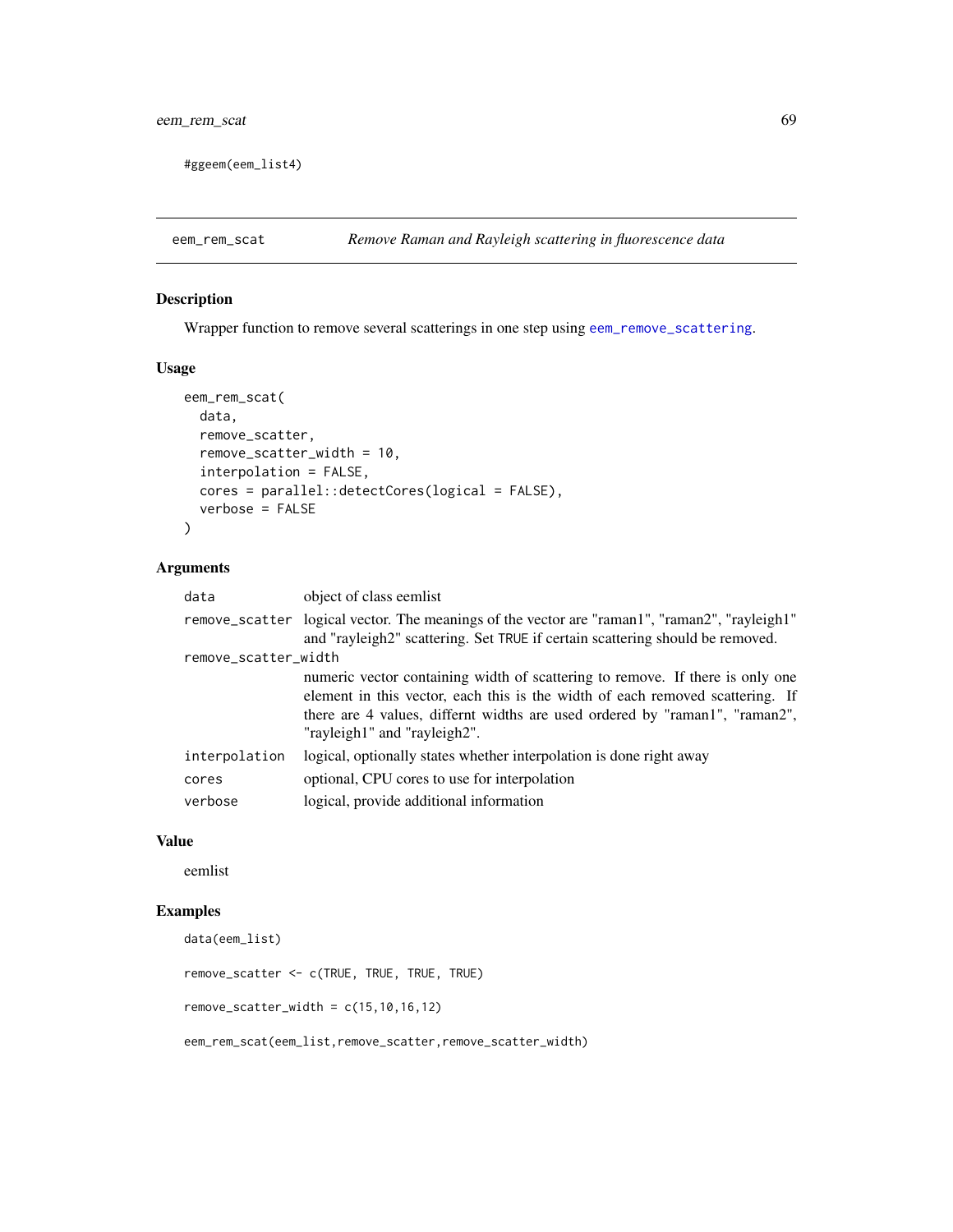Determine the range of fluorescence values in a set of samples

## Usage

```
eem_scale_ext(data)
```
# Arguments

data eemlist containing the EEM data

## Value

numeric vector

## Examples

```
data(eem_list)
eem_scale_ext(eem_list)
```

| eem setNA | set parts of specific samples to NA and optionally interpolate these |  |
|-----------|----------------------------------------------------------------------|--|
|           | parts                                                                |  |

# Description

set parts of specific samples to NA and optionally interpolate these parts

### Usage

```
eem_setNA(
 eem_list,
  sample = NULL,
 em = NULL,ex = NULL,interpolate = TRUE,
  ...
)
```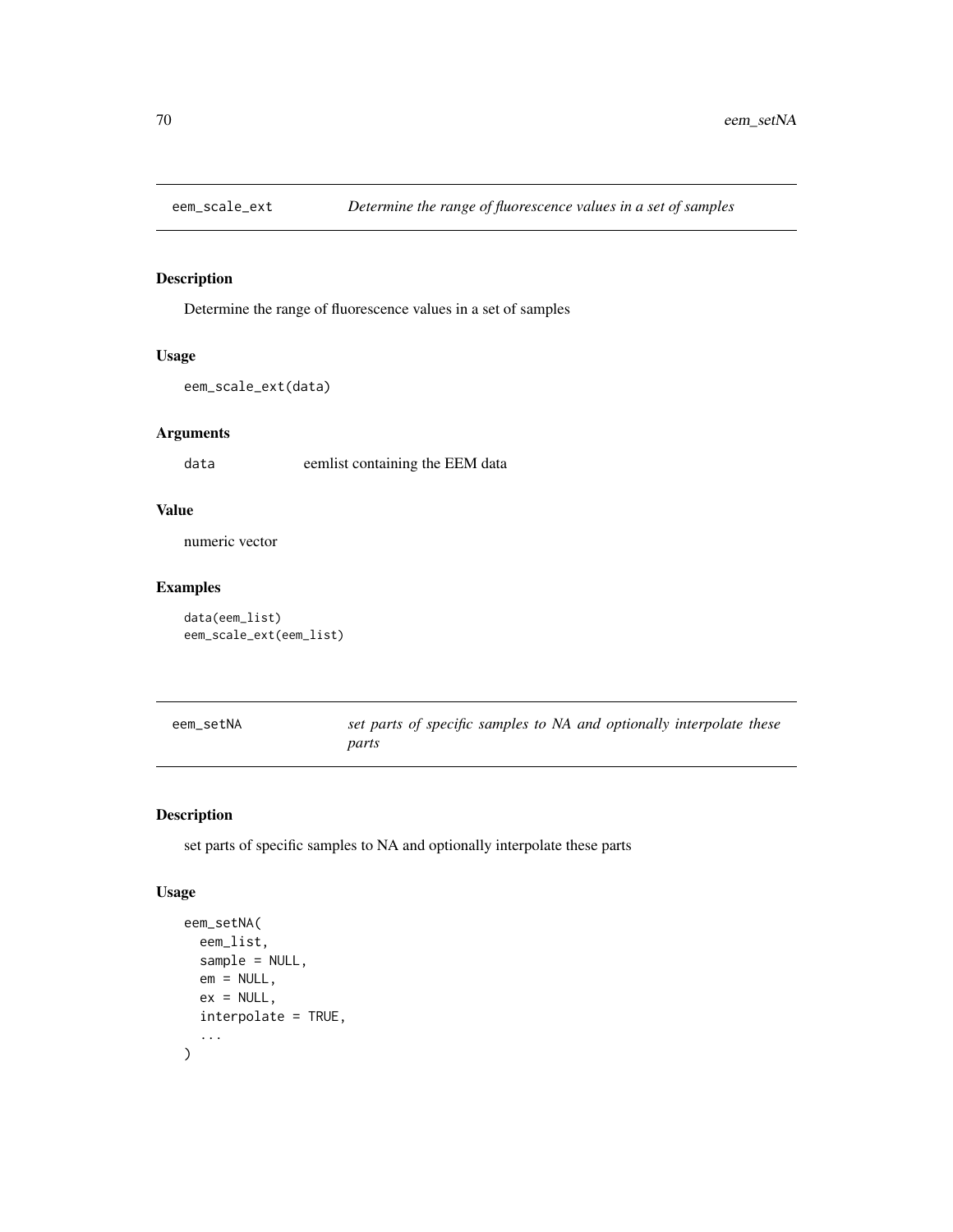## eem\_smooth 71

#### **Arguments**

| eem_list    | EEMs as eemlist                                                            |
|-------------|----------------------------------------------------------------------------|
| sample      | optional, names or indices of samples to process                           |
| em          | optional, emission wavelengths to set NA                                   |
| ex          | optional, excitation wavelengths to set NA                                 |
| interpolate | FALSE, 1 or 2, interpolate NAs or not, 2 different methods, see eem_interp |
| $\cdots$    | arguments passed on to eem_interp                                          |

### Details

Samples and wavelengths are optional and if not set all of them are considered in setting data to NA. Wavelengths can be set as vectors containing more than the wavelengths present in the data. E.g. 230:250 removes all wavelengths between 230 and 250 if present. Data is best interpolated if it does not reach data boundaries. Please check the results otherwise as in some cases the interpolation might not produce meaningful data.

### Value

eemlist

### Examples

```
data(eem_list)
eem <- eem_list[1:9]
class(eem) <- "eemlist"
ggeem(eem)
eem_list2 <- eem_setNA(eem,ex=200:280,em=500:600, interpolate=FALSE)
ggeem(eem_list2)
```

| eem_smooth | Smooth fluorescence data by calculating rolling mean along excitation |
|------------|-----------------------------------------------------------------------|
|            | <i>wavelengths.</i>                                                   |

### Description

Smooth fluorescence data by calculating rolling mean along excitation wavelengths.

# Usage

```
eem_smooth(data, n = 4, cores = parallel::detectCores(logical = FALSE))
```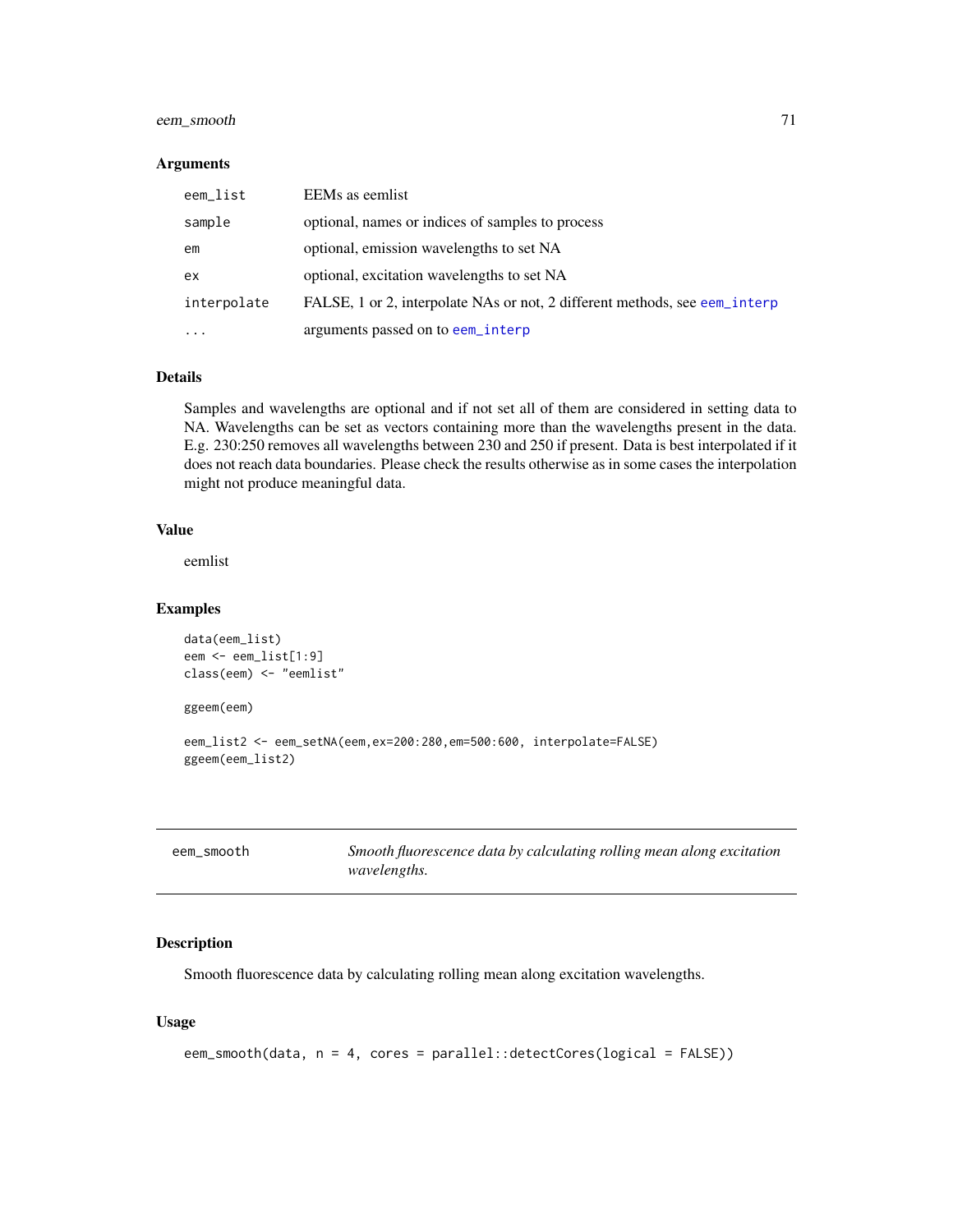# Arguments

| data  | fluorescence data of class eemlist |
|-------|------------------------------------|
| n     | width of rolling mean window in nm |
| cores | number of CPU cores to be used     |

# Value

eemlist with smoothed data

# Examples

```
data(eem_list)
```
eem\_list <- eem\_smooth(eem\_list, n = 4, cores = 2)

| eem_spectral_cor | Multiply EEMs with spectral correction vectors (Emission and Exci- |
|------------------|--------------------------------------------------------------------|
|                  | <i>tation</i> )                                                    |

# Description

Multiply EEMs with spectral correction vectors (Emission and Excitation)

# Usage

```
eem_spectral_cor(eem_list, Excor, Emcor)
```
# Arguments

| eem list | eemlist                                                                   |
|----------|---------------------------------------------------------------------------|
| Excor    | data frame, first column wavelengths, second column excitation correction |
| Emcor    | data frame, first column wavelengths, second column emission correction   |

# Value

eemlist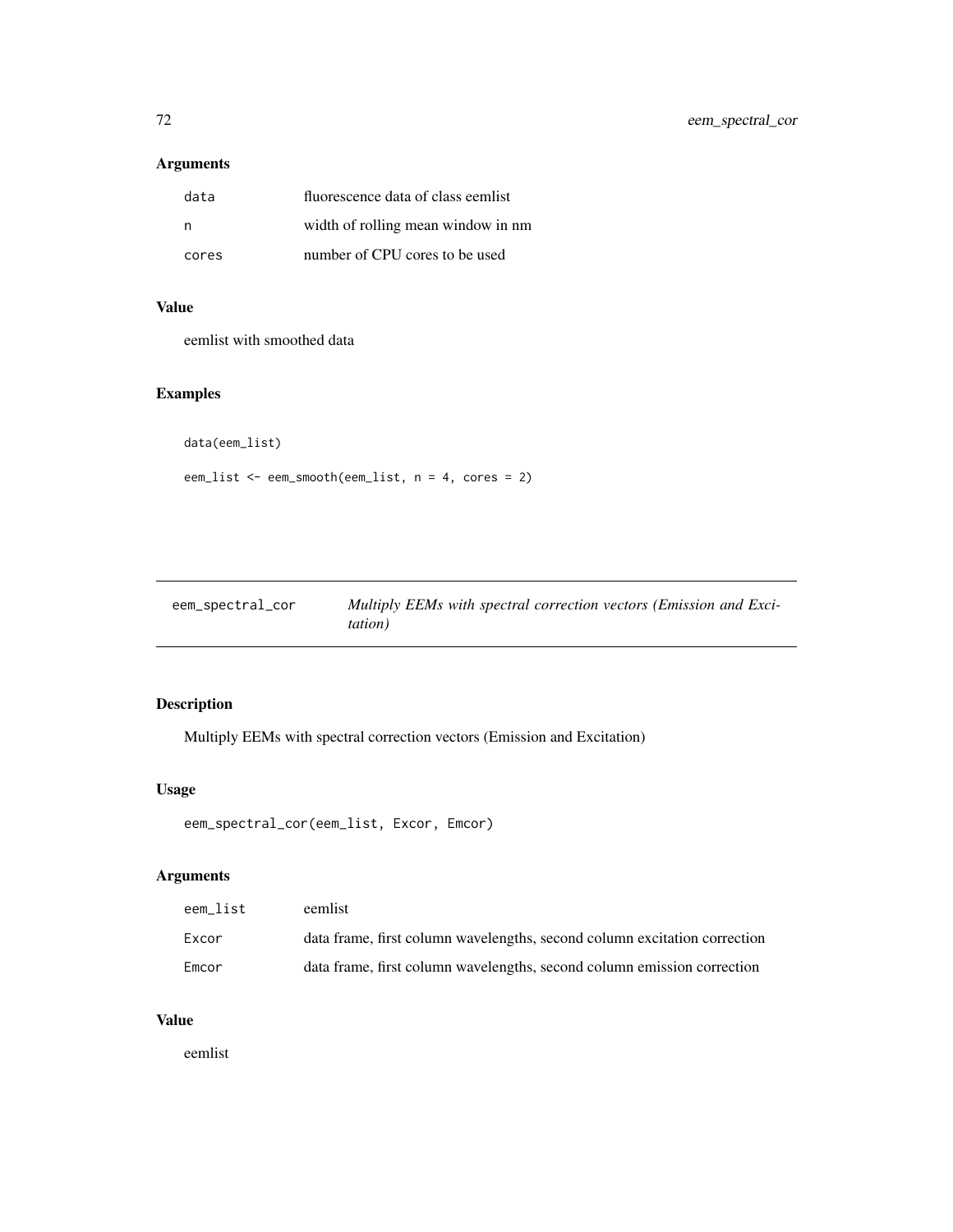#### <span id="page-72-0"></span>ggeem 23

#### Examples

```
eems <- system.file("extdata/EEMs",package="staRdom")
eem_list <- eem_read(eems, recursive = TRUE, import_function = eem_csv)
excorfile <- system.file("extdata/CorrectionFiles/xc06se06n.csv",package="staRdom")
Excor <- data.table::fread(excorfile)
emcorfile <- system.file("extdata/CorrectionFiles/mcorrs_4nm.csv",package="staRdom")
Emcor <- data.table::fread(emcorfile)
# adjust range of EEMs to cover correction vectors
eem_list <- eem_range(eem_list,ex = range(Excor[,1]), em = range(Emcor[,1]))
```

```
eem_list_sc <- eem_spectral_cor(eem_list,Excor,Emcor)
```
ggeem *EEM spectra plotted with ggplot2*

#### Description

Plots from EEM spectra of class ggplot. In case you work with a larger number of EEMs and want to show then in several plots, you can use [eem\\_overview\\_plot](#page-61-0).

#### Usage

```
ggeem(data, fill_max = FALSE, ...)
## Default S3 method:
ggeem(data, fill_max = FALSE, \ldots)
## S3 method for class 'eemlist'
ggeem(data, fill_max = FALSE, eemlist_order = TRUE, ...)
## S3 method for class 'eem'
ggeem(data, fill_max = FALSE, ...)
## S3 method for class 'parafac'
ggeem(data, fill_max = FALSE, \ldots)
## S3 method for class 'data.frame'
ggeem(
  data,
  fill\_max = FALSE,colpal = "default",
  contour = FALSE,
  interpolate = FALSE,
  redneg = NULL,...
)
```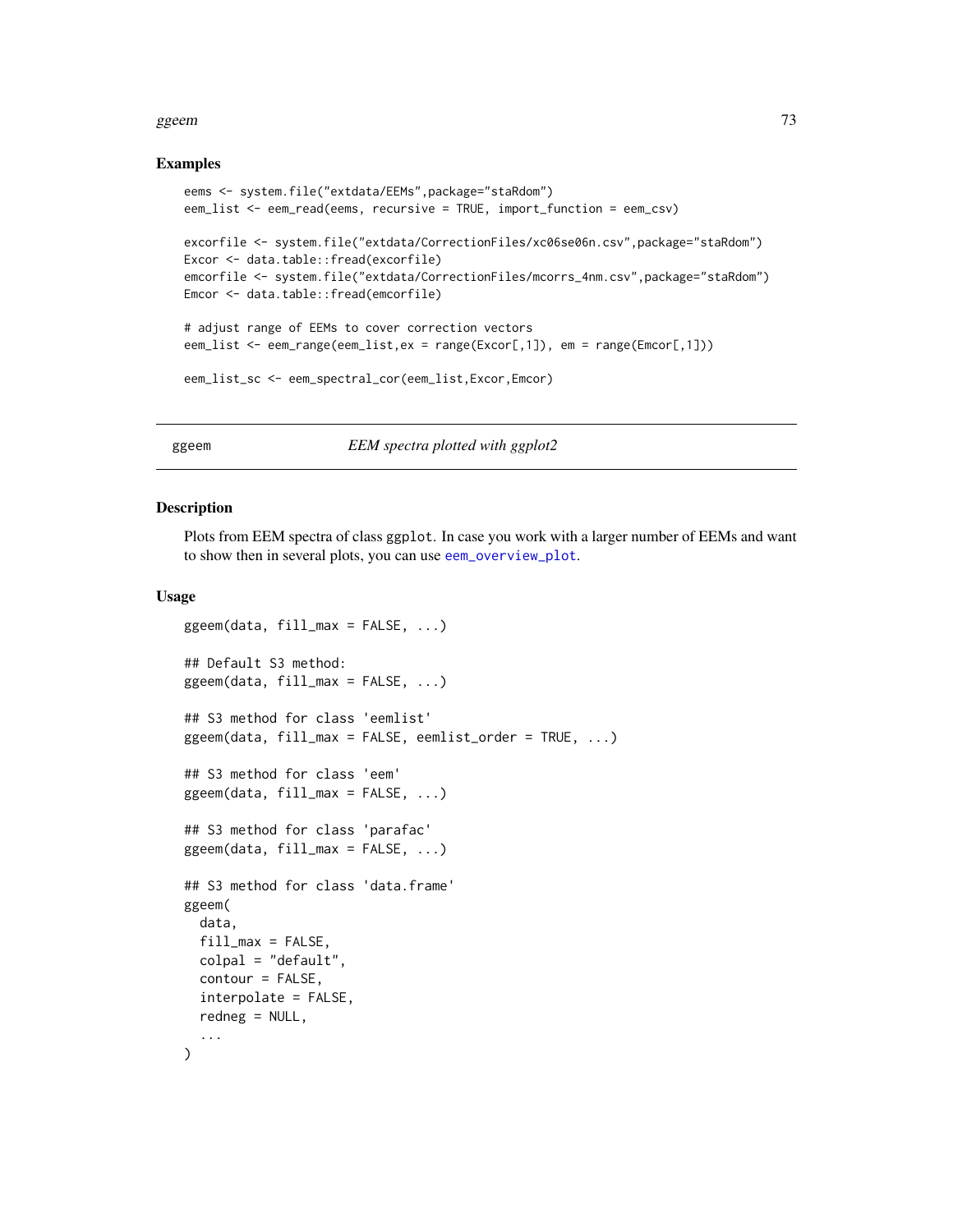#### <span id="page-73-0"></span>Arguments

| data          | eem, eemlist, parafac or data.frame. The details are given under 'Details'.                                                                                                                                                                                                |
|---------------|----------------------------------------------------------------------------------------------------------------------------------------------------------------------------------------------------------------------------------------------------------------------------|
| fill_max      | sets the maximum fluorescence value for the colour scale. This is mainly used<br>by other functions, and makes different plots visually comparable.                                                                                                                        |
| $\ddots$      | parameters passed on to ggplot.                                                                                                                                                                                                                                            |
| eemlist_order | logical, in case of an eemlist, the order of samples in the plot is the same as in<br>the eemlist, alphabetically otherwise                                                                                                                                                |
| colpal        | "default" to use the viridis colour palette, "rainbow" to use a subset of the rain-<br>bow palette, any custom vector of colors or a colour palette. A gradient will<br>be produced from this vector. Larger vectors (e.g. 50 elements) can produce<br>smoother gradients. |
| contour       | logical, whether contours should be plotted (default FALSE), see geom_contour                                                                                                                                                                                              |
| interpolate   | logical, whether fluorescence should be interpolated, see geom raster                                                                                                                                                                                                      |
| redneg        | deprecated! logical, whether negative values should be coloured discreet.                                                                                                                                                                                                  |

#### Details

The data can be of different sources: eem: a single EEM spectrum is plotted eemlist: all spectra of the samples are plotted, arranged in a grid data.frame: a data.frame containing EEM data. Can be created by e.g. as.data.frame.eem parafac: a PARAFAC model, the components are plotted then.

Using redneg you can give negative values a reddish colour. This can help identifying these parts in samples or components. Negative values are physically not possible and can only be the result of measuring errors, model deviations and problems with interpolated values.

Interpolation (interpolate = TRUE) leeds to smoother plots. The default is FALSE because it might cover small scale inconsistencies.

Contours (contour = TRUE)can be added to the EEM plots.

A colour palette can be specified using the argument colpal.

Plotting distinct samples can be done using [eem\\_extract](#page-0-0). Please see example.

#### Value

a ggplot object

# Examples

```
## plotting two distinct samples
data(eem_list)
eem_names(eem_list)
eem <- eem_extract(eem_list,c("^d667sf$", "^d661sf$"),keep=TRUE)
ggeem(eem)
```
# the former redneg argument is deprecated, please see a similar looking example below! #ggeem(eem, redneg = TRUE)  $g$ geem(eem, colpal = c(rainbow(75)[58],rainbow(75)[53:1]))

# use any custom colour palette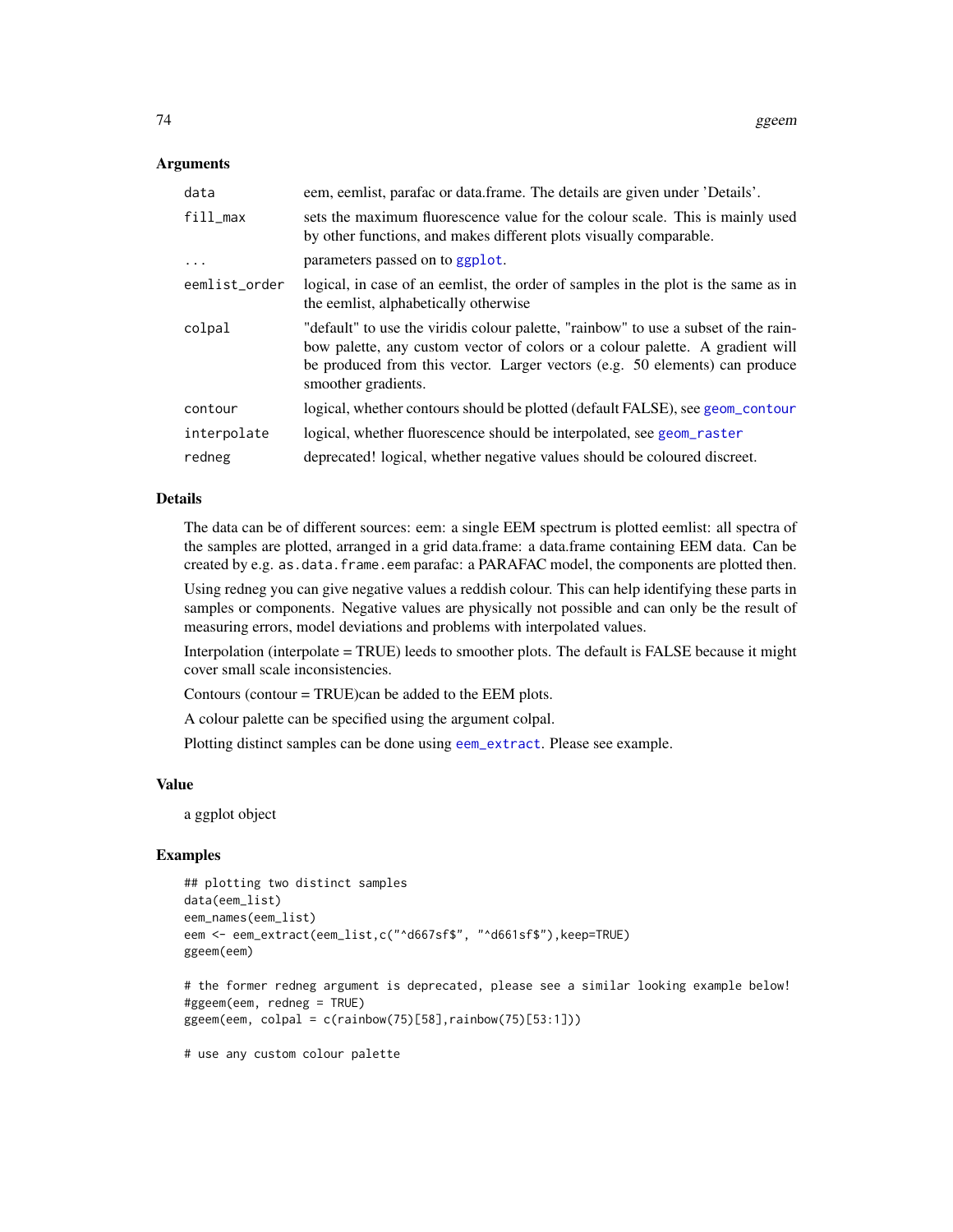#### <span id="page-74-0"></span>list\_join 75

```
ggeem(eem, colpal = heat.colors(50))
# needs package matlab to be installed:
# ggeem(eem, colpal = matlab::jet.colors(50))
# or by adding ggplot2 colour and fill functions:
# ggeem(eem)+
# scale_fill_viridis_c()+
# scale_color_viridis_c()
ggeem(eem, interpolate = TRUE)
ggeem(eem, contour = TRUE)
```
list\_join *Full join of a list of data frames.*

# Description

Full join of a list of data frames.

# Usage

list\_join(df\_list, by)

#### Arguments

| df list | list of data frames to by joined                                                                                                                                                 |
|---------|----------------------------------------------------------------------------------------------------------------------------------------------------------------------------------|
| bv      | character vector containing information how to join data frames. Format to be<br>according to by in full join. Each data frame has to contain the column(s)<br>used for joining. |

#### Value

The joint data frame.

#### See Also

[full\\_join](#page-0-0)

```
a <- data.frame(what=letters[1:5],a=c(1:5))
b \leftarrow data . frame(what=letters[1:5], b=c(7:11))c \leftarrow data.frame(what=letters[1:5], c = c(20:24))
df_list <- list(a,b,c)
list_join(df_list,by="what")
```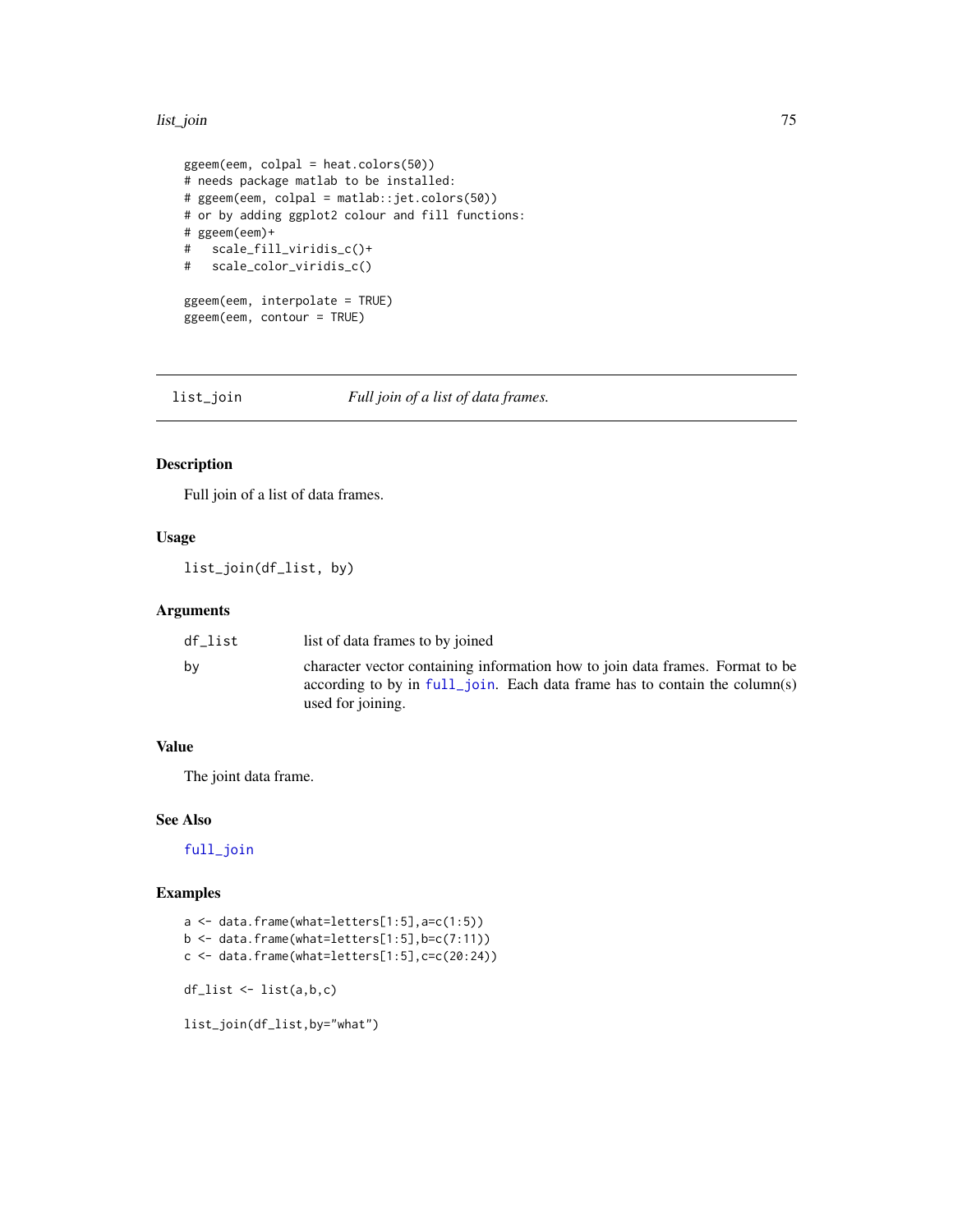<span id="page-75-1"></span> $76$  norm2A

<span id="page-75-0"></span>

#### Description

Data for each wavelengths is returned. For each component the lines intersecting at the component maxima are returned.

#### Usage

maxlines(pfmodel)

#### Arguments

pfmodel object of class parafac

#### Value

data frame

#### Examples

data(pf\_models)

ml <- maxlines(pf4[[1]])

norm2A *Compensate for normalisation in C-modes*

#### Description

Factors used for normalisation are saved separately in the PARAFAC models. With this function, the normalisation factors are combined with the A-modes of the model and removed as a separate vector. This means former normalisation is accounted for in the amount of each component in each sample. If no normalisation was done, the original model is returned without warning.

#### Usage

norm2A(pfmodel)

#### Arguments

pfmodel object of class parafac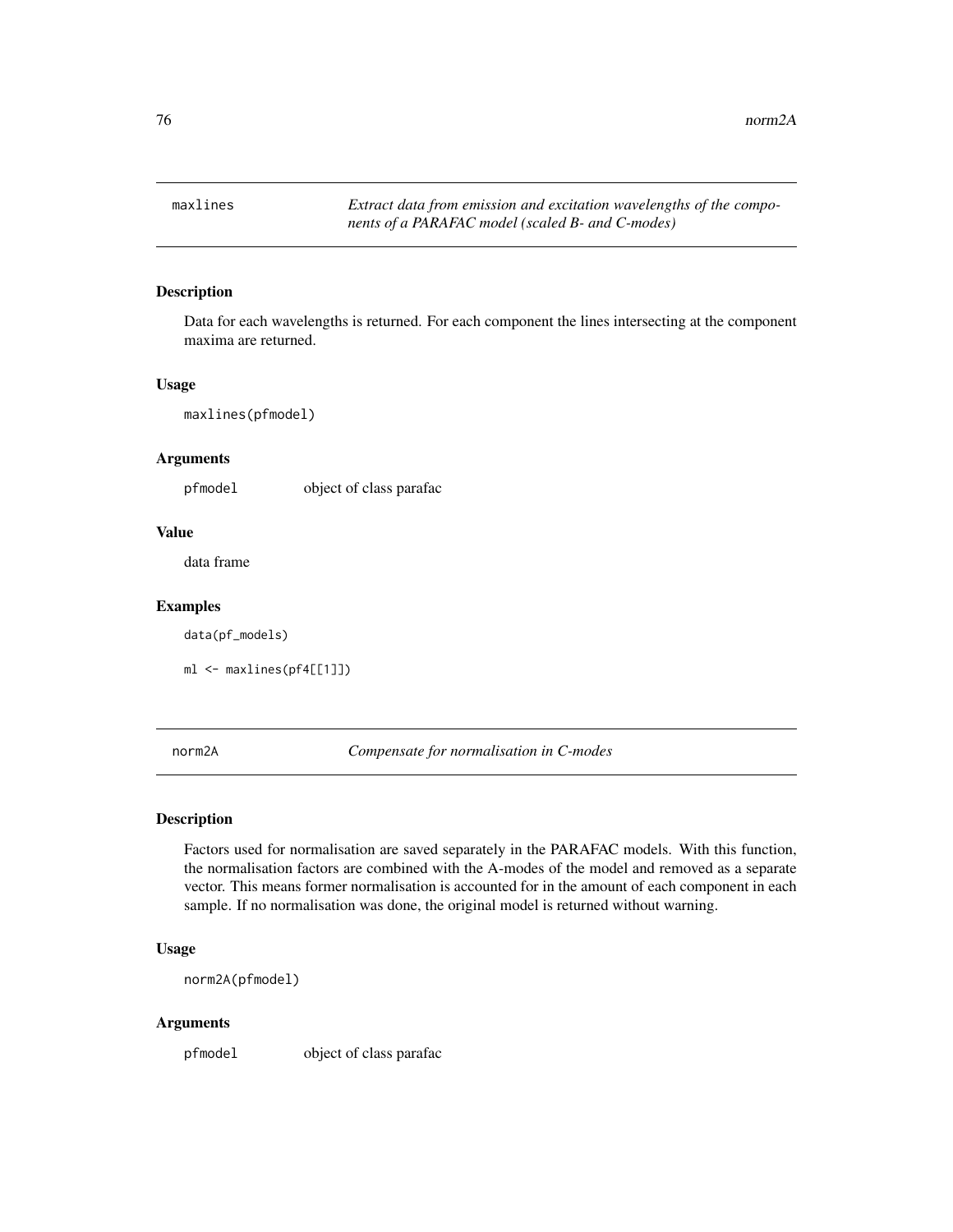<span id="page-76-0"></span>norm\_array 77

# Value

object of class parafac

# Examples

```
data(pf_models)
```
pf4[[1]] <- norm2A(pf4[[1]])

# norm\_array *Normalise 3-dimensional array in first and second dimension*

# Description

Normalise 3-dimensional array in first and second dimension

# Usage

```
norm_array(eem_array)
```
# Arguments

eem\_array 3-dimensional array

#### Value

array

# Examples

data(eem\_list)

a <- eem2array(eem\_list) an <- norm\_array(a)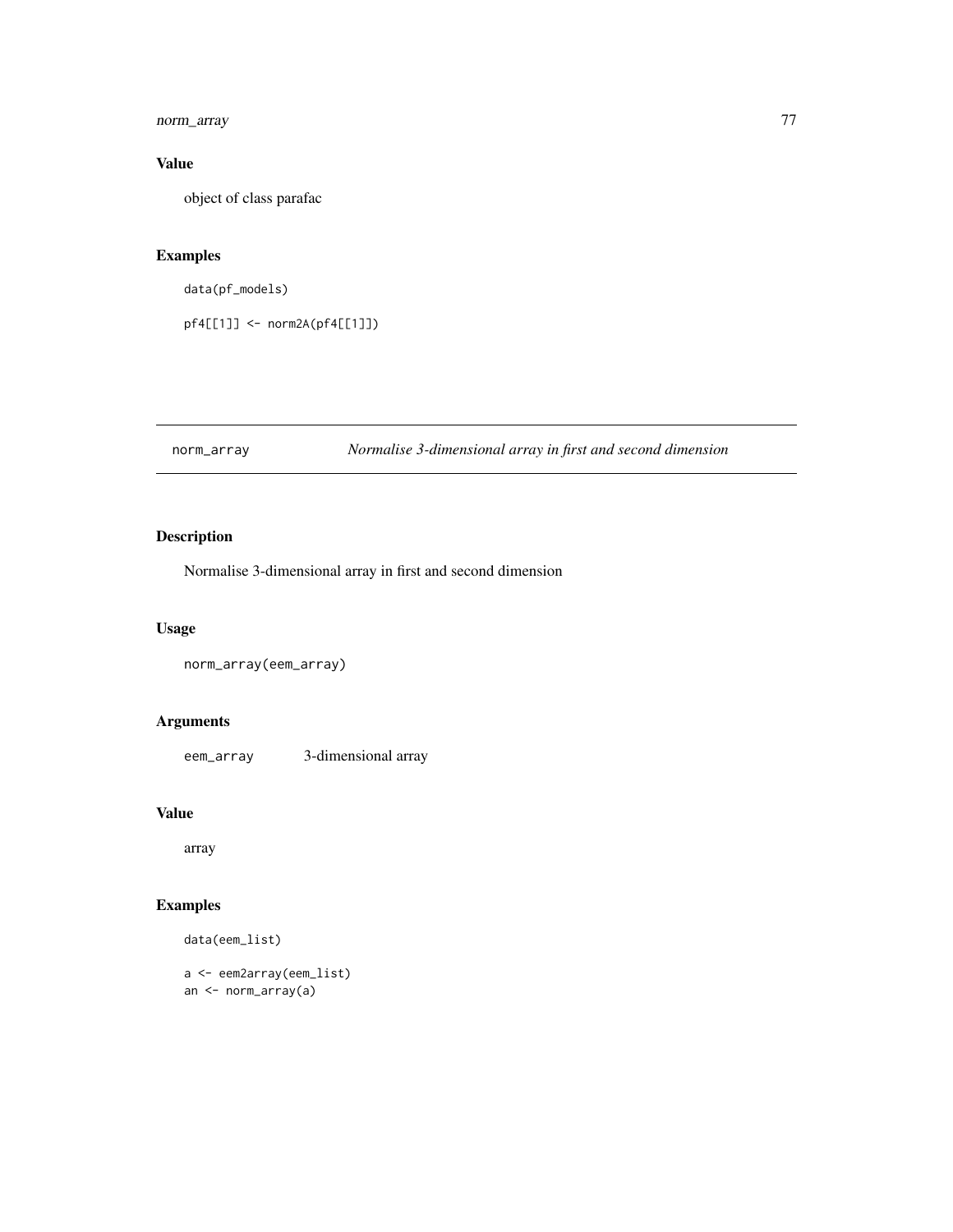Please refer to [parafac](#page-0-0) for input parameters and details. This wrapper function ensures 'nstart' converging models are calculated. On the contrary, parafac calculates 'nstart' models regardless if they are converging.

#### Usage

```
parafac_conv(
 X,
 nstart,
 verbose = FALSE,
 output = c("best", "all"),
 cl = NULL,...
)
```
# Arguments

| X            | array                                                              |
|--------------|--------------------------------------------------------------------|
| nstart       | number of converging models to calculate                           |
| verbose      | logical, whether more information is supplied                      |
| output       | Output the best solution (default) or output all nature solutions. |
| $\mathsf{c}$ | cluster to be used for parallel processing                         |
|              | arguments passed on to parafac                                     |

#### Value

either a parafac model or a list of parafac models

#### See Also

### [parafac](#page-0-0)

```
data(eem_list)
```

```
dim_min <- 3 # minimum number of components
dim_max <- 4 # maximum number of components
nstart <- 25 # random starts for PARAFAC analysis, models built simulanuously, best selected
# cores <- parallel::detectCores(logical=FALSE) # use all cores but do not use all threads
cores <- 2 # package checks only run with 2 cores
```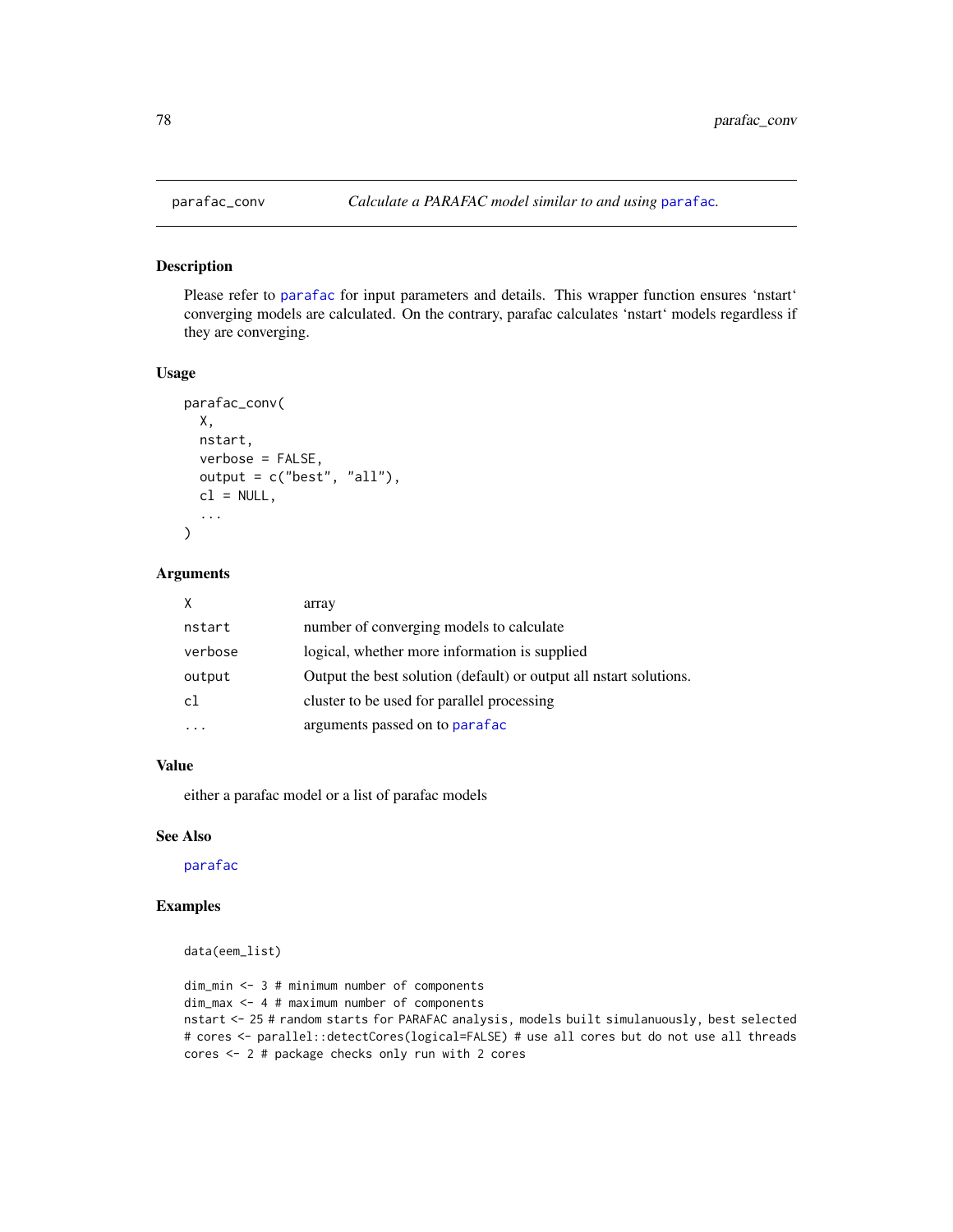```
maxit = 2500ctol <- 10^-7 # tolerance for parafac
pfres_comps <- eem_parafac(eem_list, comps = seq(dim_min, dim_max),
   normalise = TRUE, strictly_converging = TRUE, maxit = maxit, nstart = nstart,
   ctol = ctol, cores = cores)
# keep all calculated models for diagnostics
pfres_comps_all <- eem_parafac(eem_list, comps = seq(dim_min, dim_max),
   normalise = TRUE, strictly_converging = TRUE, output = "all", maxit = maxit,
   nstart = nstart, ctol = ctol, cores = cores)
```
# pf1 *PARAFAC model, see vignette, unconstrained*

#### Description

PARAFAC model, see vignette, unconstrained

#### Usage

pf1

# Format

list of parafacs

pf1n *PARAFAC model, see vignette, non-negative constraints*

#### Description

PARAFAC model, see vignette, non-negative constraints

#### Usage

pf1n

#### Format

list of parafacs

<span id="page-78-0"></span> $p f 1$  79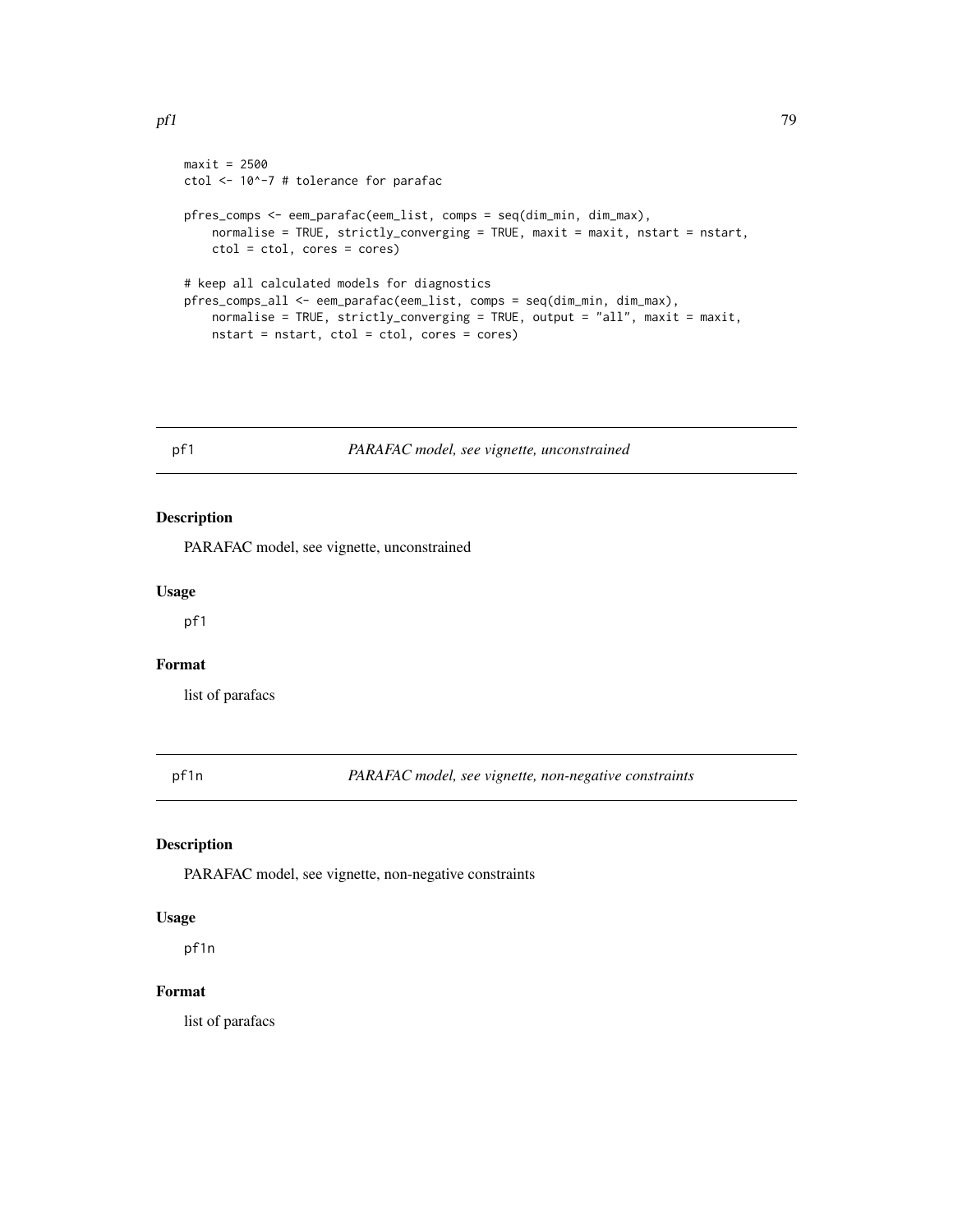<span id="page-79-0"></span>PARAFAC model, see vignette, non-negative constraints, normalised

# Usage

pf2

# Format

list of parafacs

| pf3 | PARAFAC model, see vignette, non-negative constraints, normalised, |
|-----|--------------------------------------------------------------------|
|     | <i>outliers removed</i>                                            |

#### Description

PARAFAC model, see vignette, non-negative constraints, normalised, outliers removed

# Usage

pf3

# Format

list of parafacs

| pf4 | PARAFAC model, see vignette, non-negative constraints, normalised, |
|-----|--------------------------------------------------------------------|
|     | <i>outliers removed, high accuarcy</i>                             |

# Description

PARAFAC model, see vignette, non-negative constraints, normalised, outliers removed, high accuarcy

#### Usage

pf4

# Format

list of parafacs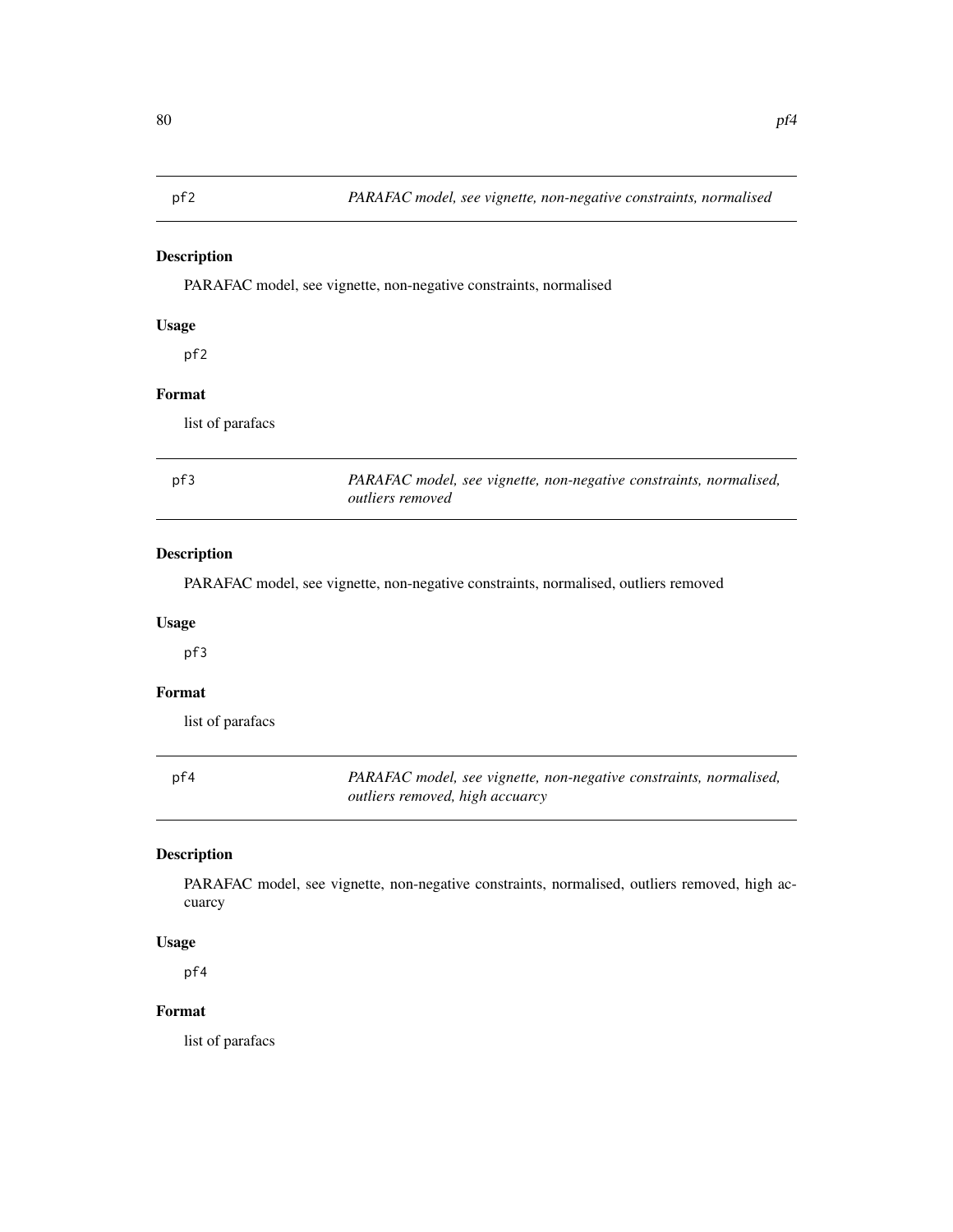<span id="page-80-1"></span>

result from PARAFAC split-half analysis, periodic data split

#### Usage

sh

#### Format

list of parafacs

<span id="page-80-0"></span>splithalf *Running a Split-Half analysis on a PARAFAC model*

# Description

The samples are split into four subsamples: A,B,C,D. Subsamples are then combined and compared: AB vs. CD, AC vs. BD, AD vs. BC. The results show graphs from the components of each of the 6 models.

# Usage

```
splithalf(
  eem_list,
 comps,
  splits = NA,
  rand = FALSE,normalise = TRUE,
 nstart = 20,
  cores = parallel::detectCores(logical = FALSE),
 maxit = 2500,
 ctol = 10^(-7),
  rescale = TRUE,
  strictly_converging = FALSE,
 verbose = FALSE,
  ...
)
```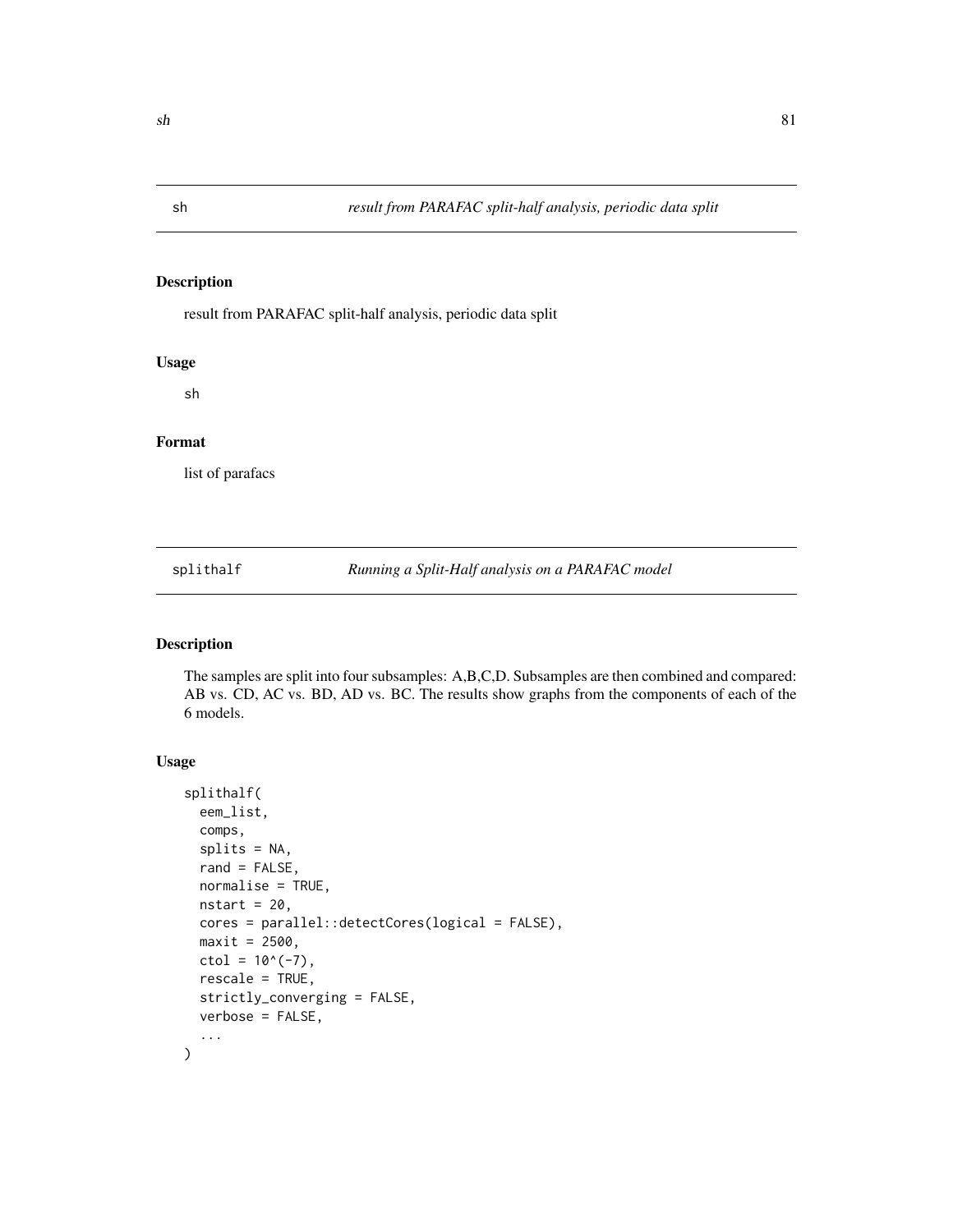#### Arguments

| eem_list            | eemlist containing sample data                                                                        |
|---------------------|-------------------------------------------------------------------------------------------------------|
| comps               | number of desired components                                                                          |
| splits              | optional, list of 4 numerical vectors containing the sample numbers for A,B,C<br>and D sample subsets |
| rand                | logical, splits are randomised                                                                        |
| normalise           | state whether EEM data should be normalised in advance                                                |
| nstart              | number of random starts                                                                               |
| cores               | number of parallel calculations (e.g. number of physical cores in CPU)                                |
| maxit               | maximum iterations for PARAFAC algorithm                                                              |
| ctol                | Convergence tolerance $(R^2 \cap \text{change})$                                                      |
| rescale             | rescale splithalf models to Fmax, see eempf_rescaleBC                                                 |
| strictly_converging |                                                                                                       |
|                     | calculate nstart converging models and take the best. Please see eem_parafac.                         |
| verbose             | states whether you want additional information during calculation                                     |
| $\cdots$            | additional parameters that are passed on to parafac                                                   |

# Details

Split data sets can be split suboptimal and cause low TCCs. Therefore, subsamples are recombined in 3 different ways and a TCC close to 1 in only one split combination per component is already a positive result. Check the split sets to check for sample independency.

# Value

data frame containing components of the splithalf models

# See Also

[splithalf\\_plot](#page-82-0), [splithalf\\_tcc](#page-83-0)

```
data(eem_list)
```

```
splithalf \le splithalf(eem_list, comps = 6, verbose = TRUE, cores = 2)
splithalf_plot(splithalf)
```

```
# Similarity of splits using SSCs
sscs <- splithalf_tcc(splithalf)
```
<span id="page-81-0"></span>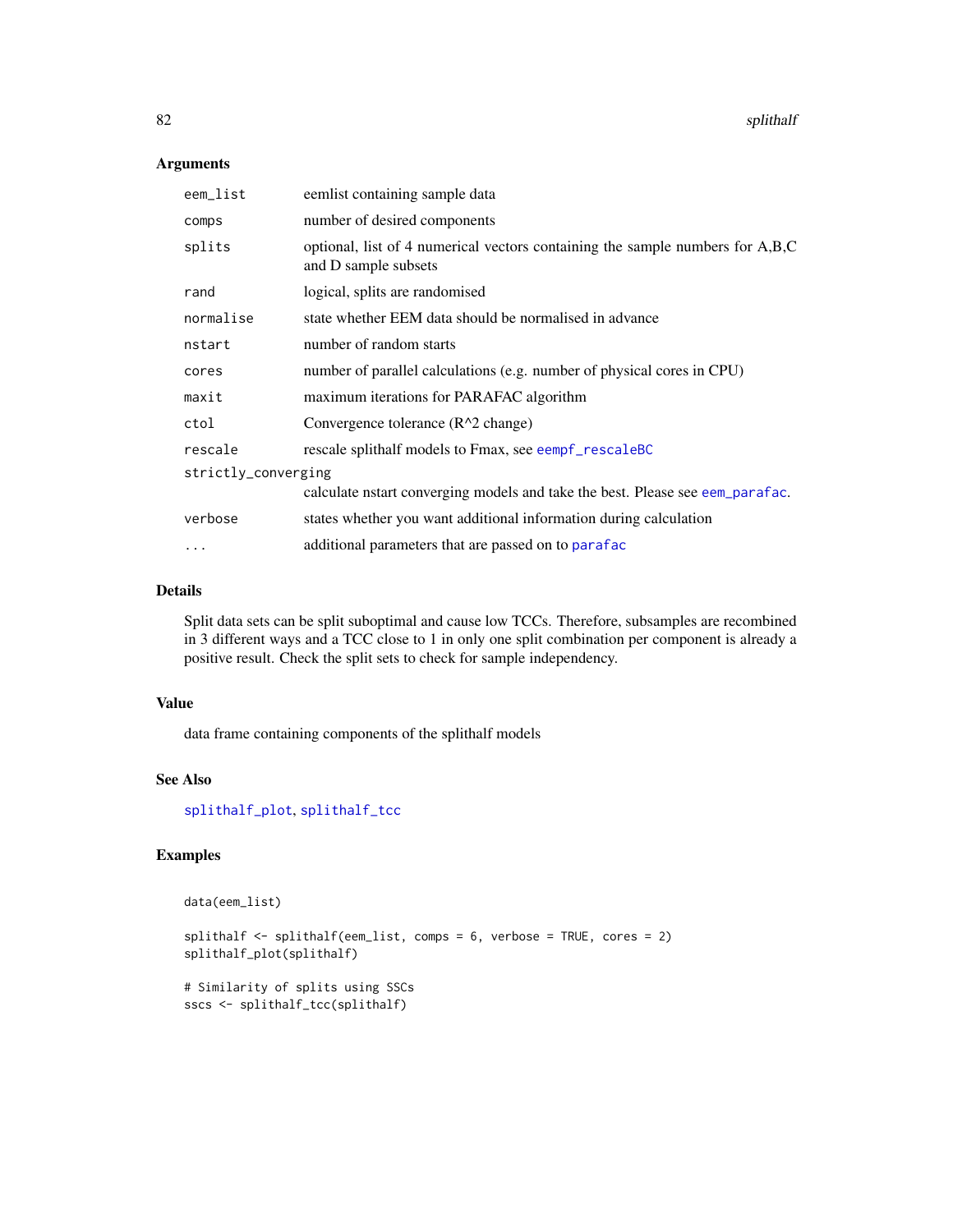<span id="page-82-1"></span><span id="page-82-0"></span>splithalf\_plot *Plot results from a splithalf analysis*

# Description

Graphs of all components of all models are plotted to be compared.

# Usage

```
splithalf_plot(fits)
```
## Arguments

fits list of components data

#### Value

ggplot

#### See Also

[splithalf](#page-80-0)

# Examples

data(sh)

```
splithalf_plot(sh)
str(sh)
```
splithalf\_splits *Extracting a list of sample names in each subsample from a splithalf analysis*

# Description

Extracting a list of sample names in each subsample from a splithalf analysis

# Usage

```
splithalf_splits(fits)
```
# Arguments

fits list of parafac models (from a splithalf analysis)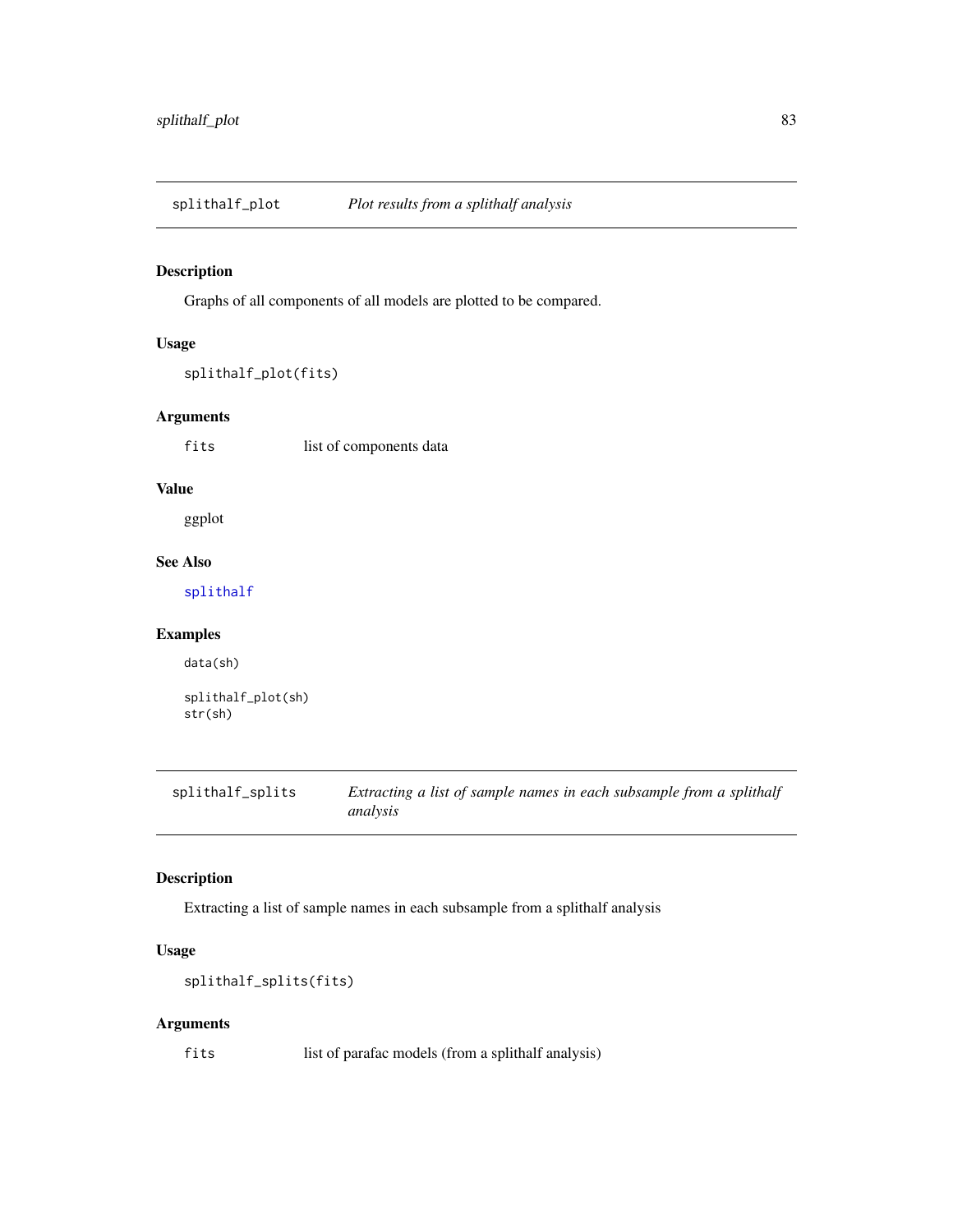# <span id="page-83-1"></span>Value

data frame containing TCC values

#### Examples

```
data(sh)
splithalf_splits(sh)
```
<span id="page-83-0"></span>splithalf\_tcc *Extracting TCC values from a splithalf analysis*

#### Description

Extracting TCC values from a splithalf analysis

#### Usage

splithalf\_tcc(fits)

#### Arguments

fits list of parafac models (from a splithalf analysis)

#### Value

data frame containing TCC values

# Examples

data(sh)

```
splithalf_tcc(sh)
```
ssc *Calculate the shift-and shape-sensitive congruence (SSC) between two matrices*

#### Description

Please see details in: U.J. Wünsch, R. Bro, C.A. Stedmon, P. Wenig, K.R. Murphy, Emerging patterns in the global distribution of dissolved matter fluorescence, Anal. Methods, 11 (2019), pp. 888-893

#### Usage

ssc(mat1, mat2, tcc = FALSE)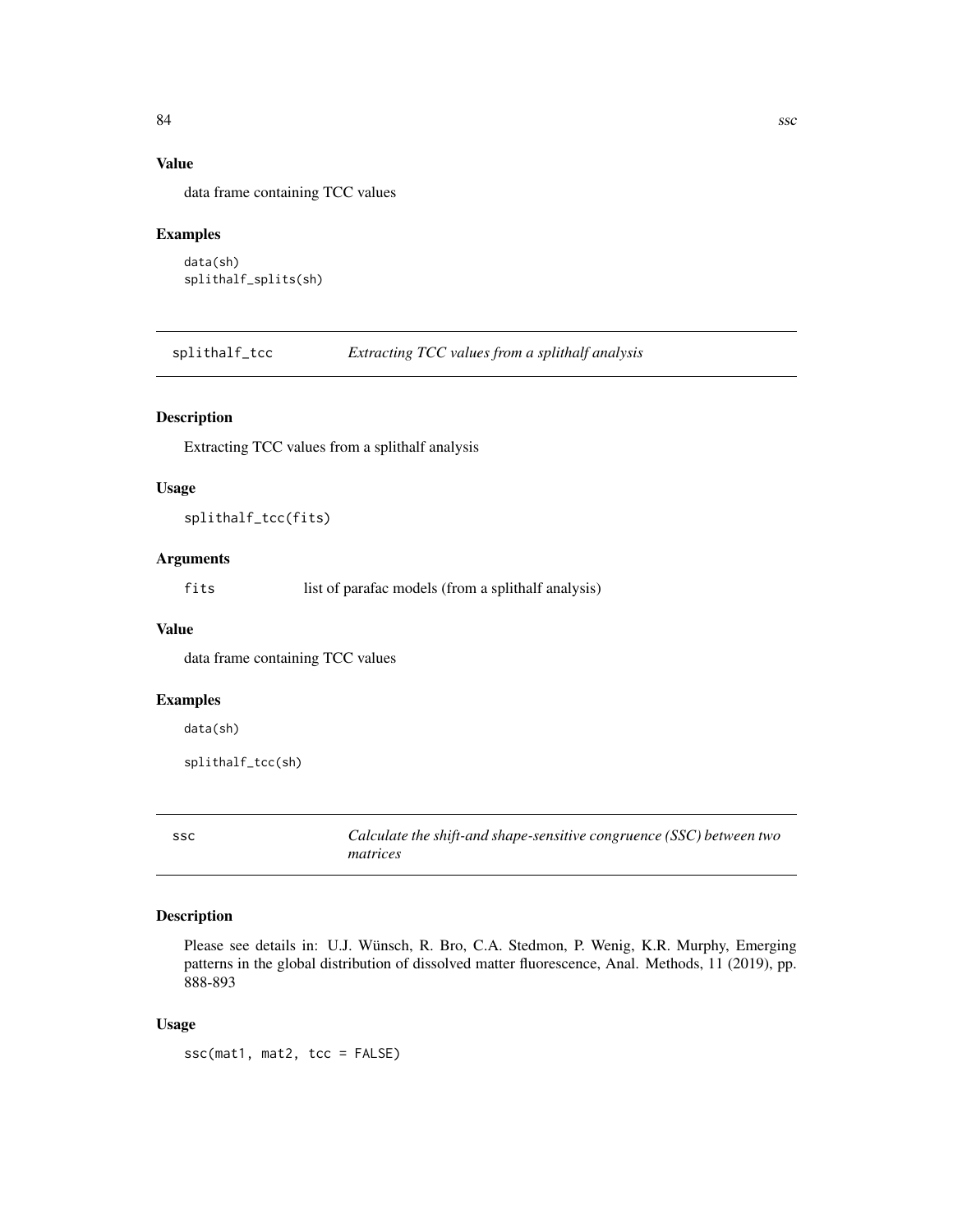#### <span id="page-84-0"></span>ssc\_max 85

#### Arguments

| mat1 | matrix                               |
|------|--------------------------------------|
| mat2 | matrix                               |
| t.cc | if set TRUE, TCC is returned instead |

# Value

table containing pairwise SCC of matrices columns

# Examples

```
pf_models <- pf3
mat1 <- pf_models[[1]][[2]]
mat2 <- pf_models[[2]][[2]]
## calculate SSC
ssc(mat1,mat2)
## calculate TCC
ssc(mat1,mat2, tcc = TRUE)
```

| ssc_max | Calculate the combination of components giving the maximum of geo- |
|---------|--------------------------------------------------------------------|
|         | metric mean of TCCs                                                |

# Description

Calculate the combination of components giving the maximum of geometric mean of TCCs

# Usage

ssc\_max(mat)

# Arguments

mat matrix

# Value

vector with TCCs having the highest possible geometric mean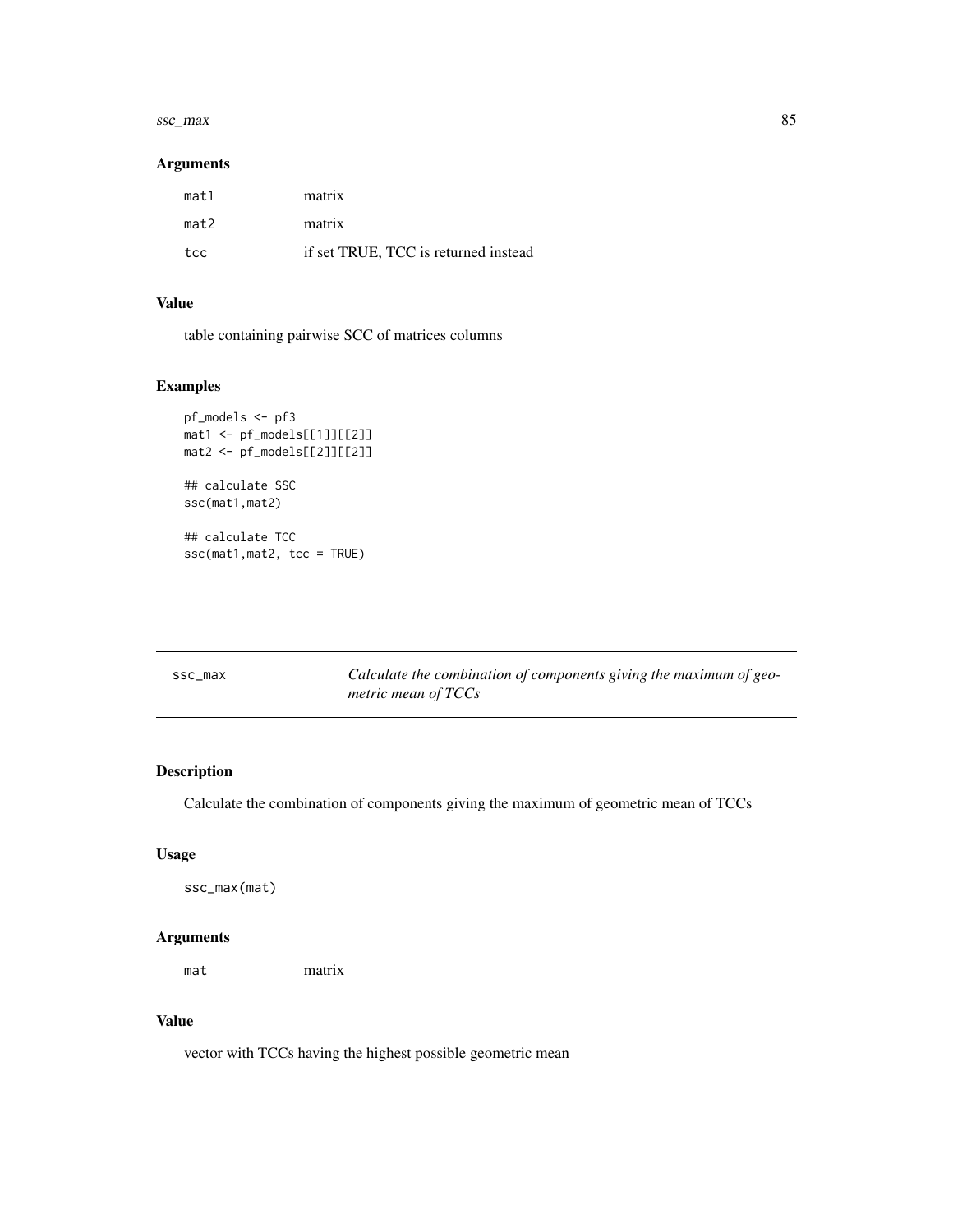# <span id="page-85-0"></span>Examples

```
mat <- matrix(c(7, 2, 13, 6, 0, 7, 1, 5, 5), nrow = 3)
mat
sscs <- ssc_max(mat)
sscs
# order of components:
attr(sscs,"order")
```
# tcc *Caluclate Tucker's Congruence Coefficient of PARAFAC components*

# Description

Componets must be passed as modes, see [maxlines](#page-75-0)

# Usage

```
tcc(maxl_table, na.action = "na.omit")
```
# Arguments

| maxl table | data frame containing the peak lines of components |
|------------|----------------------------------------------------|
| na.action  | if "na.omit" NA are deleted from prior the test    |

# Value

data.frame containing the TCCs

```
data(pf_models)
ml <- maxlines(pf4[[1]])
tcc(ml)
```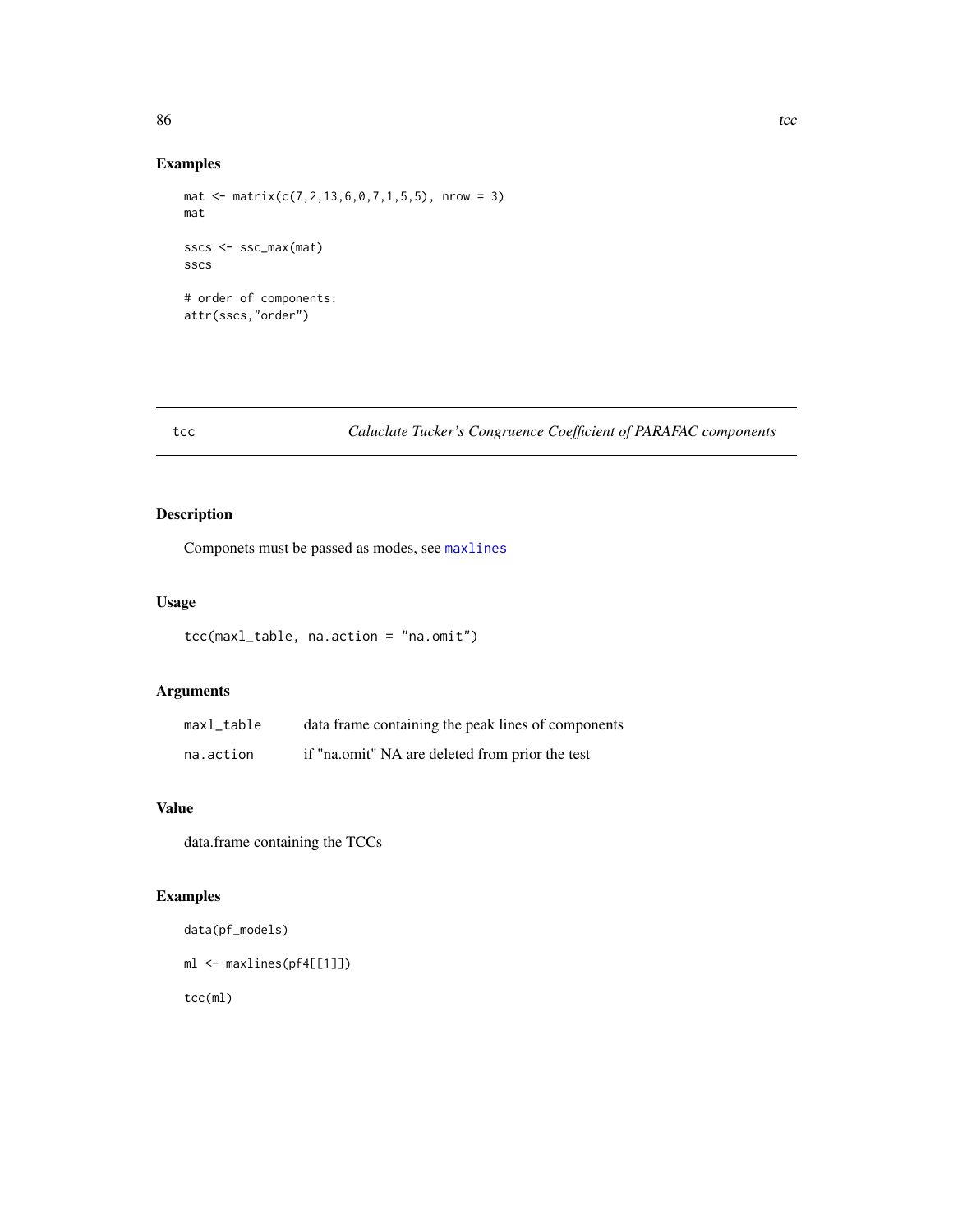<span id="page-86-0"></span>

When running a splithalf analysis similar components are not necessarily on the same position. This function looks for best fits with Tucker's Congruence Coefficients and returns a list of models with reordered components.

#### Usage

tcc\_find\_pairs(fits)

# Arguments

fits list of parafac models

#### Value

list of parafac models

#### See Also

[splithalf](#page-80-0)

# Examples

data(eem\_list)

# function currently only used from within splithalf splithalf(eem\_list, 6, nstart = 2, cores = 2)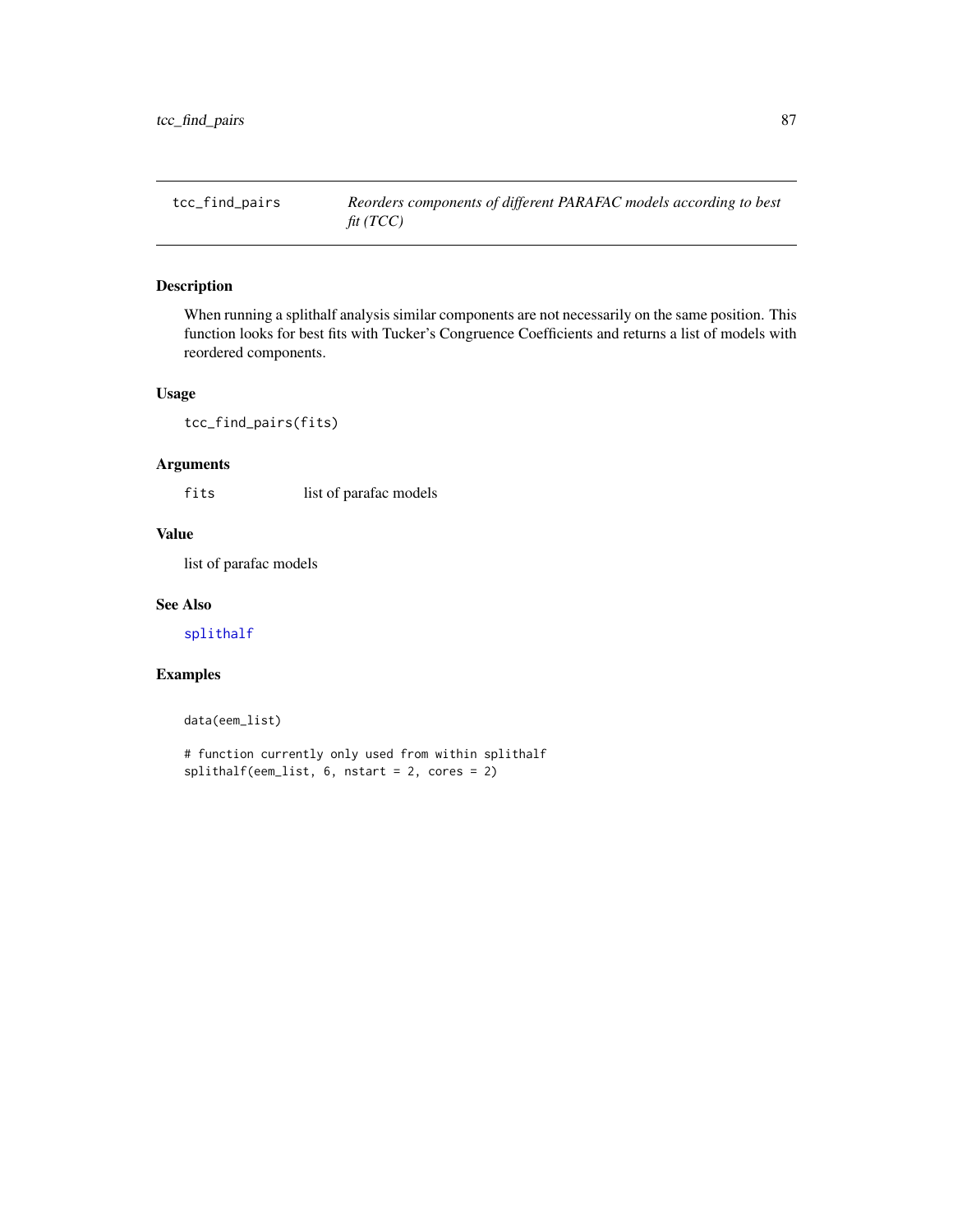# Index

```
∗ datasets
    eem_list
, 59
    eem_list_outliers
, 59
    pf1
, 79
    pf1n
, 79
    80
    80
    pf4
, 80
    sh
, 81
.eem_csv
,
4
.trans_parafac
,
5
A_missing
, 11
, 38
abs_blcor
,
6
abs_fit_slope
,
7
abs_parms
,
8
, 13
absorbance_read
,
5
,
9
10
cdom_spectral_curve
,
9
cor
, 21
corcondia
, 19
drm
,
7,
8
drmc
,
8
ecdf
, 28
eem
, 63
eem2array
, 12
eem_absdil
, 42
43
eem_biological_index
, 13
eem_checkdata
, 44
45
eem_coble_peaks
, 13
eem_corrections
, 46
eem_csv
, 47
, 47
, 67
eem_csv2
, 47
, 47
, 67
eem_cut
, 60
eem_dilcorr
, 42
, 48
, 51
```
eem\_dilution , [49](#page-48-0) eem\_duplicates , [50](#page-49-0) eem\_easy, [50](#page-49-0) eem\_eemdil , [51](#page-50-0) eem\_exclude , [52](#page-51-0) eem\_extend2largest , [53](#page-52-0) eem\_extract , *[74](#page-73-0)* eem\_fluorescence\_index , *[13](#page-12-0)* eem\_getextreme , [53](#page-52-0) eem\_hitachi , [54](#page-53-0) eem\_ife\_correction , [55](#page-54-0) eem\_import\_dir , [56](#page-55-0) eem\_inner\_filter\_effect , *[55](#page-54-0)* eem\_interp , [56](#page-55-0) , *[71](#page-70-0)* eem\_is.na , [58](#page-57-0) eem\_list , [59](#page-58-0) eem\_list\_outliers , [59](#page-58-0) eem\_load\_dreem , [59](#page-58-0) eem\_matmult, [60](#page-59-0) eem\_metatemplate , [61](#page-60-0) eem\_name\_replace , [61](#page-60-0) eem\_overview\_plot , [62](#page-61-1) , *[73](#page-72-0)* eem\_parafac , [63](#page-62-1) , *[82](#page-81-0)* eem\_raman\_area , [64](#page-63-0) eem\_raman\_normalisation , *[65](#page-64-0)* eem\_raman\_normalisation2 , [65](#page-64-0) eem\_range , *[60](#page-59-0)* , [66](#page-65-0) eem\_read , *[47](#page-46-0)* , *[54](#page-53-0)* , *[67](#page-66-0)* eem\_read\_csv, [67](#page-66-0) eem\_red2smallest , [68](#page-67-0) eem\_rem\_scat , [69](#page-68-0) eem\_remove\_scattering , *[69](#page-68-0)* eem\_scale\_ext , [70](#page-69-0) eem\_setNA , [70](#page-69-0) eem\_smooth , [71](#page-70-0) eem\_spectral\_cor , [72](#page-71-0) eempf4analysis , [13](#page-12-0) eempf\_bindxc , [14](#page-13-0) eempf\_comp\_load\_plot, [16](#page-15-0)